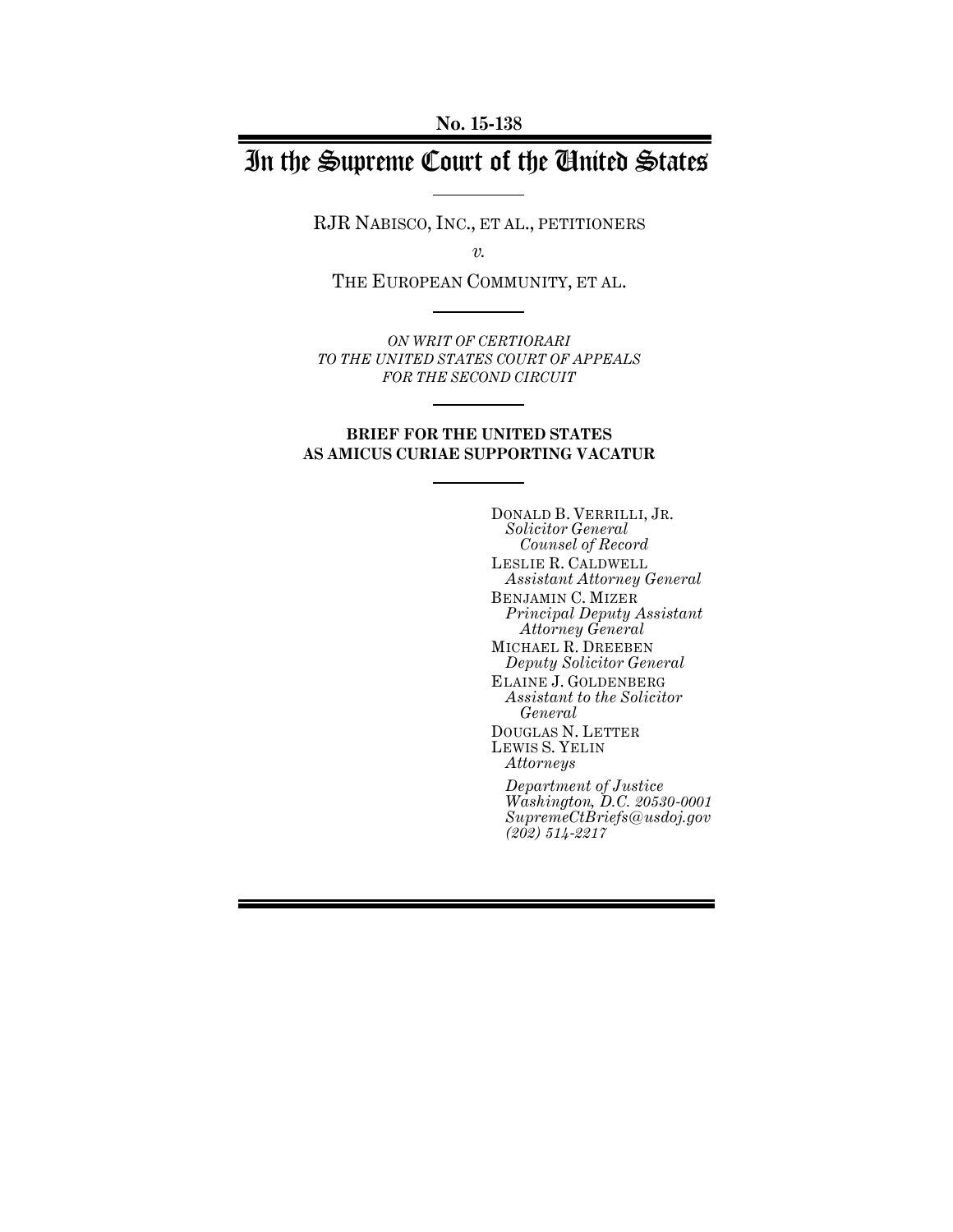### **QUESTION PRESENTED**

The Racketeer Influenced and Corrupt Organizations Act (RICO), 18 U.S.C. 1961 *et seq.*, makes it unlawful to invest in an enterprise any income derived from a pattern of racketeering activity, to acquire control of an enterprise through a pattern of racketeering activity, to conduct an enterprise's affairs through a pattern of racketeering activity, or to conspire to do any of those things. 18 U.S.C. 1962. RICO defines "racketeering activity" to include acts in violation of certain criminal provisions that expressly proscribe conduct outside of the United States. 18 U.S.C. 1961(1).

The question presented is whether, or to what extent, RICO applies extraterritorially.

(I)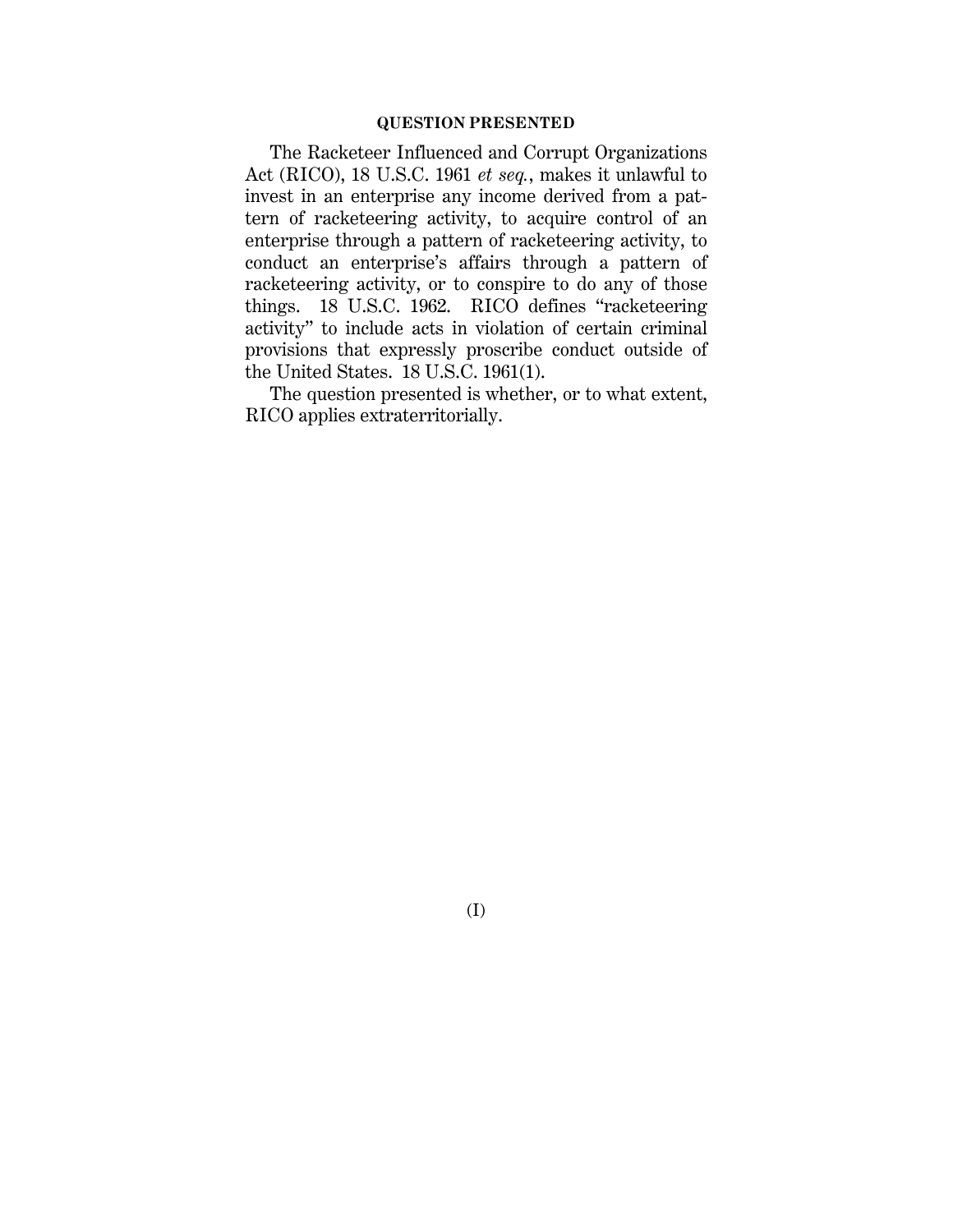### **TABLE OF CONTENTS**

Page

| Argument:                                             |    |
|-------------------------------------------------------|----|
| A. Section 1962 applies extraterritorially to the     |    |
| extent that charged predicate offenses apply          |    |
|                                                       |    |
| B. Section 1962 covers foreign enterprises as well as |    |
|                                                       | 20 |
| C. A private RICO plaintiff must allege a domestic    |    |
|                                                       |    |
|                                                       |    |
|                                                       |    |
| Appendix $B -$ Selected RICO predicates with extra-   |    |
|                                                       |    |

### **TABLE OF AUTHORITIES**

## Cases:

| Agency Holding Corp. v. Malley-Duff & Assocs.,         |    |
|--------------------------------------------------------|----|
|                                                        |    |
| Beck v. Prupis, 529 U.S. 494 (2000) 17, 18, 31         |    |
| Benz v. Compania Naviera Hidalgo, S.A.,                |    |
|                                                        |    |
|                                                        |    |
| Boyle v. United States, 556 U.S. 938 (2009) 24, 28, 29 |    |
| Bridge v. Phoenix Bond & Indem. Co., 553 U.S. 639      |    |
|                                                        |    |
| Cedric Kushner Promotions, Ltd. v. King,               |    |
|                                                        | 23 |
| Chevron Corp. v. Donziger, 871 F. Supp. 2d 229         |    |
|                                                        | 22 |

## (III)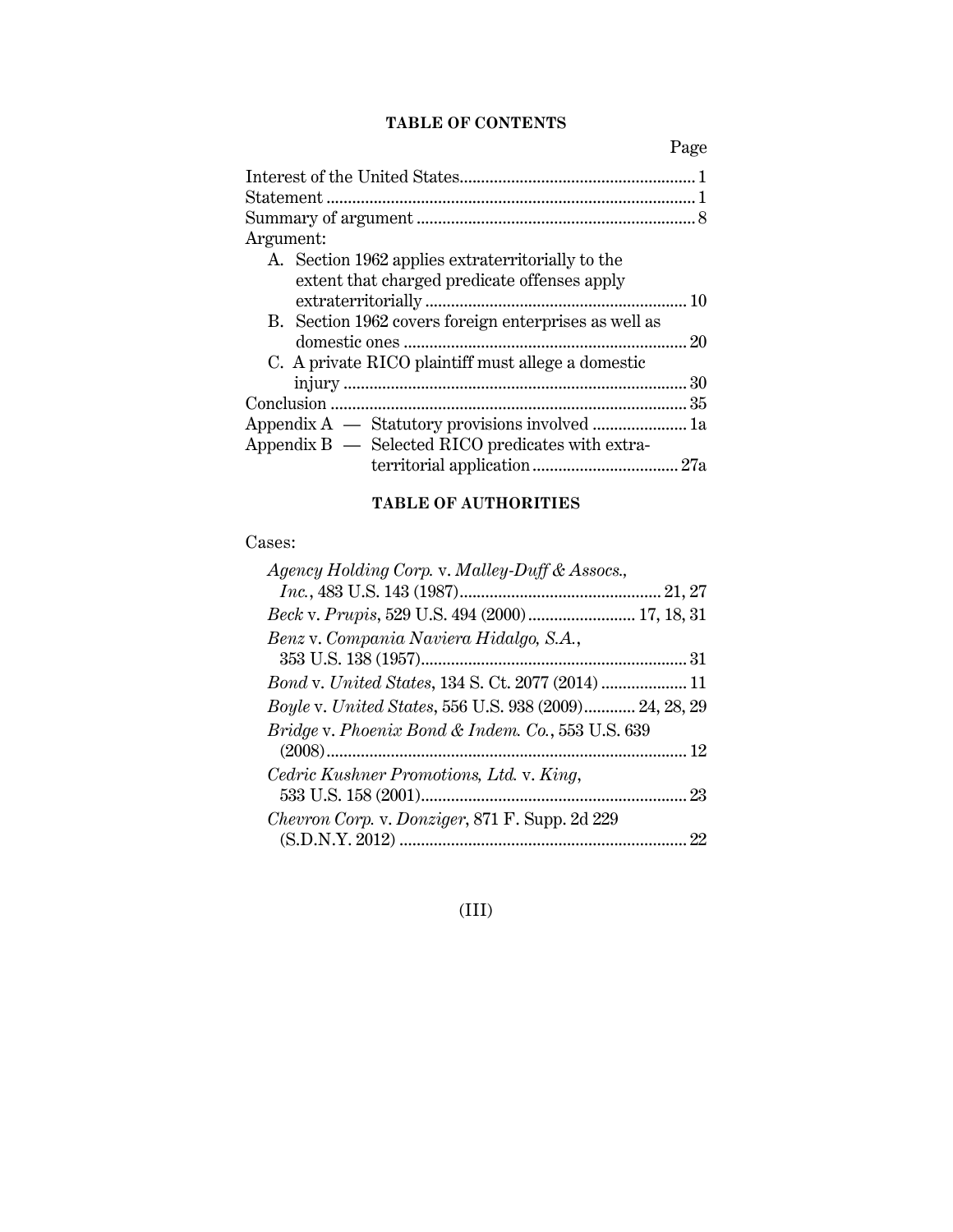| Cases-Continued:                                                                          | Page |
|-------------------------------------------------------------------------------------------|------|
| Equal Emp't Opportunity Comm'n v. Arabian Am.                                             |      |
| F. Hoffmann-LaRoche Ltd. v. Empagran S.A.,                                                |      |
| Foley Bros., Inc. v. Filardo, 336 U.S. 281 (1949)  10, 11                                 |      |
| H.J. Inc. v. Northwestern Bell Tel. Co., 492 U.S. 229                                     |      |
|                                                                                           |      |
| Holmes v. Securities Investor Prot. Corp.,                                                |      |
| Kiobel v. Royal Dutch Petroleum Co., 133 S. Ct. 1659                                      |      |
| Loughrin v. United States, 134 S. Ct. 2384 (2014) 16                                      |      |
| Microsoft Corp. v. AT&T Corp., 550 U.S. 437 (2007) 12                                     |      |
| Morrison v. National Austl. Bank Ltd., 561 U.S. 247<br>$(2010)$                           |      |
| National Org. for Women, Inc. v. Scheidler,                                               |      |
| Norex Petroleum Ltd. v. Access Indus., Inc.,<br>631 F.3d 29 (2d Cir. 2010), cert. denied, |      |
|                                                                                           |      |
| OBB Personenverkehr AG v. Sachs, 136 S. Ct. 390                                           |      |
|                                                                                           |      |
| <i>Pasquantino v. United States, 544 U.S. 349 (2005)  22, 32</i>                          |      |
| Russello v. United States, 464 U.S. 16 (1983) 18                                          |      |
| Salinas v. United States, 522 U.S. 52 (1997) 17                                           |      |
| Sedima, S.P.R.L. v. Imrex Co., 473 U.S. 479                                               |      |
| <i>Small v. United States, 544 U.S. 385 (2005) </i> 31                                    |      |
| Steele v. Bulova Watch Co., 344 U.S. 280 (1952)  23                                       |      |
| Sosa v. Alvarez-Machain, 542 U.S. 692 (2004) 33                                           |      |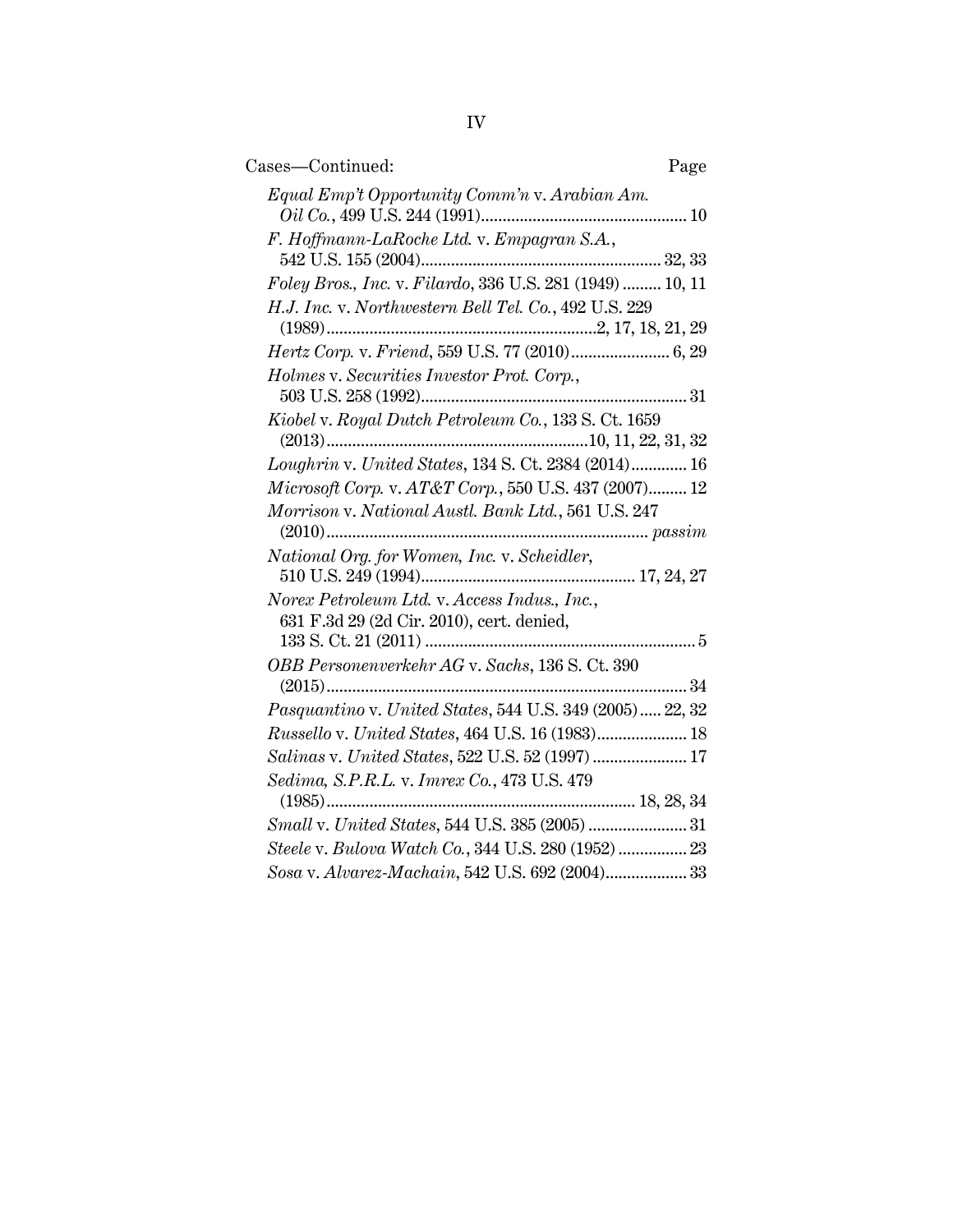| Cases-Continued:                                       | Page |
|--------------------------------------------------------|------|
| United States v. Ballestas, 795 F.3d 138 (D.C. Cir.    |      |
| United States v. Bowman, 260 U.S. 94 (1922) 11         |      |
| United States v. Chao Fan Xu, 706 F.3d 965             | 21   |
| United States v. Clark, 435 F.3d 1100 (9th Cir. 2006), |      |
| United States v. Parness, 503 F.2d 430 (2d Cir. 1974), |      |
| United States v. Turkette, 452 U.S. 576 (1981) 24, 28  |      |
| Vermilya-Brown Co. v. Connell, 335 U.S. 377 (1948) 11  |      |
| Williams v. Taylor, 529 U.S. 362 (2000)  16            |      |

## Statutes:

| Controlled Substances Import and Export Act,         |  |
|------------------------------------------------------|--|
| Pub. L. No. 91-513, Tit. III, § 1009, 84 Stat. 1289  |  |
|                                                      |  |
| Money Laundering Control Act of 1986, Pub. L. No.    |  |
| 99-570, Tit. I, Subtit. H, 100 Stat. 3207:           |  |
| § 1352(a), 100 Stat. 3207-18 to 3207-20 (codified as |  |
|                                                      |  |
|                                                      |  |
| Organized Crime Control Act of 1970, Pub. L. No.     |  |
| 91-452, 84 Stat. 922:                                |  |
|                                                      |  |
| Racketeer Influenced and Corrupt Organizations       |  |
| Act, Pub. L. No. 91-452, Tit. IX, 84 Stat. 941       |  |
|                                                      |  |
| 18 U.S.C. 1961 (2012 & Supp. 2014)3, 15, 16, 24, 1a  |  |
|                                                      |  |
| 18 U.S.C. 1961(1)(A)-(G) (Supp. II 2014)  13, 1a     |  |
|                                                      |  |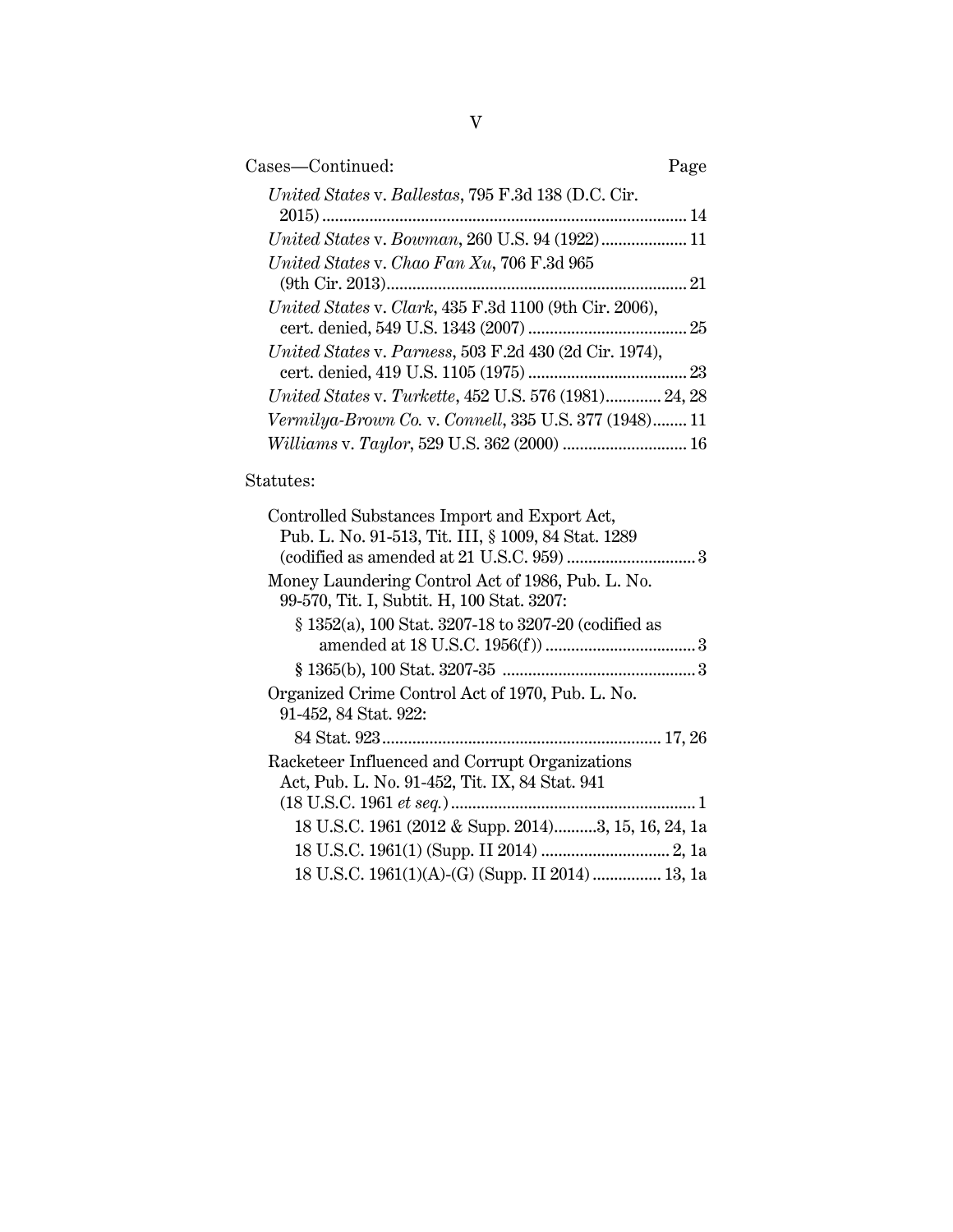| Statutes-Continued:<br>Page                            |
|--------------------------------------------------------|
|                                                        |
|                                                        |
|                                                        |
|                                                        |
| 18 U.S.C. 1961(1)(G) (Supp. II 2014)13, 14, 15, 19, 4a |
|                                                        |
|                                                        |
|                                                        |
|                                                        |
|                                                        |
|                                                        |
|                                                        |
|                                                        |
|                                                        |
|                                                        |
|                                                        |
|                                                        |
|                                                        |
|                                                        |
|                                                        |
|                                                        |
| Travel Act, 18 U.S.C. 1952:                            |
|                                                        |
| USA PATRIOT Act, Pub. L. No. 107-56, Tit. VIII,        |
|                                                        |
| Violent Crime Control and Law Enforcement Act of       |
| 1994, Pub. L. No. 103-322, Tit. XVI,                   |
|                                                        |
|                                                        |
|                                                        |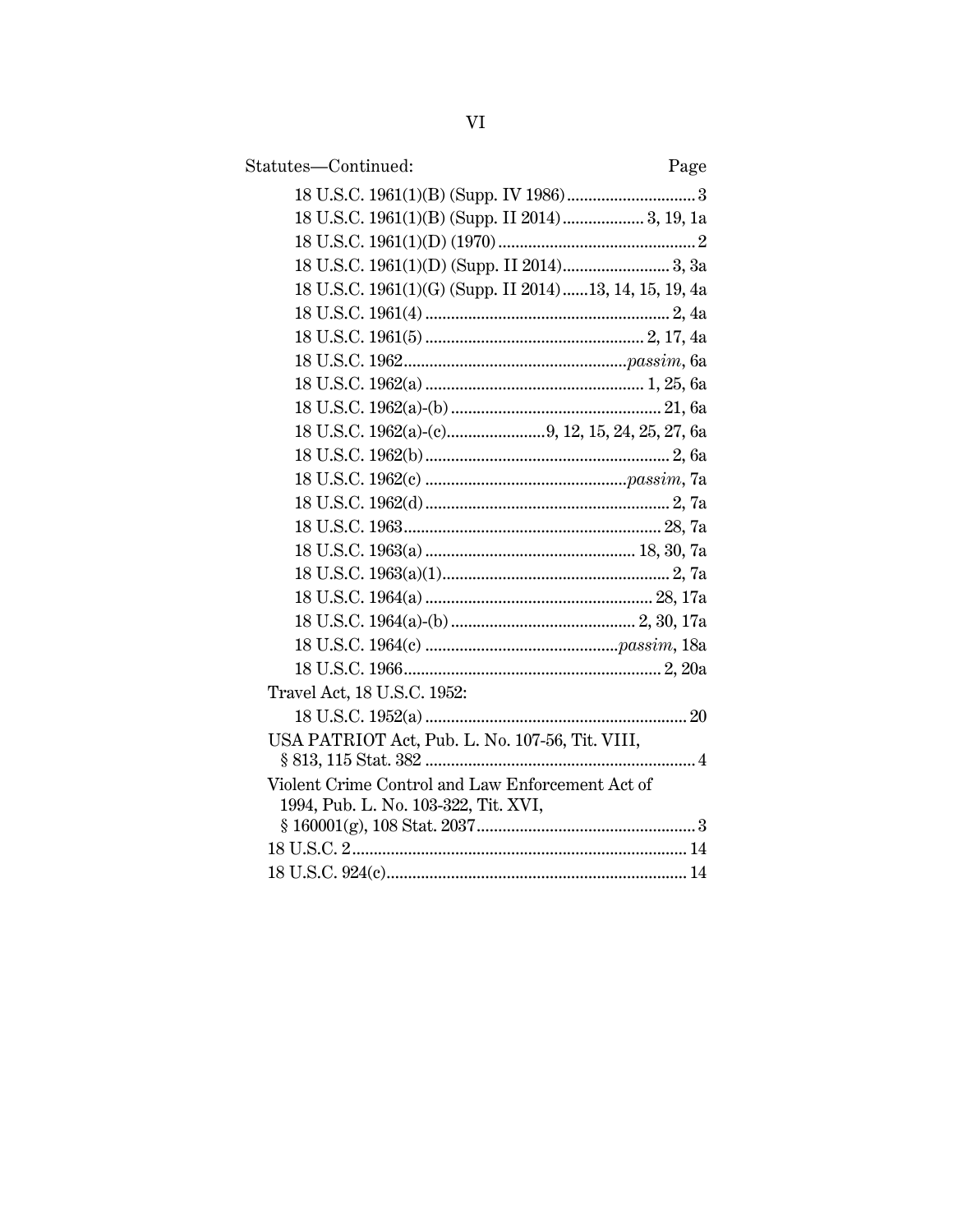| Statutes-Continued: | Page |
|---------------------|------|
|                     |      |
|                     |      |
|                     |      |
|                     |      |
|                     |      |
|                     |      |
|                     |      |
|                     |      |
|                     |      |
|                     |      |
|                     |      |
|                     |      |
|                     |      |
|                     |      |
|                     |      |
|                     |      |
|                     |      |
|                     |      |

## Miscellaneous: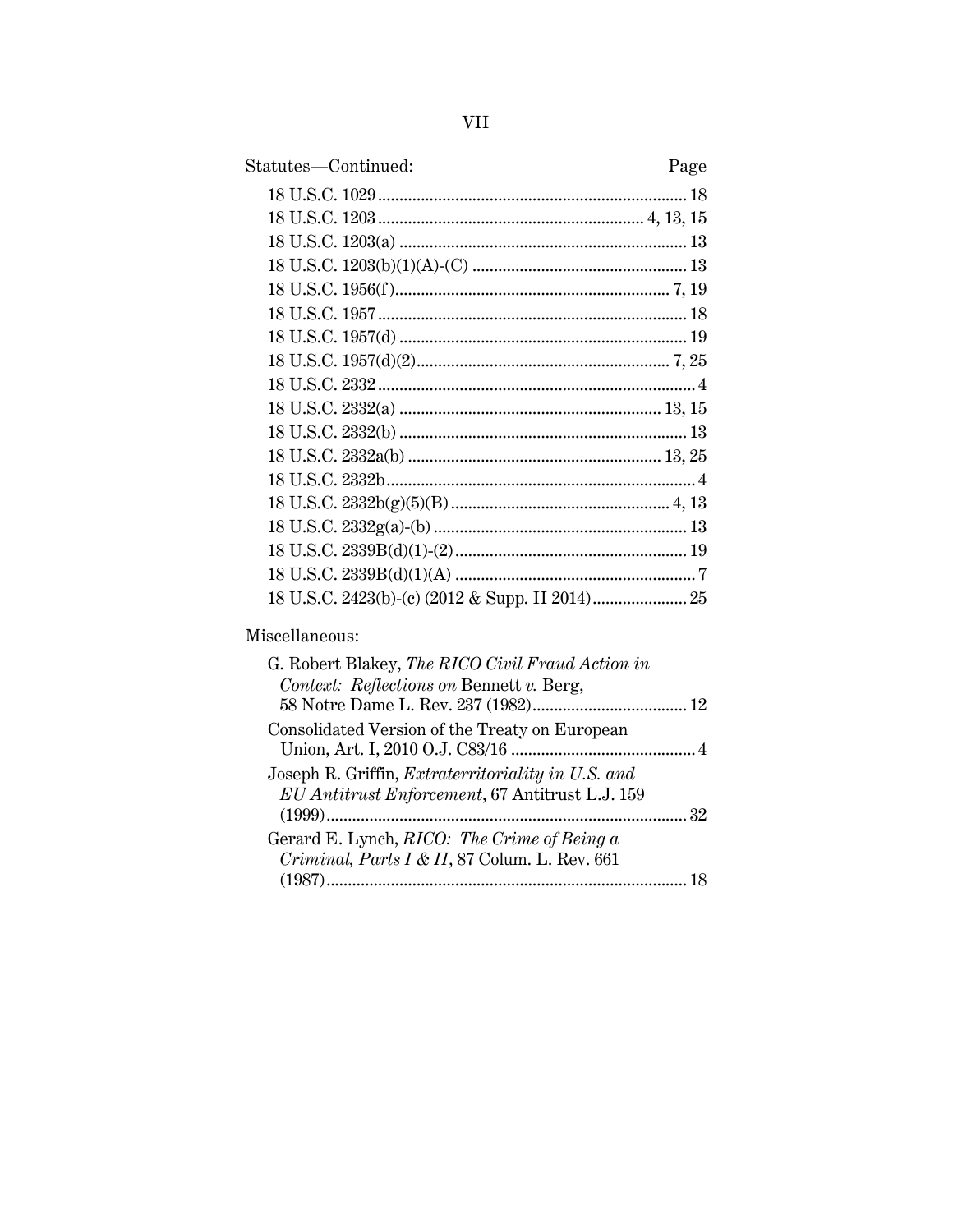|--|

| Miscellaneous-Continued:                                                                                                                                                                                                                             | Page |
|------------------------------------------------------------------------------------------------------------------------------------------------------------------------------------------------------------------------------------------------------|------|
| Gideon Mark, RICO's Extraterritoriality,                                                                                                                                                                                                             |      |
| Nat'l Sec. Staff, Strategy to Combat Transnational<br>Organized Crime: Addressing Converging Threats<br>to National Security (2011), https://www.<br>whitehouse.gov/sites/default/files/microsites/<br>2011-strategy-combat-transnational-organized- |      |
|                                                                                                                                                                                                                                                      | . 19 |
| Melvin L. Otey, Why RICO's Extraterritorial Reach<br>Is Properly Coextensive with the Reach of its Pred-                                                                                                                                             |      |
| U.S. Dep't of Justice, U.S. Attorneys' Manual,<br>http://www.justice.gov/usam/united-states-<br>attorneys-manual (last visited Dec. 18, 2015) 32                                                                                                     |      |
| Stephen C. Warneck, Note, A Preemptive Strike:<br>Using Rico and the AEDPA to Attack the Finan-<br>cial Strength of International Terrorist Organiza-                                                                                                |      |
|                                                                                                                                                                                                                                                      | 16   |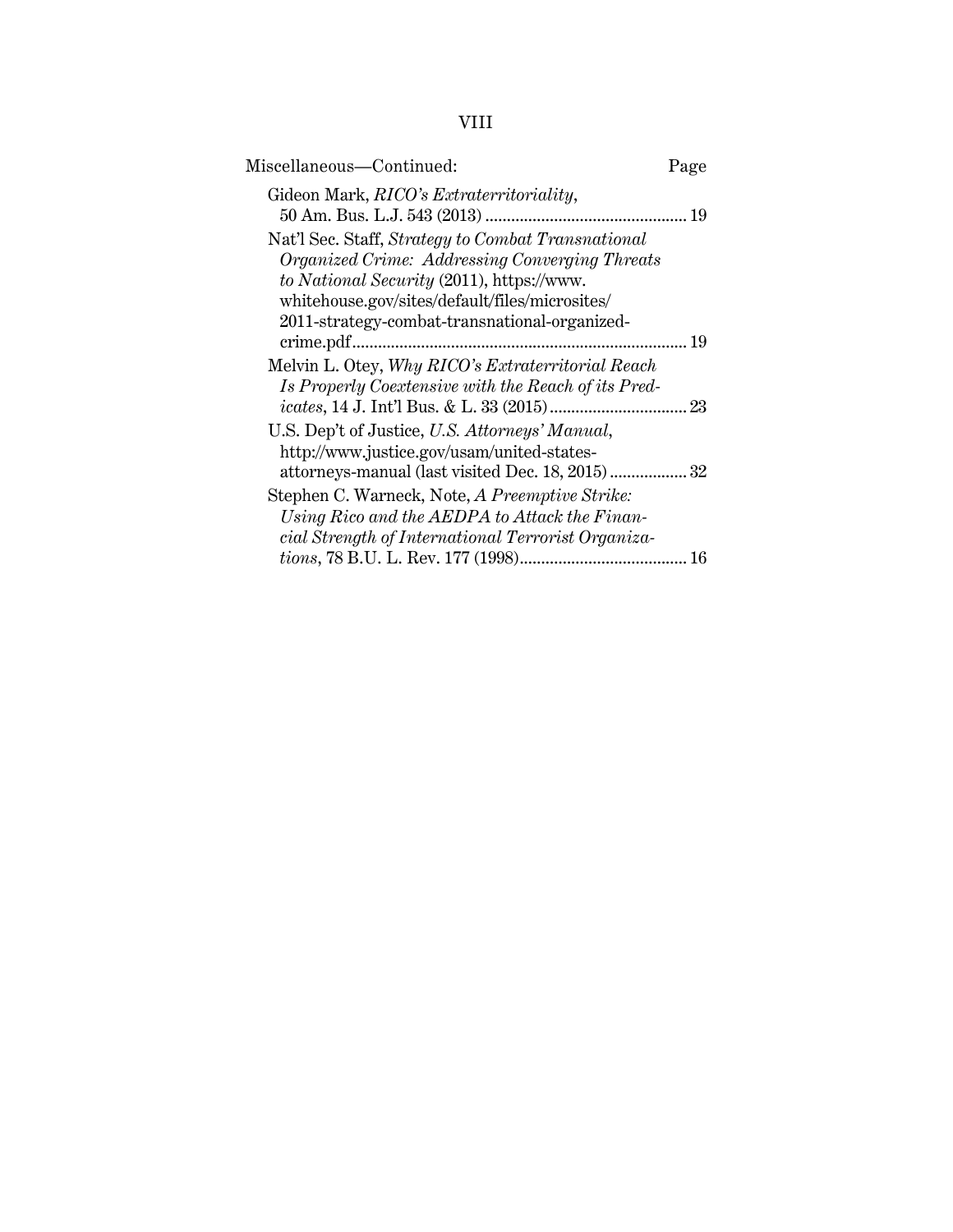## In the Supreme Court of the United States

No. 15-138

RJR NABISCO, INC., ET AL., PETITIONERS

*v.*

THE EUROPEAN COMMUNITY, ET AL.

*ON WRIT OF CERTIORARI TO THE UNITED STATES COURT OF APPEALS FOR THE SECOND CIRCUIT*

### **BRIEF FOR THE UNITED STATES AS AMICUS CURIAE SUPPORTING VACATUR**

### **INTEREST OF THE UNITED STATES**

The Department of Justice is responsible for criminal and civil enforcement of the Racketeer Influenced and Corrupt Organizations Act (RICO), Pub. L. No. 91- 452, Tit. IX, 84 Stat. 941. See 18 U.S.C. 1963, 1964(a)- (b). Accordingly, the United States has a substantial interest in resolution of the question presented.

### **STATEMENT**

1. a. In 1970, Congress enacted RICO, 18 U.S.C. 1961 *et seq.*, to combat racketeering. Section 1962 of Title 18 sets forth the conduct that RICO makes "unlawful." Under that provision, a person acts unlawfully by investing any income derived from "a pattern of racketeering activity" in an "enterprise which is engaged in, or the activities of which affect, interstate or foreign commerce," 18 U.S.C. 1962(a); by acquiring or maintaining control of such an enterprise through "a

(1)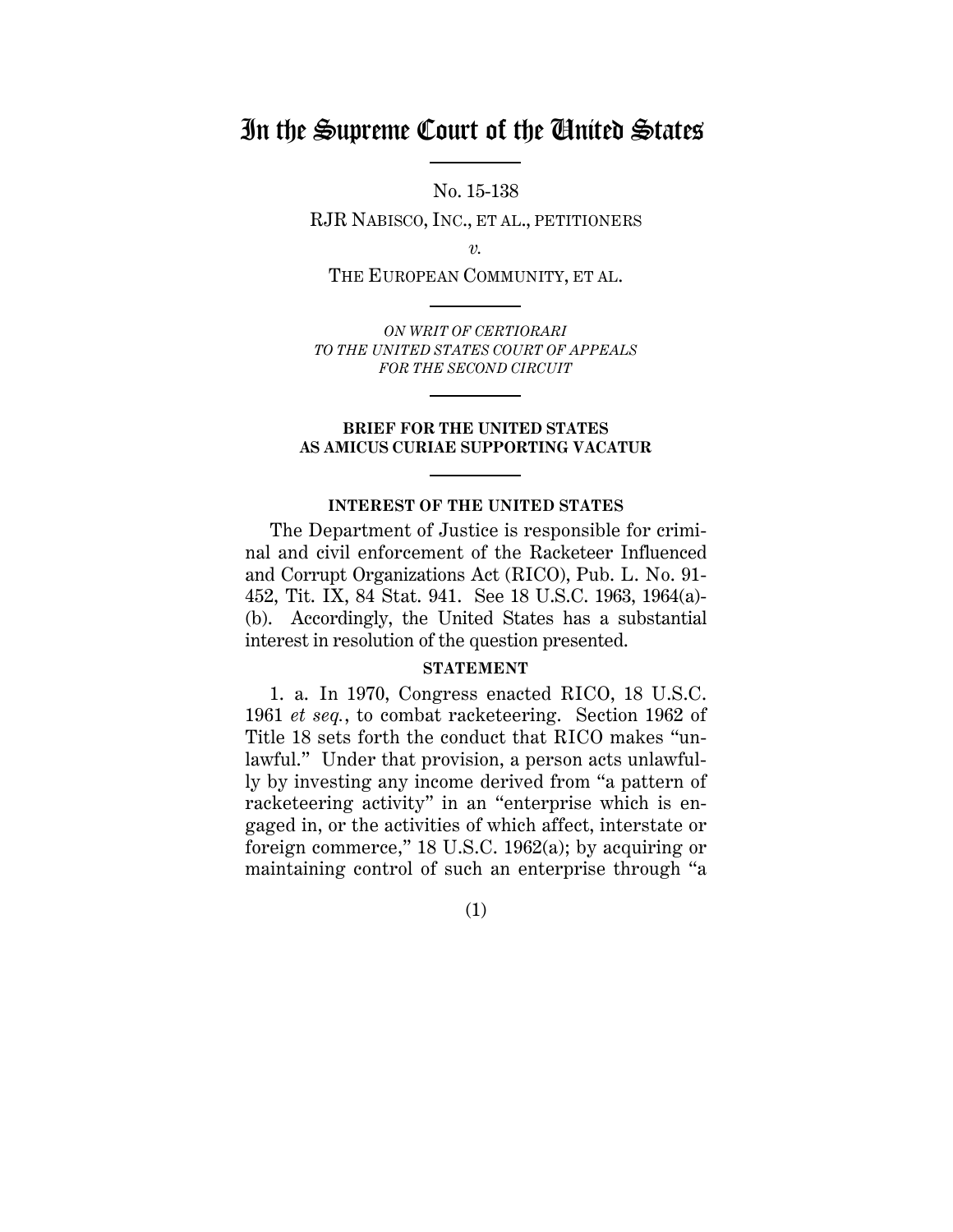pattern of racketeering activity," 18 U.S.C. 1962(b); by "conduct [ing] or participat  $\lceil \frac{m}{r} \rceil$  \* \* in the conduct of" such an enterprise's "affairs" through "a pattern of racketeering activity," 18 U.S.C. 1962(c); or by conspiring to do any of those things, 18 U.S.C. 1962(d).

The statute defines "racketeering activity" as an "act or threat" involving specified federal offenses or state-law crimes. 18 U.S.C. 1961(1). A "pattern" of such activity "requires at least two" such acts that are related and continuous. 18 U.S.C. 1961(5); see *H.J. Inc.* v. *Northwestern Bell Tel. Co.*, 492 U.S. 229, 239- 243 (1989). The statute defines "enterprise" to "include[] any individual, partnership, corporation, association, or other legal entity, and any union or group of individuals associated in fact although not a legal entity." 18 U.S.C. 1961(4).

RICO sets forth both criminal sanctions and civil remedies. A person convicted of violating Section 1962 is subject to imprisonment, a fine, and forfeiture. 18 U.S.C. 1963(a)(1). The Attorney General also may institute civil proceedings to "prevent and restrain" Section 1962 violations. 18 U.S.C. 1964(a)-(b), 1966. And a private party "injured in his business or property by reason of a violation of [S]ection 1962" may bring a civil suit to recover treble damages and attorneys' fees. 18 U.S.C. 1964(c).

b. RICO's definition of "racketeering activity" encompasses a variety of federal offenses with extraterritorial application. See App. B, *infra* (non-exhaustive list). The original 1970 definition included any federal offense punishable by more than one year "involving \* \* \* buying, selling, or otherwise dealing in narcotic or other dangerous drugs." 18 U.S.C. 1961(1)(D)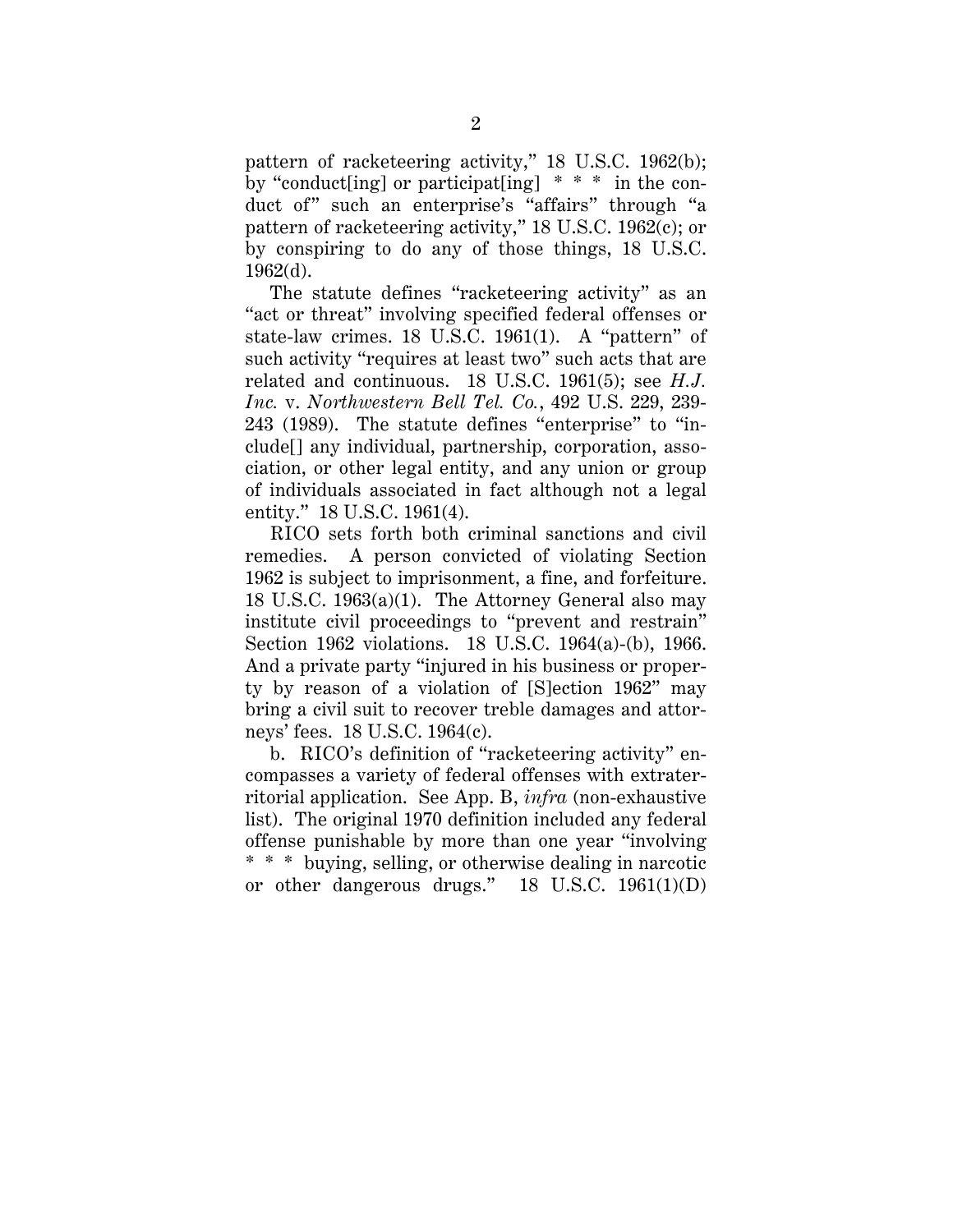(1970); see 18 U.S.C. 1961(1)(D) (Supp. II 2014). Twelve days after enactment of that definition, a new federal law made it a felony for any person to manufacture or distribute certain controlled substances while intending or knowing that the substances will be unlawfully imported into this country—a proscription that expressly "reach[es] acts of manufacture or distribution committed outside the territorial jurisdiction of the United States." Pub. L. No. 91-513, Tit. III, § 1009, 84 Stat. 1289 (codified as amended at 21 U.S.C. 959). Subsequent amendments extended other federal crimes included in "racketeering activity" to reach extraterritorial conduct. See, *e.g.*, Pub. L. No. 103-322, Tit. XVI, § 160001(g), 108 Stat. 2037 (1994 amendment of 18 U.S.C. 2423, a provision listed in Section 1961(1)(B) beginning in 1970).

Congress also has expanded the definition of "racketeering activity" by incorporating additional federal criminal provisions into Section 1961 that apply extraterritorially (and did so at the time Congress added them to RICO). For example, in 1986, Congress enacted a new money laundering offense providing for extraterritorial jurisdiction if a prohibited transaction involves funds exceeding \$10,000 and the unlawful conduct is committed by a U.S. person. Pub. L. No. 99-570, Tit. I, Subtit. H, § 1352(a), 100 Stat. 3207-18 to 3207-20 (codified as amended at 18 U.S.C. 1956(f)). In the same statute, Congress amended Section 1961 to designate as "racketeering activity" any "act which is indictable" under that new provision. § 1365(b), 100 Stat. 3207-35 (amending 18 U.S.C. 1961(1)(B)).

After the terrorist attacks of September 11, 2001, Congress amended RICO to include as predicate acts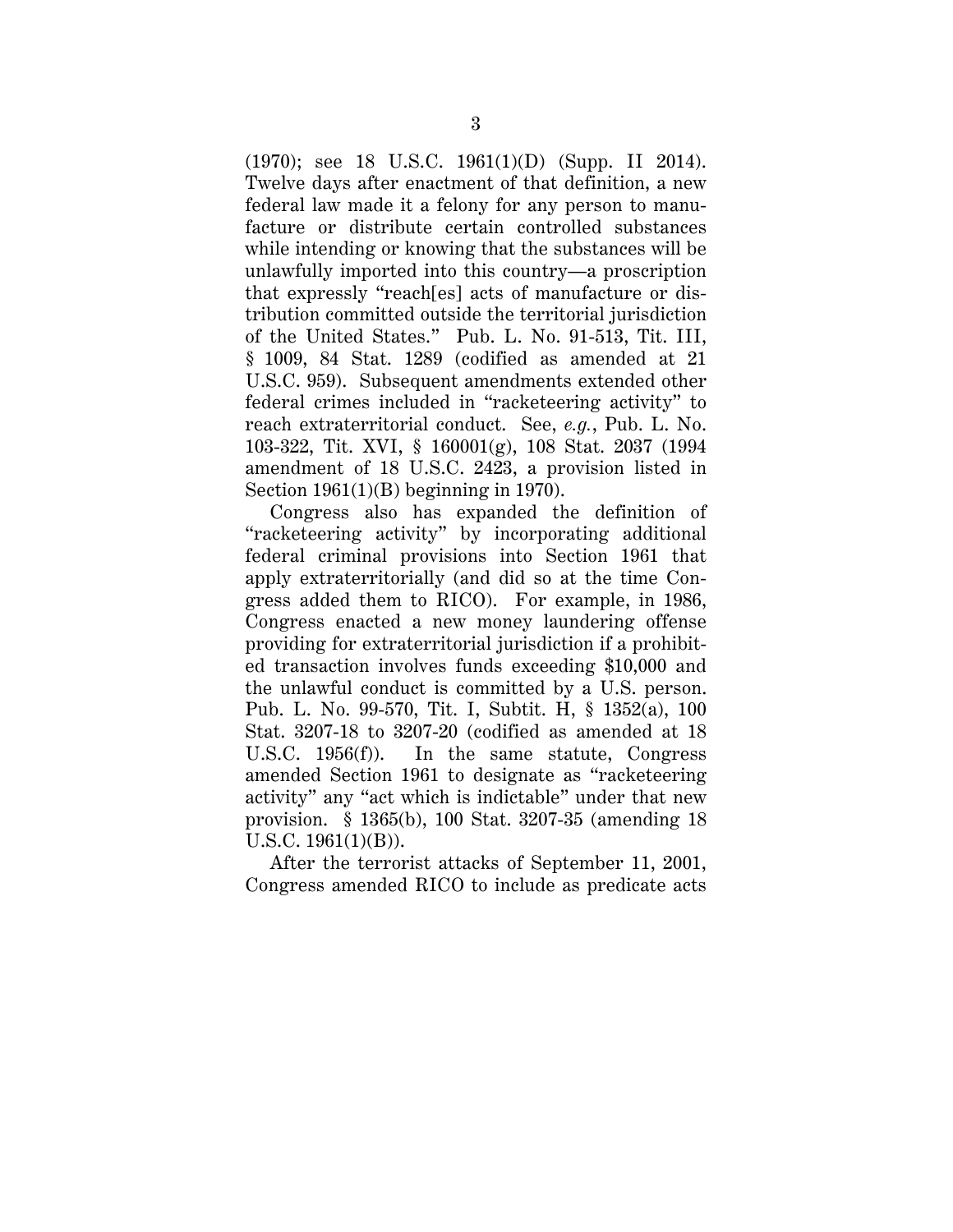numerous offenses related to "[a]cts of terrorism transcending national boundaries." 18 U.S.C. 2332b; see USA PATRIOT Act, Pub. L. No. 107-56, Tit. VIII, § 813, 115 Stat. 382 (adding to RICO's "racketeering activity" definition any act "indictable under any provision listed in  $[S]$ ection  $2332b(g)(5)(B)$ "); 18 U.S.C.  $2332b(g)(5)(B)$  (listing offenses that may be "Federal") crime[s] of terrorism"). Many of those offenses apply extraterritorially, and some impose criminal liability for conduct that can occur only outside the United States. 18 U.S.C. 2332b(g)(5)(B) (listing, *inter alia*, 18 U.S.C. 1203, which criminalizes certain hostage taking "whether inside or outside the United States," and 18 U.S.C. 2332, which criminalizes killing a U.S. national "while such national is outside the United States").

2. a. Respondents are the European Community and 26 of its member states. Petitioners are RJR Nabisco and related corporate entities. Pet. App. 1a-2a. Respondents brought a civil RICO action against petitioners in the Eastern District of New York.  $Ibid.^1$ 

Respondents' second amended complaint alleges that petitioners "directed" and "controlled" a moneylaundering scheme involving "sell[ing] cigarettes to and through criminal organizations" in Europe and "accept[ing] criminal proceeds in payment for cigarettes by secret and surreptitious means." Pet. App. 134a-135a. According to the complaint, petitioners were part of an association-in-fact enterprise and engaged in a pattern of racketeering involving the predicate RICO acts of money laundering, provision of

<sup>&</sup>lt;sup>1</sup> In 2009, after the action began, the European Community merged with the European Union. See Consolidated Version of the Treaty on European Union, Art. I, 2010 O.J. C83/16.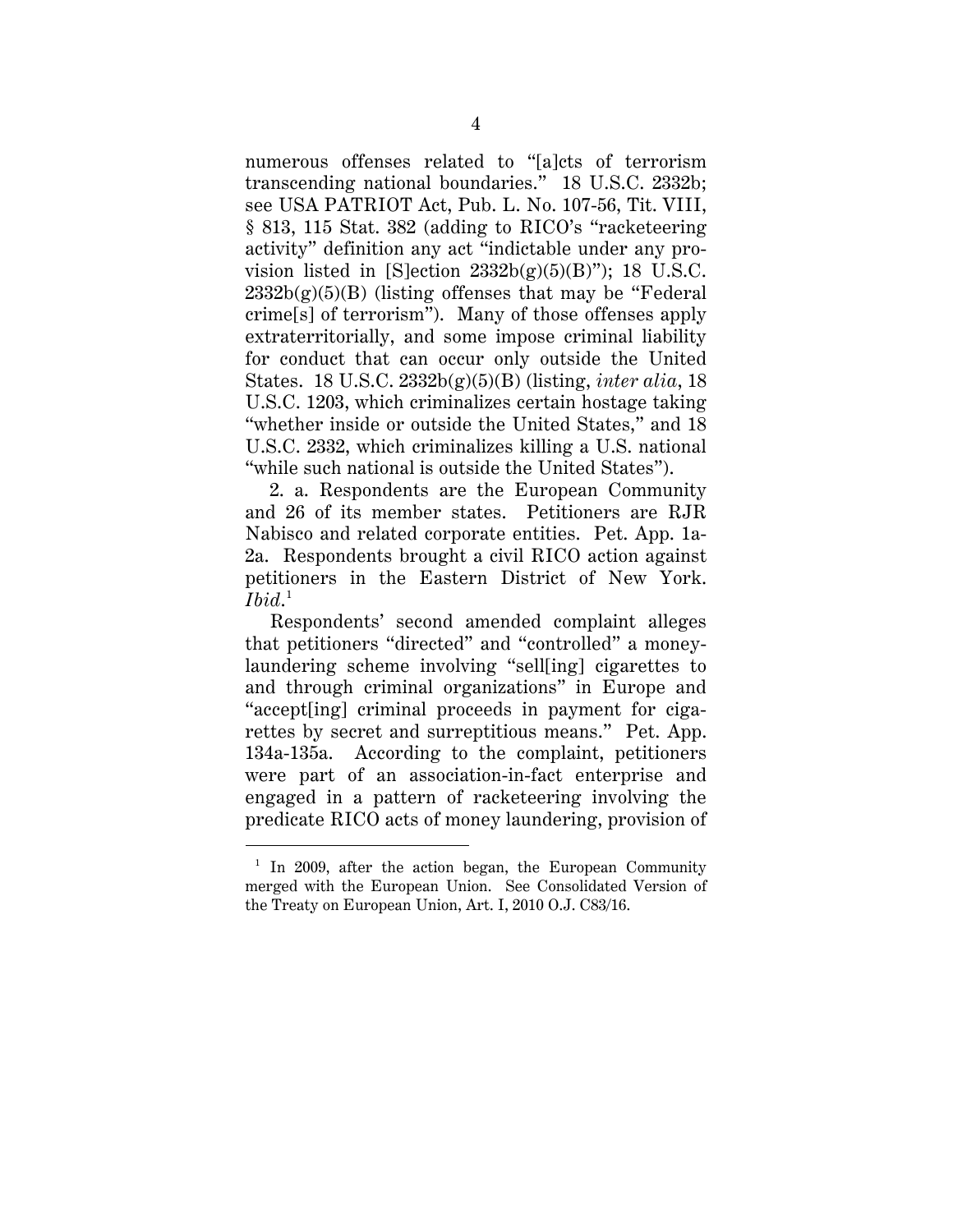material support to foreign terrorist organizations, wire fraud, mail fraud, and violation of the Travel Act. *Id.* at 237a-253a. The complaint alleges that petitioners' conduct was unlawful under each subsection of 18 U.S.C. 1962 and resulted in injury to respondents' business or property. Pet. App. 209a, 237a-260a.

In describing respondents' claimed injury, the complaint alleges many harms that are extraterritorial and, in some instances, purely sovereign. *E.g.*, Pet. App. 216a-229a (alleging harm to foreign stateowned banks, devaluation of Euro, increased lawenforcement costs, and lost customs, duties, and taxes). The complaint also alleges that respondents directly compete with petitioners "in the market for [sales of] cigarettes" and that petitioners' RICO violations have caused respondents to lose sales in markets "including" the United States. *Id.* at 210a-213a.

b. Petitioners moved to dismiss, arguing that respondents failed to state RICO claims because RICO does not apply extraterritorially to the acts alleged. Pet. App. 40a. While that motion was pending, this Court held in *Morrison* v. *National Australia Bank Ltd.*, 561 U.S. 247 (2010), that, "[w]hen a statute gives no clear indication of an extraterritorial application, it has none." *Id.* at 255. The court of appeals subsequently applied *Morrison* in *Norex Petroleum Ltd.* v. *Access Industries, Inc.*, 631 F.3d 29 (2d Cir. 2010) (per curiam), cert. denied, 133 S. Ct. 21 (2011), which affirmed dismissal of a private RICO complaint involving "foreign actors and foreign acts." *Id*. at 31.

The district court granted petitioners' motion to dismiss. Pet. App. 44a; see *id.* at 52a. The court understood *Norex* as "prohibit[ing] any extraterritorial application of RICO." *Id.* at 45a. The court also un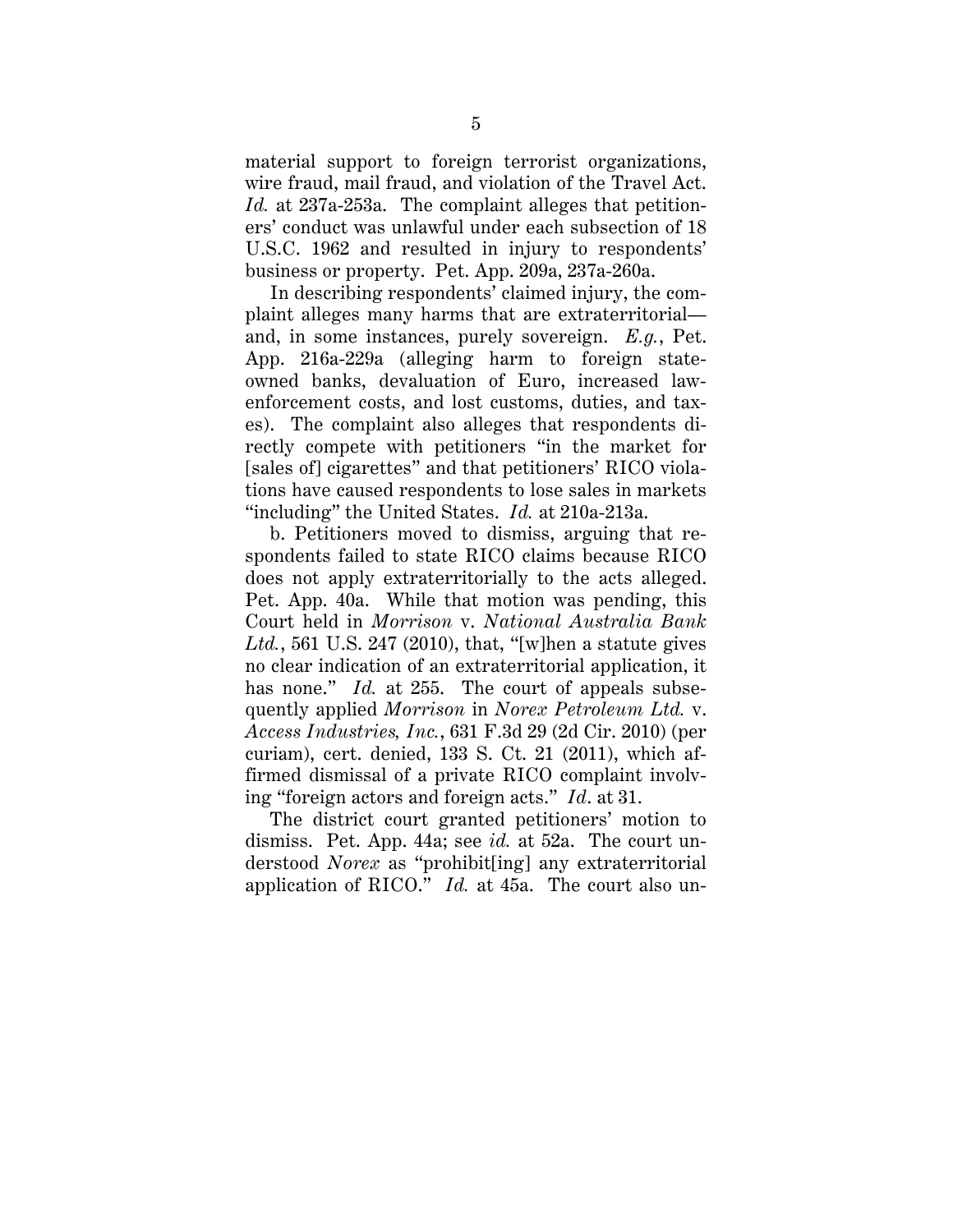derstood respondents' claims as seeking such extraterritorial application. *Id.* at 46a-52a (stating that focus of RICO is the "enterprise" and applying nervecenter test akin to one adopted in *Hertz Corp.* v. *Friend*, 559 U.S. 77 (2010), to conclude that complaint alleged foreign enterprise).

3. a. The court of appeals reversed. Pet. App. 1a-36a. The court observed that RICO "incorporates by reference various federal criminal statutes," some of which "unambiguously and necessarily involve extraterritorial conduct" and others of which apply extraterritorially in specified circumstances. *Id.* at 9a-11a. The court explained that, "[b]y incorporating these statutes into RICO as predicate racketeering acts, Congress has clearly communicated its intention that RICO apply to extraterritorial conduct to the extent that extraterritorial violations of those statutes serve as the basis for RICO liability." *Id.* at 11a.

The court of appeals rejected any requirement that a defendant be "associated with a domestic enterprise in order to sustain RICO liability." Pet. App. 14a. The court stated that "the presumption against extraterritorial application of United States laws does not command giving foreigners carte blanche to violate the laws of the United States in the United States." *Ibid.* The court also explained that "[a]n interpretation of RICO that depends on the location of the enterprise would undermine" the "value" of "predictability." *Id.* at 15a.

Examining respondents' complaint, the court of appeals determined that the RICO claims based on the predicate offenses of money laundering and provision of material support "meet the statutory requirements for extraterritorial application of RICO," be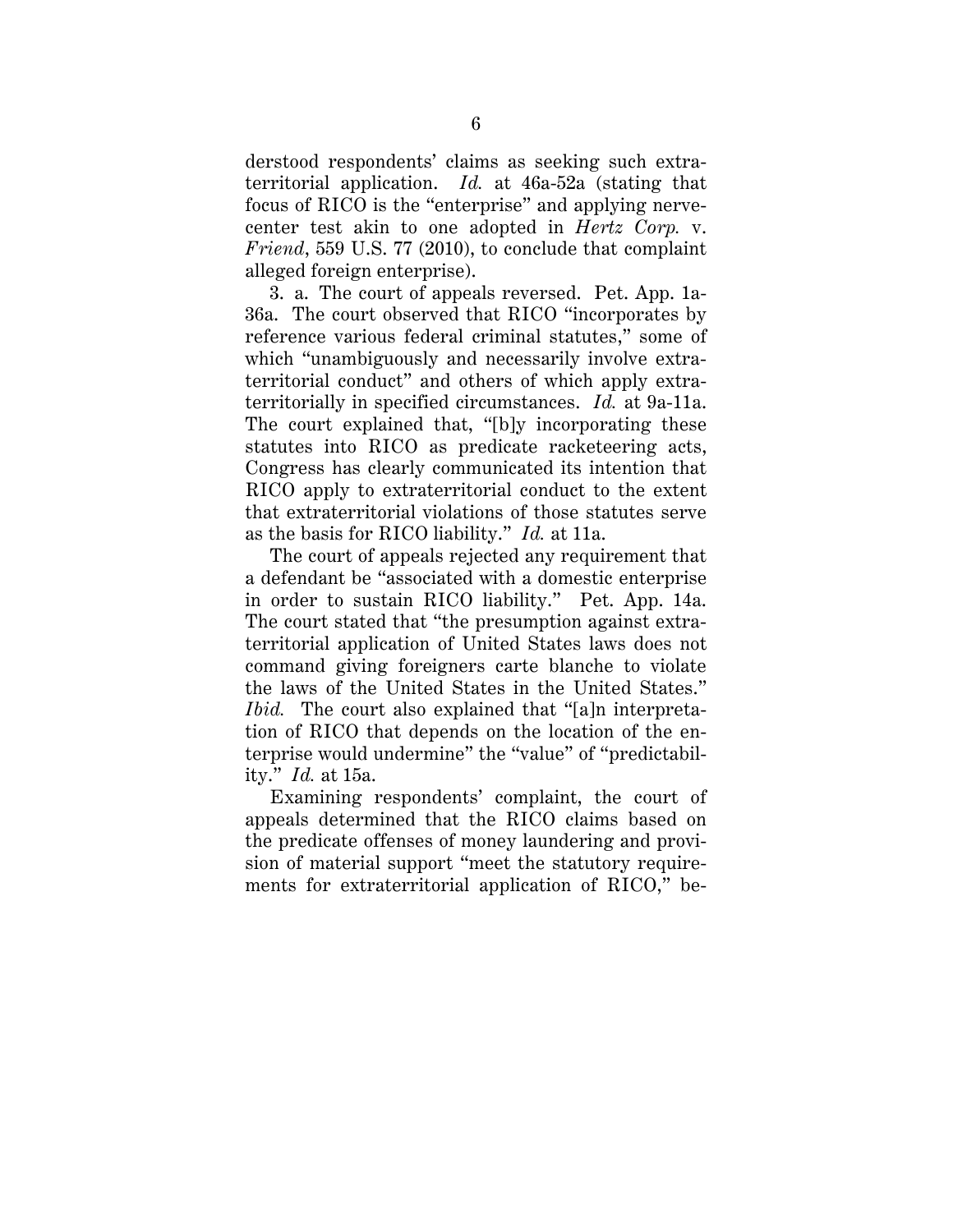cause both of those offenses expressly encompass conduct by a U.S. citizen that occurs outside the United States. Pet. App. 16a-18a; see 18 U.S.C. 1956(f),  $1957(d)(2)$ ,  $2339B(d)(1)(A)$ . The court reached the opposite conclusion with respect to the RICO claims based on the predicate offenses of mail fraud, wire fraud, and violation of the Travel Act—but it nevertheless permitted those claims to proceed, finding that the complaint alleges "domestic conduct" as to those three predicates. Pet. App. 18a-21a, 23a.

b. Petitioners sought panel rehearing, and the panel issued a separate per curiam opinion denying that request. Pet. App. 55a-58a. That opinion rejected the proposition that a private party asserting a claim under 18 U.S.C. 1964(c) must allege a domestic injury. Pet. App. 55a-56a. In the court of appeals' view, because the "injury requirement focuses on RICO's predicates," no basis exists for "import[ing] a domestic injury requirement" not found in a relevant predicate "simply because the victim sought redress through the RICO statute." *Id.* at 56a-58a.

c. Petitioners also sought en banc rehearing. The court of appeals denied the petition, with five judges dissenting. Pet. App. 59a-60a; see *id.* at 60a-68a (concurrence in denial by Judge Hall). Four dissenting judges wrote opinions. Pet. App. 68a-69a (Jacobs, J.); *id.* at 69a-74a (Cabranes, J.); *id.* at 74a-97a (Raggi, J.); *id.* at 97a-104a (Lynch, J.).

Judge Lynch dissented from the denial because he agreed that the case warranted en banc resolution, Pet. App. 97a—but he endorsed the panel's determination that a plaintiff states a RICO claim if "the foreign portion of the pattern [of racketeering activity] involved conduct that Congress has expressly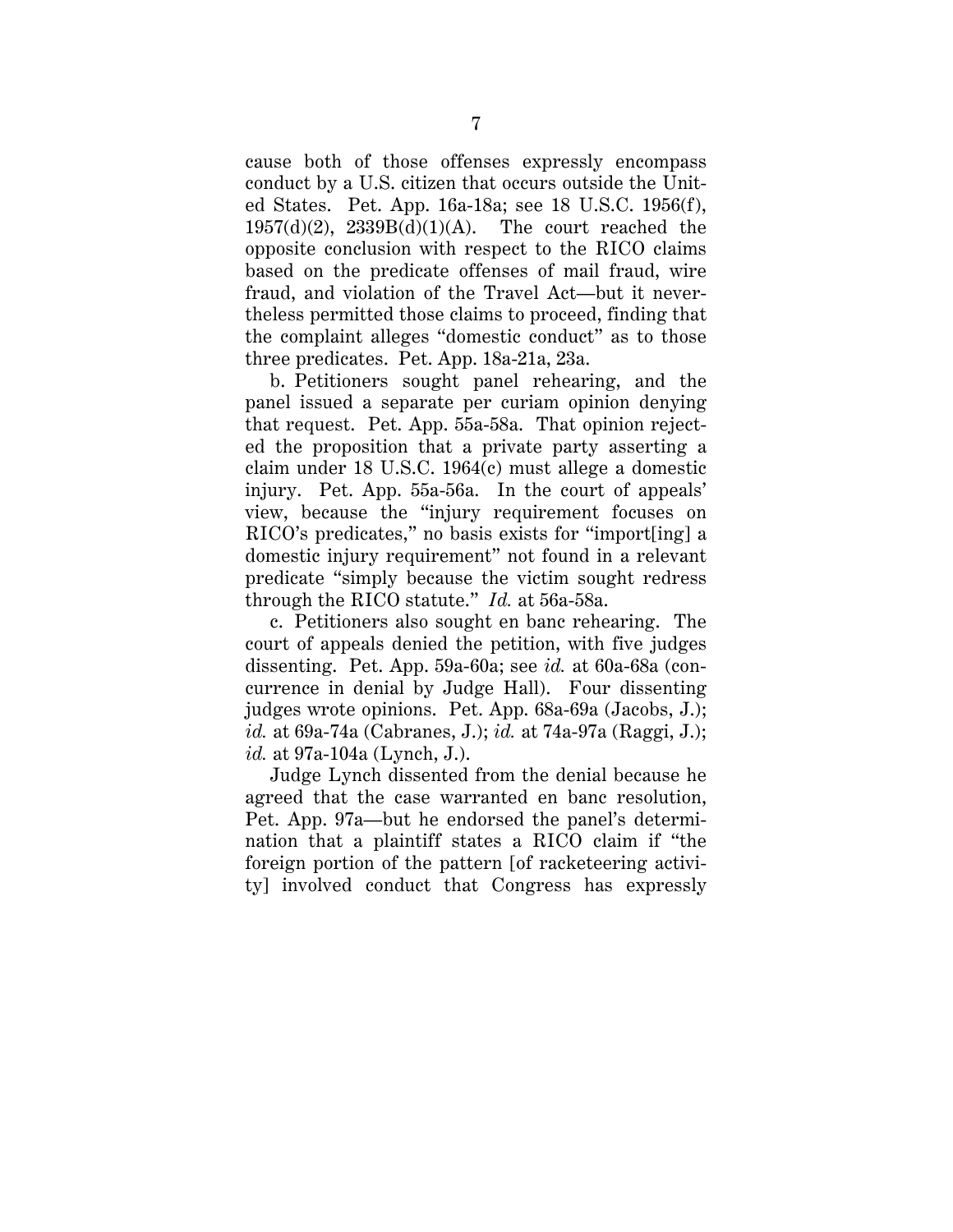chosen to reach via the extraterritorial application of American law," *id.* at 99a. Discussing a hypothetical indictment of the leader of a foreign terrorist group that bombed a site in the United States and murdered an American journalist abroad, Judge Lynch explained that "whether Congress intended to reach such conduct by the RICO statute" is an "easy question," since the murder is a predicate RICO offense under a provision with extraterritorial application incorporated into RICO's definition of "racketeering activity." *Id.* at 98a-99a. He added that this conclusion would not "change if all of the predicate crimes alleged were committed abroad," so long as "Congress expressly extended its criminal prohibitions to the foreign conduct in question and incorporated those prohibitions into RICO." *Id.* at 101a (emphasis omitted). Judge Lynch expressed the hope that "the context of this case" would not "blind" this Court "to the clear intention of Congress to apply RICO to foreign terrorist groups who commit patterns of criminal acts that may occur abroad, but that violate American laws with express extraterritorial reach." *Id.* at 104a.

### **SUMMARY OF ARGUMENT**

A. Congress "clearly expressed" its intention to give 18 U.S.C. 1962 limited extraterritorial reach. *Morrison* v. *National Austl. Bank Ltd.*, 561 U.S. 247, 255 (2010) (citation omitted) (discussing presumption against extraterritoriality). Congress incorporated into RICO's definition of "racketeering activity" multiple predicate crimes that unambiguously proscribe extraterritorial conduct. Indeed, some predicate crimes apply only extraterritorially. That incorporation would have been meaningless if RICO had no extraterritorial application at all. Thus, when proof of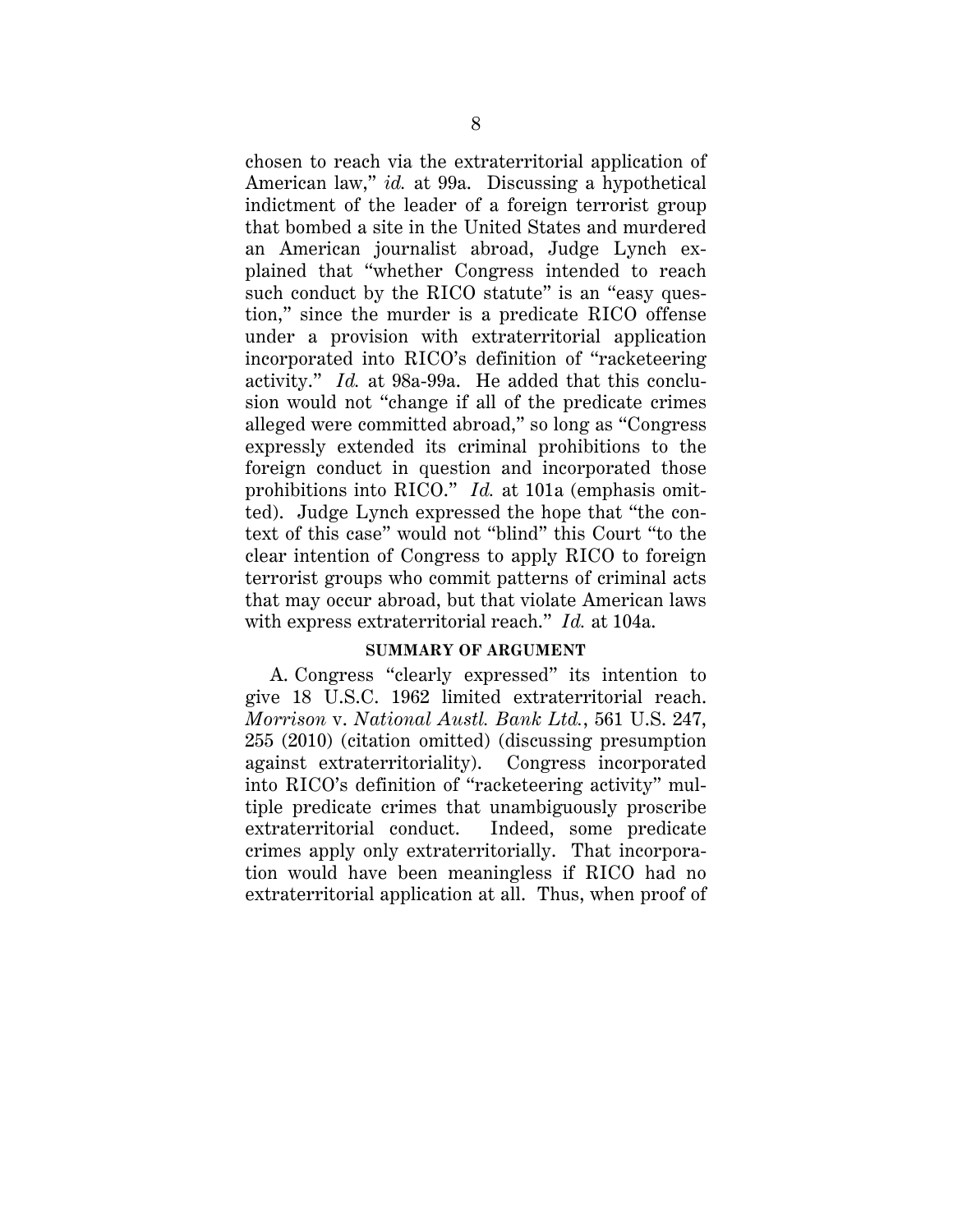unlawful conduct under Section 1962 depends on predicate crimes that themselves apply extraterritorially, Section 1962 applies extraterritorially as well.

B. Contrary to petitioners' claim, RICO contains no domestic-enterprise requirement. RICO's "focus" (*Morrison*, 561 U.S. at 266) is on the "pattern" as well as the enterprise. Accordingly, if a pattern of domestic racketeering activity occurs, RICO may be violated whether the enterprise is foreign or domestic.

The same is true for a pattern of racketeering activity that occurs overseas and that is encompassed by predicate offenses covering the extraterritorial conduct. When extraterritorial racketeering is covered by RICO, a clear congressional intent exists to cover a foreign enterprise: a foreign enterprise may be the vehicle for carrying out the criminal acts or the repository of any resulting profits. And because Section 1962 covers the enterprise only if it "is engaged in" or conducts "activities" that "affect[] interstate or foreign commerce,"  $18$  U.S.C.  $1962(a)-(c)$ , no RICO case will extend to an enterprise without ties to the United States.

Petitioners' domestic-enterprise requirement would needlessly hamper the United States in prosecuting RICO cases involving foreign terrorist enterprises or other foreign criminal operations. It would also reward criminals for structuring their activities to involve foreign entities rather than domestic ones. Applying the presumption against extraterritoriality to produce those harmful effects would defeat Congress's expressed application of RICO's powerful remedies to extraterritorial crimes.

C. Petitioners are correct, however, that the private treble-damages remedy in 18 U.S.C. 1964(c)—a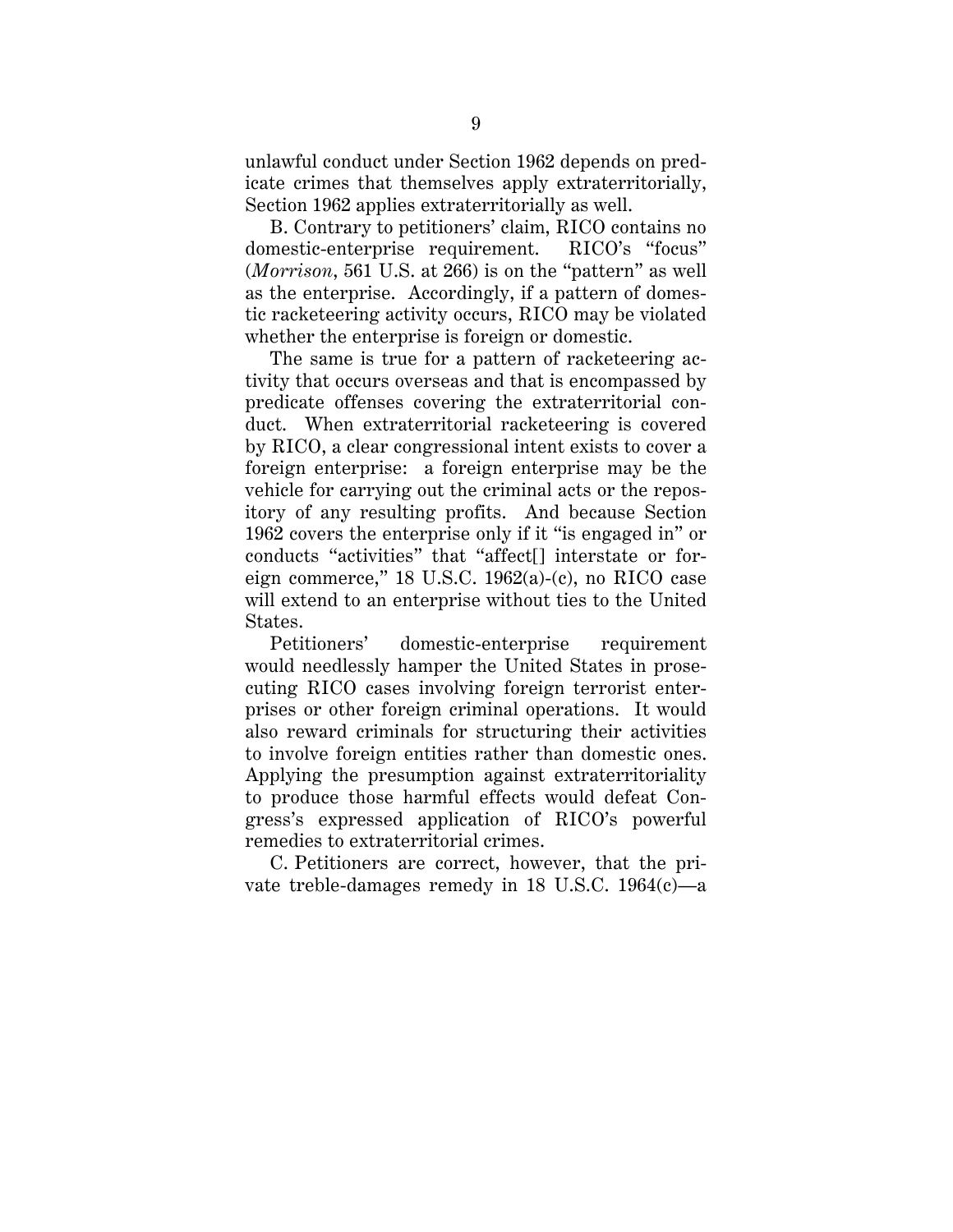narrower provision than Section 1962—requires proof of a domestic injury. Section 1964(c) requires an injury to the private plaintiff's "business or property," 18 U.S.C. 1964(c), that is proximately caused by violation of Section 1962. The principles underlying the presumption against extraterritoriality apply in deciding whether such an injury must be domestic—including the key principle of avoiding "unintended clashes between our laws and those of other nations which could result in international discord." *Kiobel* v. *Royal Dutch Petroleum Co.*, 133 S. Ct. 1659, 1664 (2013) (citation omitted).

When the United States brings a RICO suit, it can take steps to minimize such "clashes" and "discord." But a private RICO suit seeking treble damages for a foreign injury has significant potential to cause international friction. Accordingly, the bar for showing a clear congressional intent to allow private RICO actions on the basis of a foreign injury is high—and Section 1964(c) gives no indication that Congress intended foreign injury to support a private RICO claim. Dismissal is therefore required absent a showing of domestic injury. This case should be remanded to permit the lower courts to evaluate the complaint in light of that requirement.

#### **ARGUMENT**

### **A. Section 1962 Applies Extraterritorially To The Extent That Charged Predicate Offenses Apply Extraterritorially**

1. Congress has "authority to enforce its laws beyond the territorial boundaries of the United States." *Equal Emp't Opportunity Comm'n* v. *Arabian Am. Oil Co.*, 499 U.S. 244, 248 (1991) (*Aramco*); see, *e.g.*, *Foley Bros., Inc.* v. *Filardo*, 336 U.S. 281, 284 (1949).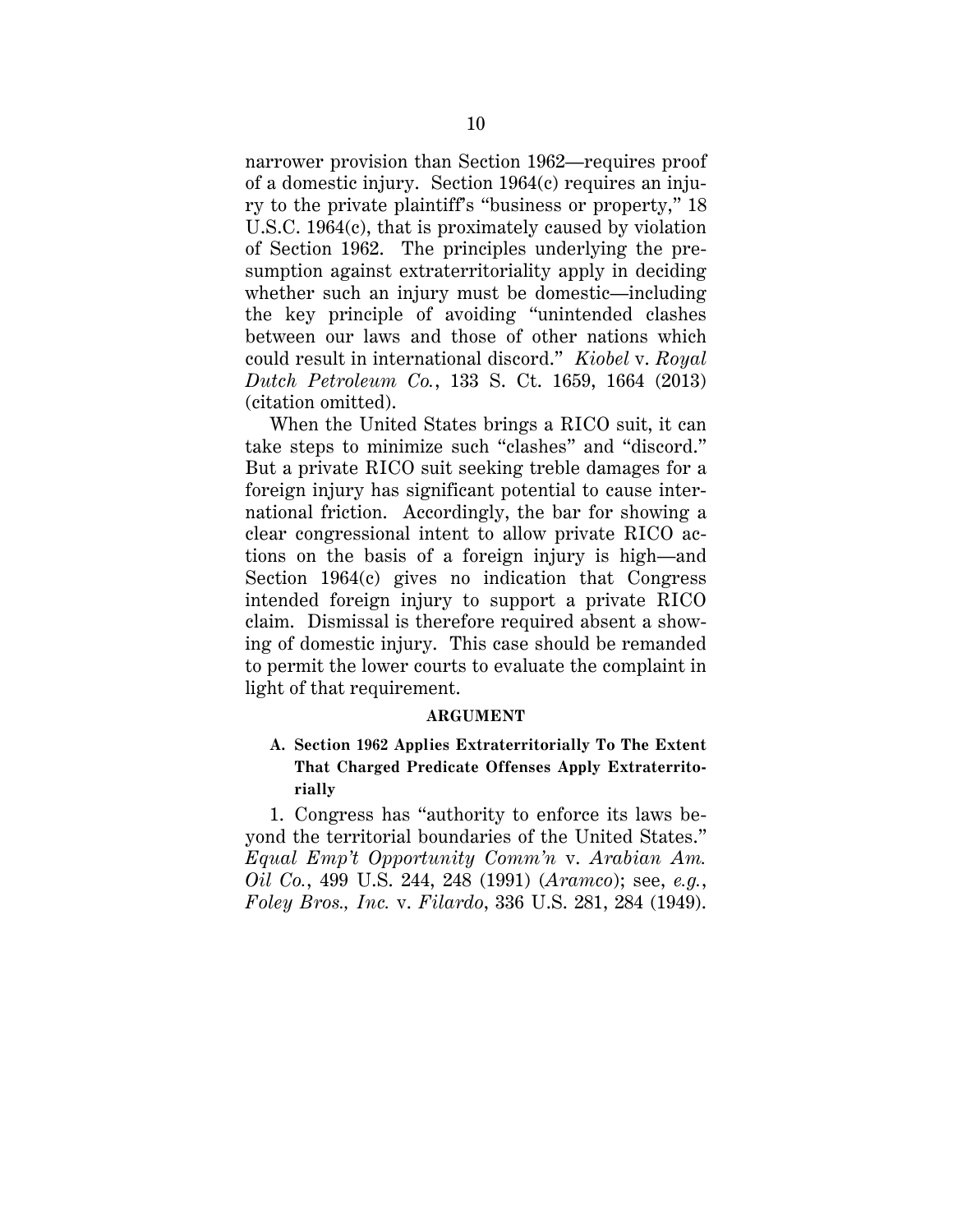Because "Congress ordinarily legislates with respect to domestic, not foreign matters," however, this Court "presume[s]" when construing a statute that "legislation of Congress, unless a contrary intent appears, is meant to apply only within the territorial jurisdiction of the United States." *Morrison*, 561 U.S. at 255 (citations omitted). That presumption affords "a stable background against which Congress can legislate with predictable effects," *id.* at 261, and "protect[s] against unintended clashes between our laws and those of other nations which could result in international discord," *Kiobel*, 133 S. Ct. at 1664 (quoting *Aramco*, 499 U.S. at 248); see *Morrison*, 561 U.S. at 255.

To overcome the presumption against extraterritoriality, a statute must evince "the affirmative intention of the Congress, clearly expressed." *Morrison*, 561 U.S. at 255 (citation omitted). No particular language is required, and "context can be consulted as well" as text. *Id.* at 265; see *Kiobel*, 133 S. Ct. at 1665-1666; *Foley Bros.*, 336 U.S. at 285-291. But a statute must give a "clear indication of an extraterritorial application"—otherwise, "it has none." *Morrison*, 561 U.S. at 255. <sup>2</sup> Moreover, that one provision of a statute "pro-

 <sup>2</sup> In *United States* v. *Bowman*, 260 U.S. 94 (1922), this Court held that the presumption against extraterritoriality is inapplicable to criminal statutes that are "not logically dependent on their locality for the Government's jurisdiction, but are enacted because of the right of the Government to defend itself"—as, for instance, where the government's own agents commit a "fraud" against it. *Id.* at 98; see, *e.g.*, *Vermilya-Brown Co.* v. *Connell*, 335 U.S. 377, 381 (1948) (describing *Bowman* rule "as to crimes directly affecting the Government"). In light of *Morrison* and *Bond* v. *United States*, 134 S. Ct. 2077, 2088 (2014), the United States understands *Bowman* to stand for the principle that a statute enacted to defend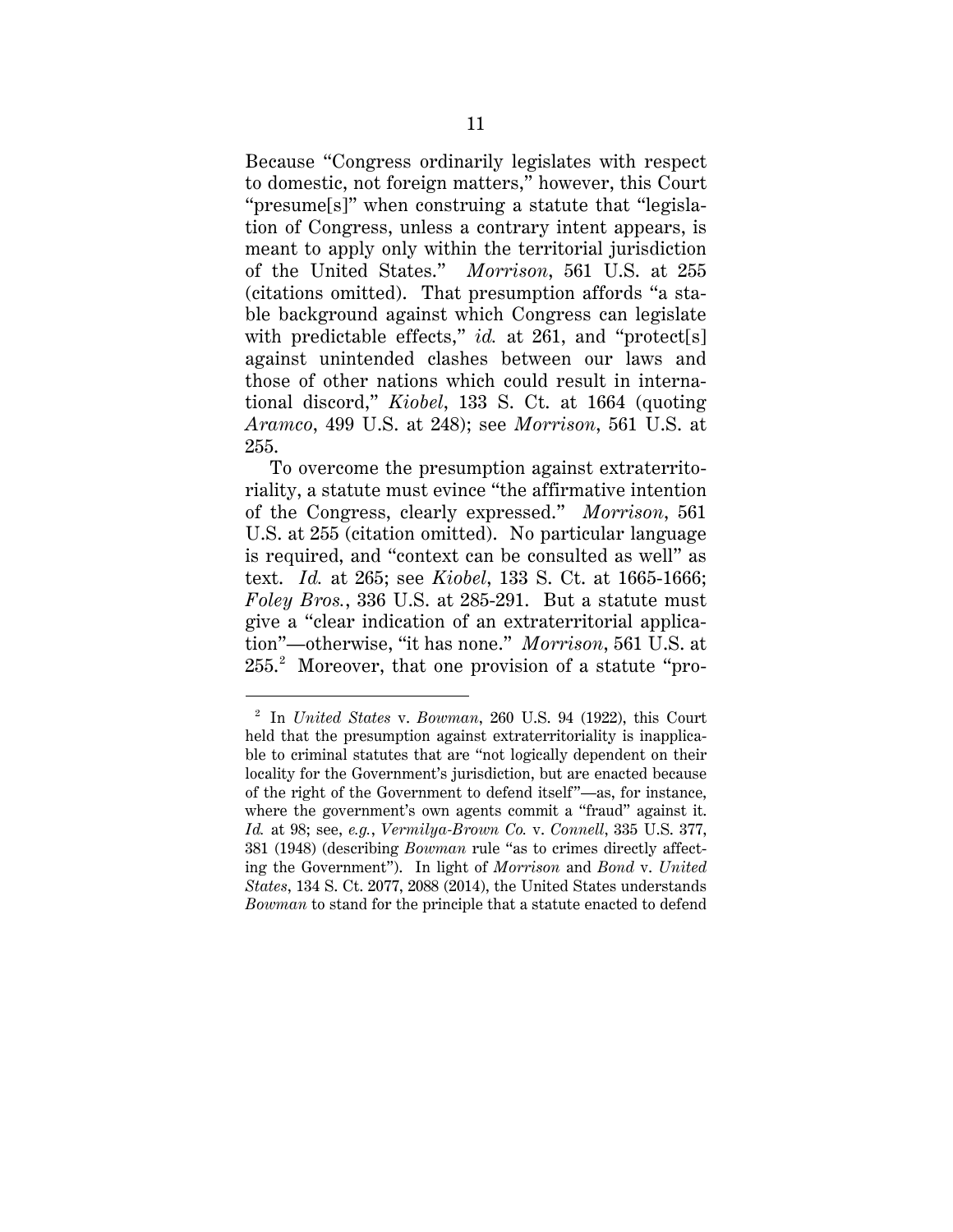vides for some extraterritorial application" does not indicate that every other part of the statute applies in the same fashion; rather, the presumption "operates to limit that provision to its terms." *Id.* at 265; see *Microsoft Corp.* v. *AT&T Corp.*, 550 U.S. 437, 456 (2007).

When a statute does not apply extraterritorially, a party must allege domestic conduct that is within "the 'focus' of congressional concern." *Morrison*, 561 U.S. at 266 (citation omitted). If the alleged domestic conduct involves the acts that "the statute seeks to 'regulate,'" and if the parties who are allegedly injured are among those "that the statute seeks to 'protec[t],'" then the claim qualifies as a domestic application, even if the case also involves some amount of foreign activity. *Id.* at 267 (citation omitted); see *id.* at 250-251, 266-267.

2. By incorporating into 18 U.S.C. 1962 predicate criminal offenses that unambiguously proscribe extraterritorial conduct, Congress has clearly indicated that it intends RICO to have limited extraterritorial application.

a. Section 1962 makes it "unlawful for any person" to make an "enterprise" the prize, victim, or vehicle of "a pattern of racketeering activity." 18 U.S.C. 1962(a)-(c); see G. Robert Blakey, *The RICO Civil Fraud Action in Context: Reflections on* Bennett *v.* Berg, 58 Notre Dame L. Rev. 237, 307-309 (1982). RICO defines "racketeering activity"—the "key term" in Section 1962, *Bridge* v. *Phoenix Bond & Indem. Co.*, 553 U.S. 639, 652 (2008)—as "any act which is

 $\overline{a}$ 

the government contains the requisite indication of extraterritorial application. The allegations in this case do not implicate any such statute.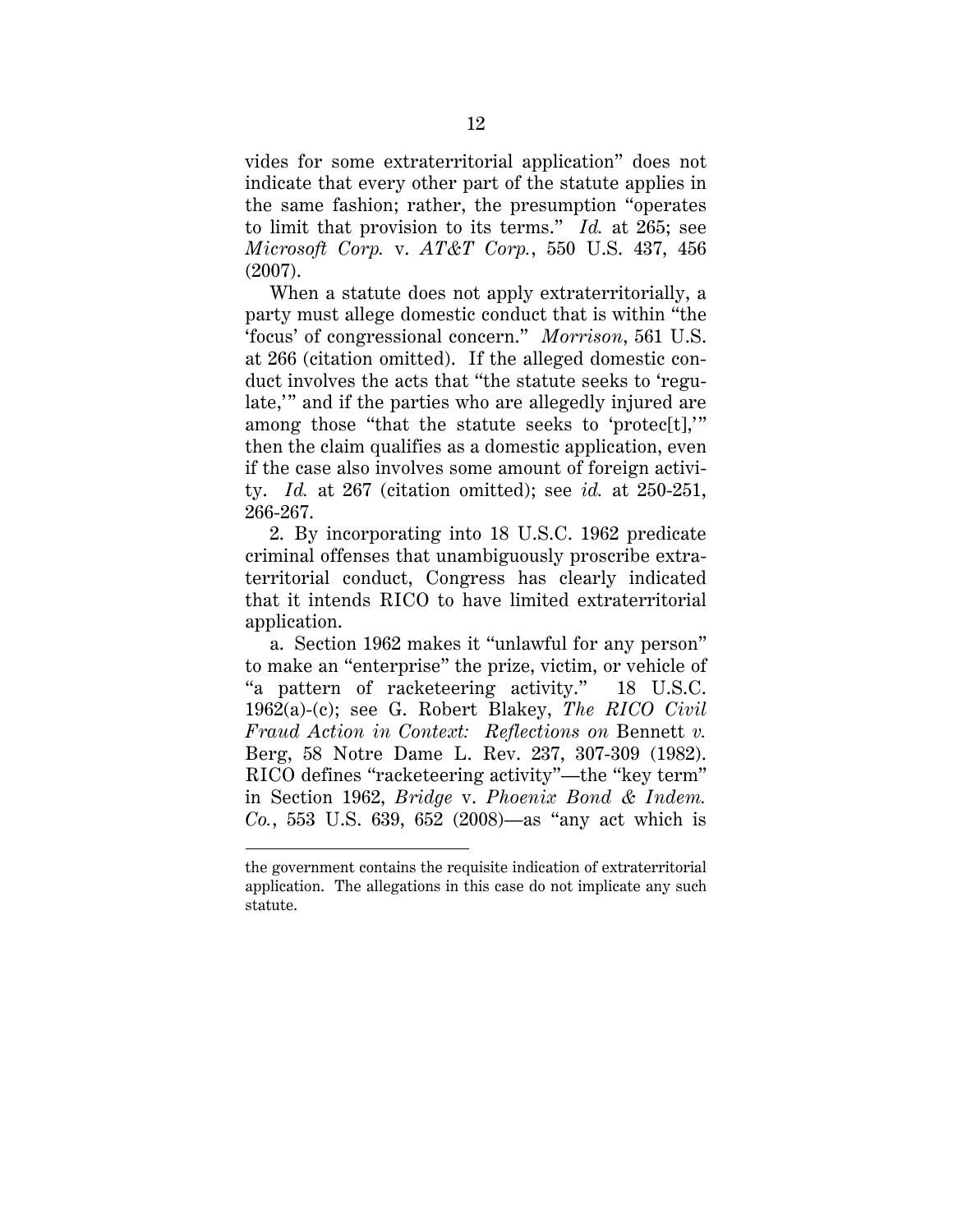indictable under" enumerated federal criminal provisions or "any act or threat" involving certain state-law crimes, 18 U.S.C.  $1961(1)(A)-(G)$ . Some of the federal criminal provisions encompassed by that definition cover only extraterritorial conduct. For example, RICO includes as a predicate "any act that is indictable under any provision listed in [S]ection  $2332b(g)(5)(B)$ ." 18 U.S.C. 1961(1)(G); see 18 U.S.C.  $2332b(g)(5)(B)$ . Killing a U.S. national "while such national is outside the United States," in violation of 18 U.S.C. 2332(a), is such an indictable offense. *Ibid*.; see 18 U.S.C. 2332(b). So, too, is use by a U.S. national of "a weapon of mass destruction outside of the United States." 18 U.S.C. 2332a(b).

Other federal criminal provisions incorporated into the definition of "racketeering activity" have extraterritorial application under specified circumstances. Pet. App. 10a-11a. The predicate RICO crime described in 18 U.S.C. 1203, for instance, is the taking of hostages "inside or outside the United States" to compel a "third person or a governmental organization" to act or refrain from acting. 18 U.S.C. 1203(a); see 18 U.S.C. 1961(1)(G). But extraterritorial hostage taking "is not an offense" under Section 1203—and therefore not a form of "racketeering activity"—unless "the offender or the person seized or detained is a national of the United States," "the offender is found in the United States," or "the governmental organization sought to be compelled is" the United States. 18 U.S.C. 1203(b)(1)(A)-(C); see, *e.g.*, 18 U.S.C. 2332g(a)- (b) (proscribing certain conduct involving missile systems designed to destroy aircraft and specifying jurisdiction over "offense occur[ing] outside of the United States" committed by a U.S. national, against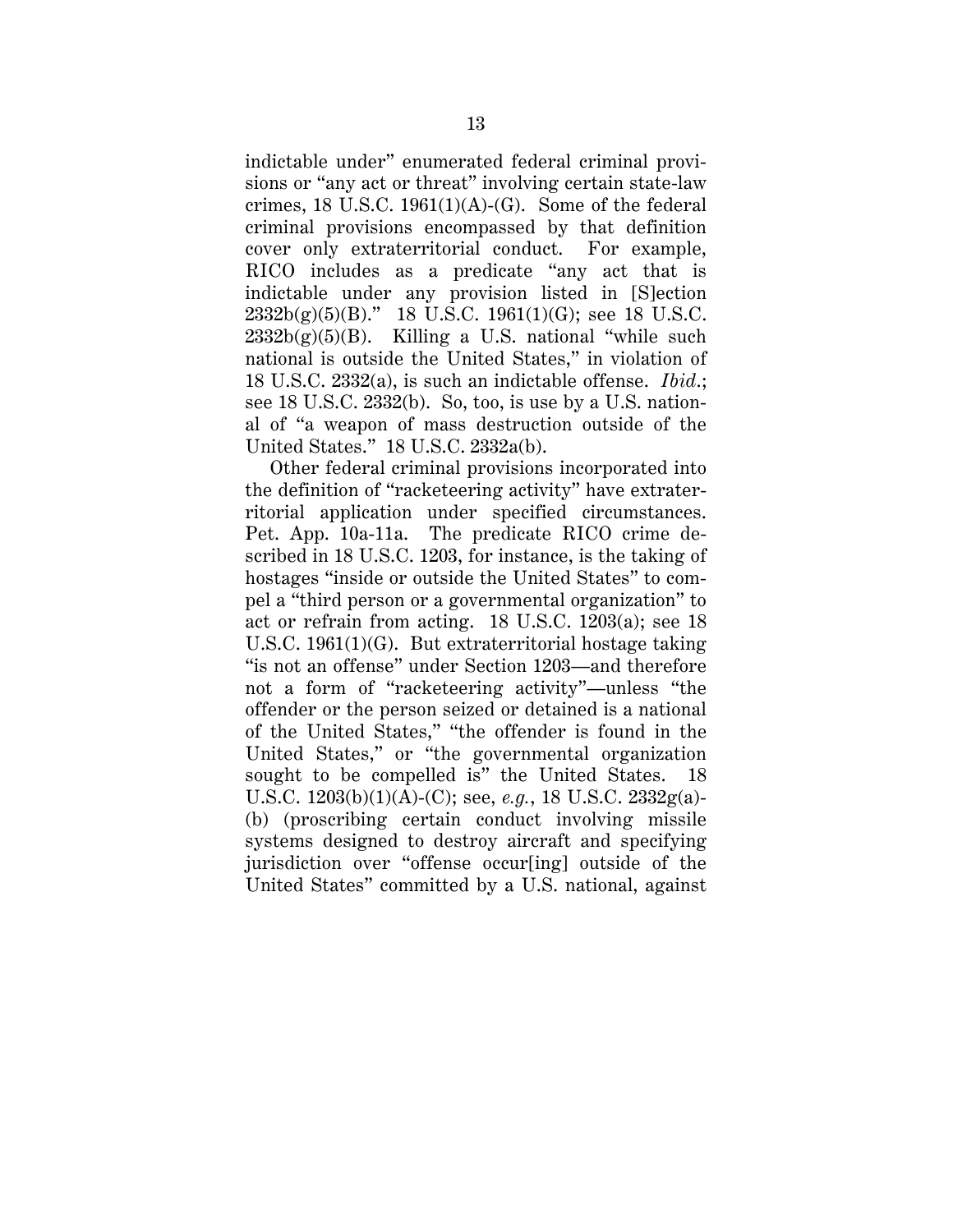a U.S. national abroad, or against U.S. property abroad); 18 U.S.C.  $1961(1)(G).$ <sup>3</sup>

b. By incorporating offenses with extraterritorial application as predicate acts under RICO, Congress clearly and affirmatively manifested its intent that Section 1962 "apply to extraterritorial conduct to the extent that extraterritorial violations of those statutes serve as the basis for" establishing liability. Pet. App. 11a. As Judge Lynch observed, "Congress's enactment of a law specifically designed to protect Americans abroad" or otherwise to extend outside the United States, and the "express incorporation of that law into RICO as a predicate crime," cannot be understood to "constitute anything other than a clear expression of congressional intent to apply RICO to persons who commit that crime, in furtherance of the affairs of an enterprise, as part of a pattern of racketeering." Pet. App. 100a (Lynch, J., dissenting).4

Interpreting Section 1962 to have extraterritorial reach coextensive with that of the RICO predicates gives the provision a confined, consistent, and predictable application that depends on careful parameters that Congress has established, and not on speculation about "what Congress would have wanted." *Morrison*, 561 U.S. at 261. Thus, a person commits an of-

<sup>&</sup>lt;sup>3</sup> To the extent that predicate offenses incorporated into RICO apply extraterritorially, that application is often limited to conduct that is committed by or against a U.S. national or that affects U.S. property or some other U.S. interest. See App. B, *infra*.

<sup>4</sup> Lower courts have consistently analyzed the extraterritoriality of other criminal statutes that involve commission of some underlying offense (such as 18 U.S.C. 2 and 924(c)) in just that way. See, *e.g.*, *United States* v. *Ballestas*, 795 F.3d 138, 144-145 (D.C. Cir. 2015).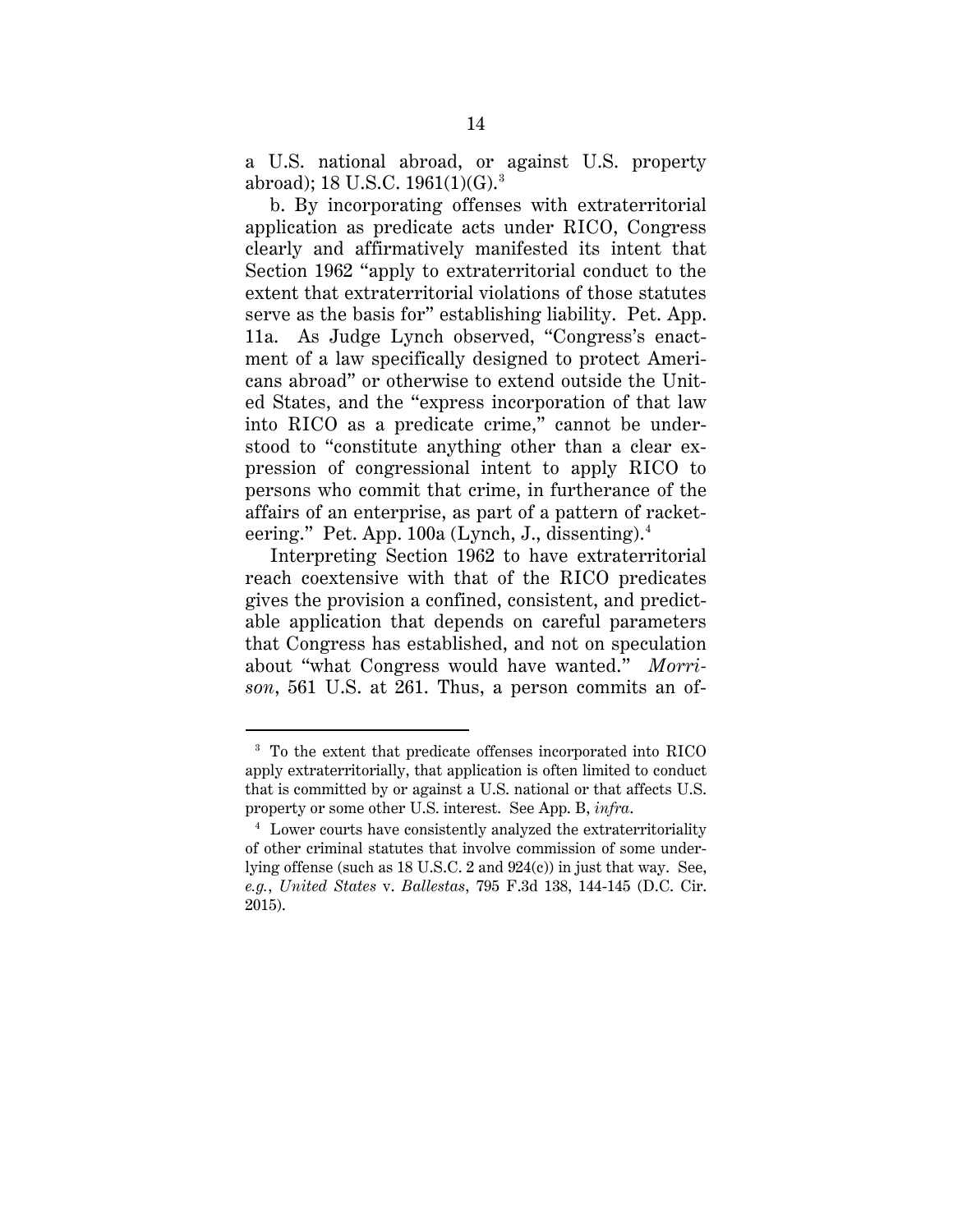fense under RICO if he participates in the conduct of an enterprise's affairs through a pattern of murdering U.S. nationals traveling abroad in violation of Section 2332(a). See 18 U.S.C 1961(1)(G), 1962(c). Likewise, a person commits an offense under RICO if he takes a group of U.S. nationals hostage in a foreign country in violation of Section 1203, so long as that conduct is part of a pattern of racketeering activity that has the requisite connection to an enterprise. See 18 U.S.C 1961(1)(G), 1962(a)-(c).In contrast, "[a] pattern of murders of Italian citizens committed by members of an Italian organized crime group in Italy cannot violate RICO," because no RICO predicate with extraterritorial reach applies to those bad acts. Pet. App. 101a (Lynch, J., dissenting). Similarly, hostage taking in a foreign country cannot give rise to RICO liability if neither the offender nor the victim is a U.S. national, the offender is not found in the United States, and the conduct does not aim to compel the U.S. government, because in those circumstances liability for extraterritorial conduct could not arise under the predicate hostage-taking statute. And such purely foreign murder or hostage taking remains outside RICO's scope even if a different predicate offense with extraterritorial application is alleged in the same case. See *Morrison*, 561 U.S. at 265 ("[W]hen a statute provides for some extraterritorial application, the presumption against extraterritoriality operates to limit that provision to its terms.").

A narrower reading of Section 1962 would render entirely superfluous the inclusion in Section 1961's definition of "racketeering activity" of predicate acts that cannot be committed inside the United States. If RICO has no application to extraterritorial conduct,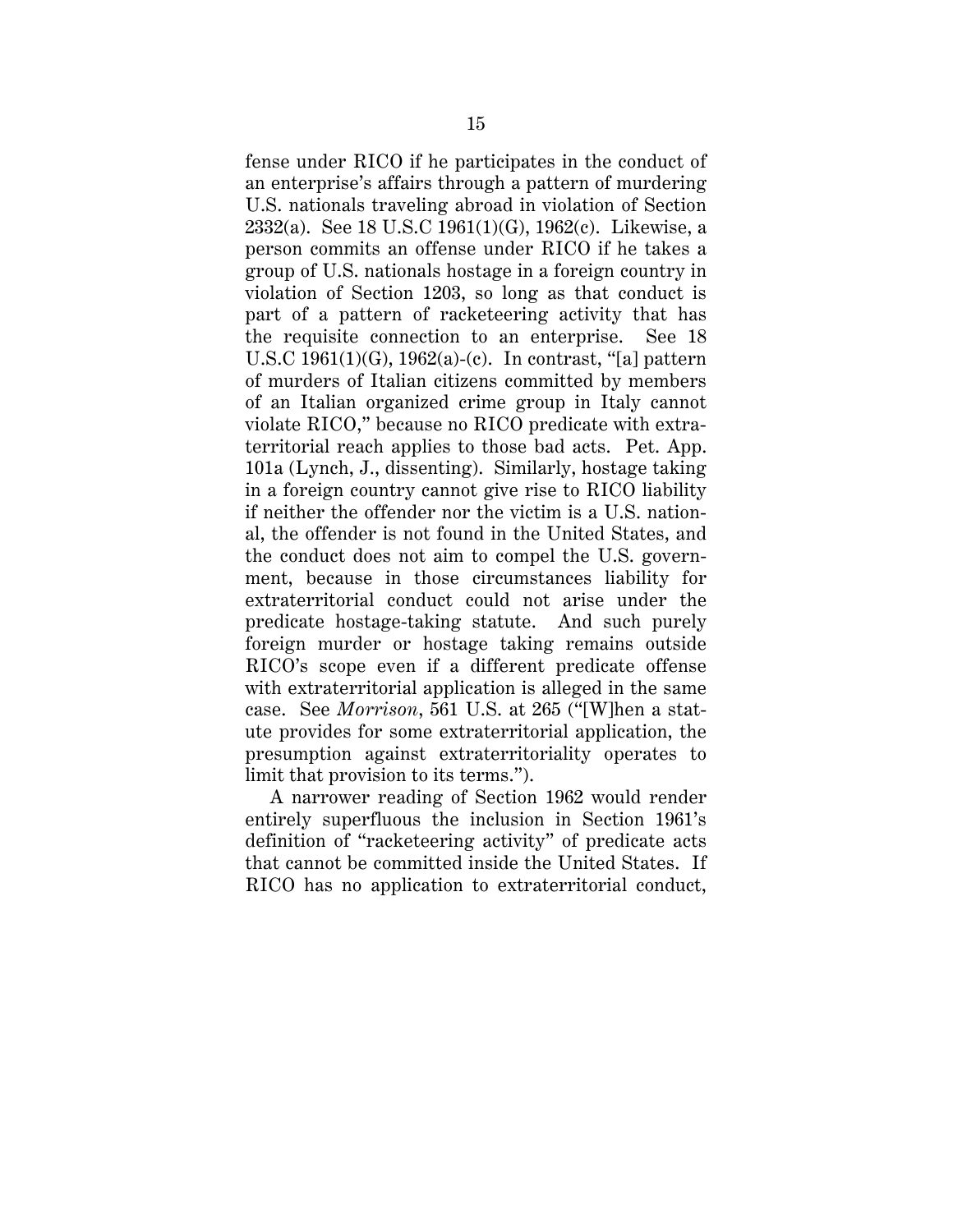then Congress would have had no reason to identify acts such as killing a U.S. national abroad or use of a weapon of mass destruction by a U.S. national abroad as "racketeering activity" that can form an unlawful pattern under Section 1962. See Pet. App. 10a. Deeming the portions of Section 1961 that list such acts to be mere surplusage would violate the "'cardinal principle' of interpretation that courts 'must give effect, if possible, to every clause and word of a statute.'" *Loughrin* v. *United States*, 134 S. Ct. 2384, 2390 (2014) (quoting *Williams* v. *Taylor*, 529 U.S. 362, 404 (2000)); cf. *Morrison*, 561 U.S. at 264-265.

Refusing to give full effect to predicate offenses that have specified (but not exclusive) extraterritorial application would similarly contradict Congress's clearly expressed intention. If a predicate offense is listed in Section 1961 and covers both domestic conduct and particular foreign conduct, but could not form the basis for a RICO violation unless domestic conduct was alleged, then offenders who fall within the scope of the plain language of Section 1962 would nevertheless be permitted to escape RICO liability—a result that the Congress that selected such a predicate "in the first place" would find "astonish[ing]." Pet. App. 104a (Lynch, J., dissenting); see, *e.g.*, Stephen C. Warneck, Note, *A Preemptive Strike: Using RICO and the AEDPA to Attack the Financial Strength of International Terrorist Organizations*, 78 B.U. L. Rev. 177, 200 (1998).

3. In this case, the court of appeals correctly recognized that when an alleged violation of Section 1962 "depends on violations of a predicate statute that manifests an unmistakable congressional intent to apply extraterritorially," Section 1962 "will apply to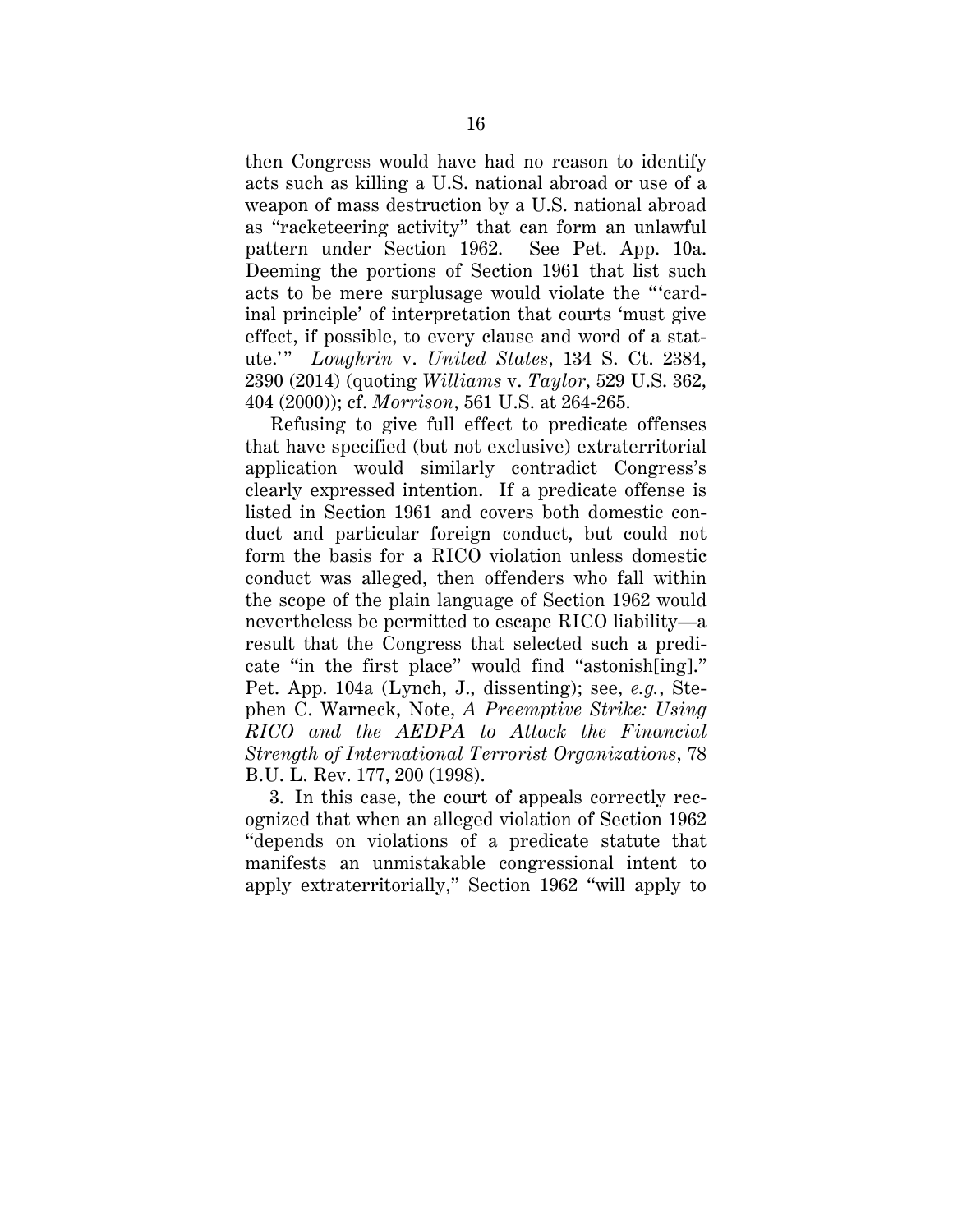extraterritorial conduct, too, but only to the extent that the predicate would." Pet. App. 9a. None of the arguments advanced by the dissenters from denial of en banc rehearing undermines that analysis.

First, dissenters hypothesized (Pet. App. 85a (Raggi, J., dissenting)) that Congress might have included offenses with extraterritorial application as RICO predicates to allow the government to prove that "an essentially domestic pattern of racketeering" is sufficiently related and continuous. That speculation, to which petitioners briefly advert (Br. 42-43), lacks merit. To constitute a RICO "pattern," predicate acts must be "related" and "amount to or pose a threat of continued criminal activity." *H.J. Inc.* v. *Northwestern Bell Tel. Co.*, 492 U.S. 229, 239 (1989). If extraterritorial acts are necessary to that showing, then the statute necessarily applies extraterritorially to that extent. And since RICO permits the showing of a pattern with any two predicate offenses, 18 U.S.C. 1961(5), extraterritorial predicate offenses can form a pattern even in the absence of any allegation about domestic predicate crimes. The presumption against extraterritoriality is not a license to rewrite RICO to make liability depend on a pattern consisting of only a subset of the predicate offenses that Congress selected. See, *e.g.*, *Salinas* v. *United States*, 522 U.S. 52, 59  $(1997)$ ; Pet. App. 101a (Lynch, J., dissenting).<sup>5</sup>

<sup>&</sup>lt;sup>5</sup> Legislative history dating from RICO's 1970 enactment does indicate that Congress wanted to attack "organized crime in the United States." *Beck* v. *Prupis*, 529 U.S. 494, 496 (2000) (quoting 84 Stat. 923). But this Court has rejected the notion that the statute is limited to effectuating that precise goal, see, *e.g.*, *Na-*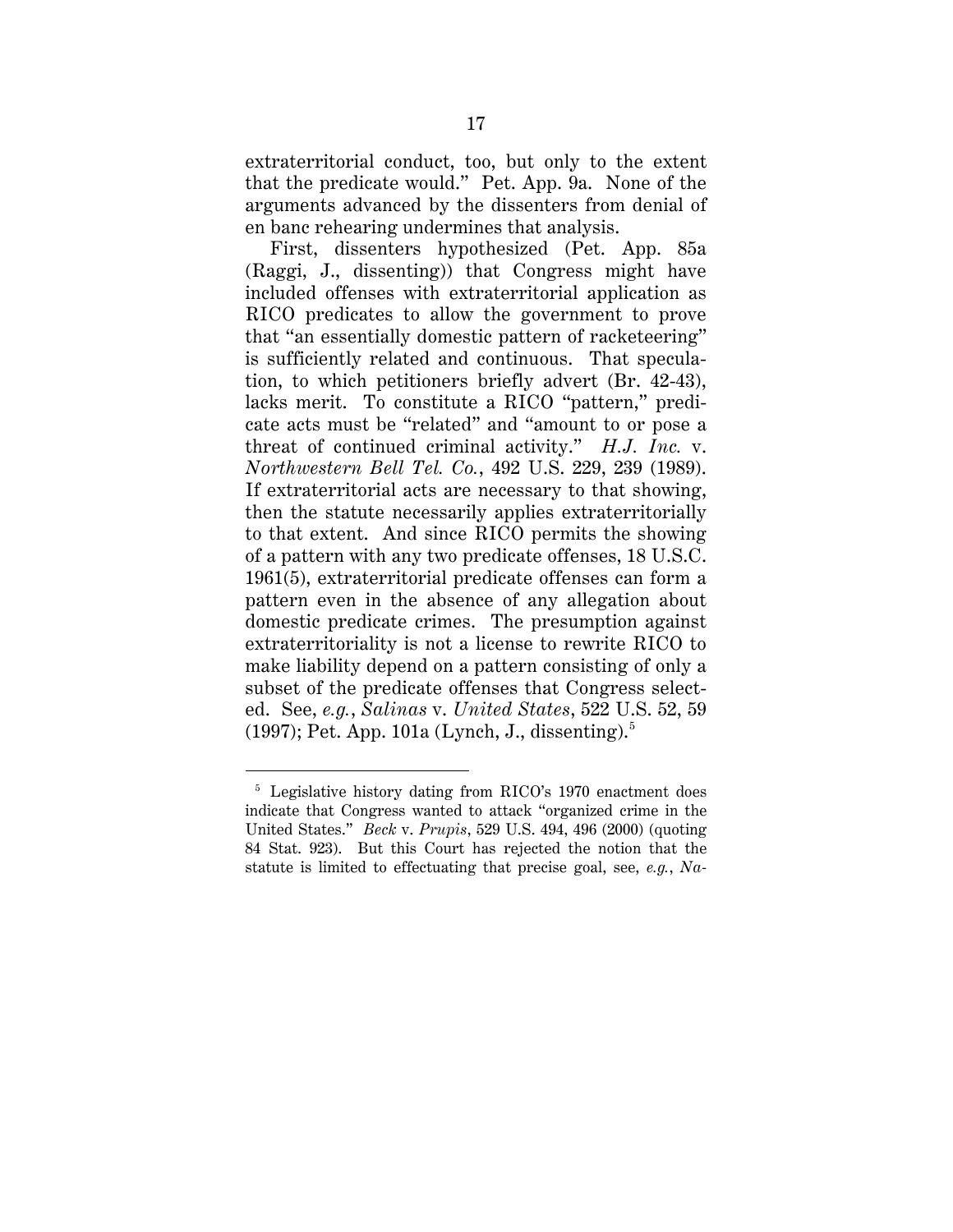Second, dissenters suggested (Pet. App. 86a (Raggi, J., dissenting)) that giving RICO extraterritorial effect is not necessary because the government can prosecute a defendant whose extraterritorial conduct violates one of the predicate statutes for a violation of that statute alone. Petitioners (Br. 39) make a similar suggestion. That approach discounts entirely the importance of RICO as a law enforcement tool for combating racketeers and "assault[ing]" their "economic roots." *Russello* v. *United States*, 464 U.S. 16, 26 (1983). Congress enacted RICO, and listed certain offenses as predicates, because it wanted to "supplement old remedies and develop new methods for fighting crime." *Sedima S.P.R.L.* v. *Imrex Co.*, 473 U.S. 479, 498 (1985). For instance, RICO allows joint criminal trials of those engaged in the same enterprise, see, *e.g.*, Gerard E. Lynch, *RICO: The Crime of Being a Criminal, Parts I & II*, 87 Colum. L. Rev. 661, 663, 740 (1987); "strengthen[s] the legal tools" available to the government, *Beck* v. *Prupis*, 529 U.S. 494, 496 (2000); and provides "severe criminal penalties" (including a maximum term of imprisonment exceeding the maximum authorized for some predicate offenses that apply extraterritorially), *ibid.*; see *Russello*, 464 U.S. at 27-28; compare, *e.g.*, 18 U.S.C. 1963(a) with 18 U.S.C. 1029, 1957. If RICO's scope were circumscribed on the assumption that prosecution of the predicate offenses themselves is sufficient, then the government's efforts to fight serious transnational crime, including terrorism, would be hampered.

 $\overline{a}$ 

*tional Org. for Women, Inc.* v. *Scheidler*, 510 U.S. 249, 260 (1994) (citing *H.J.*, 492 U.S. at 248), and Congress added predicate offenses with extraterritorial application to RICO's definition of racketeering activity subsequent to 1970, see pp. 3-4, *supra.*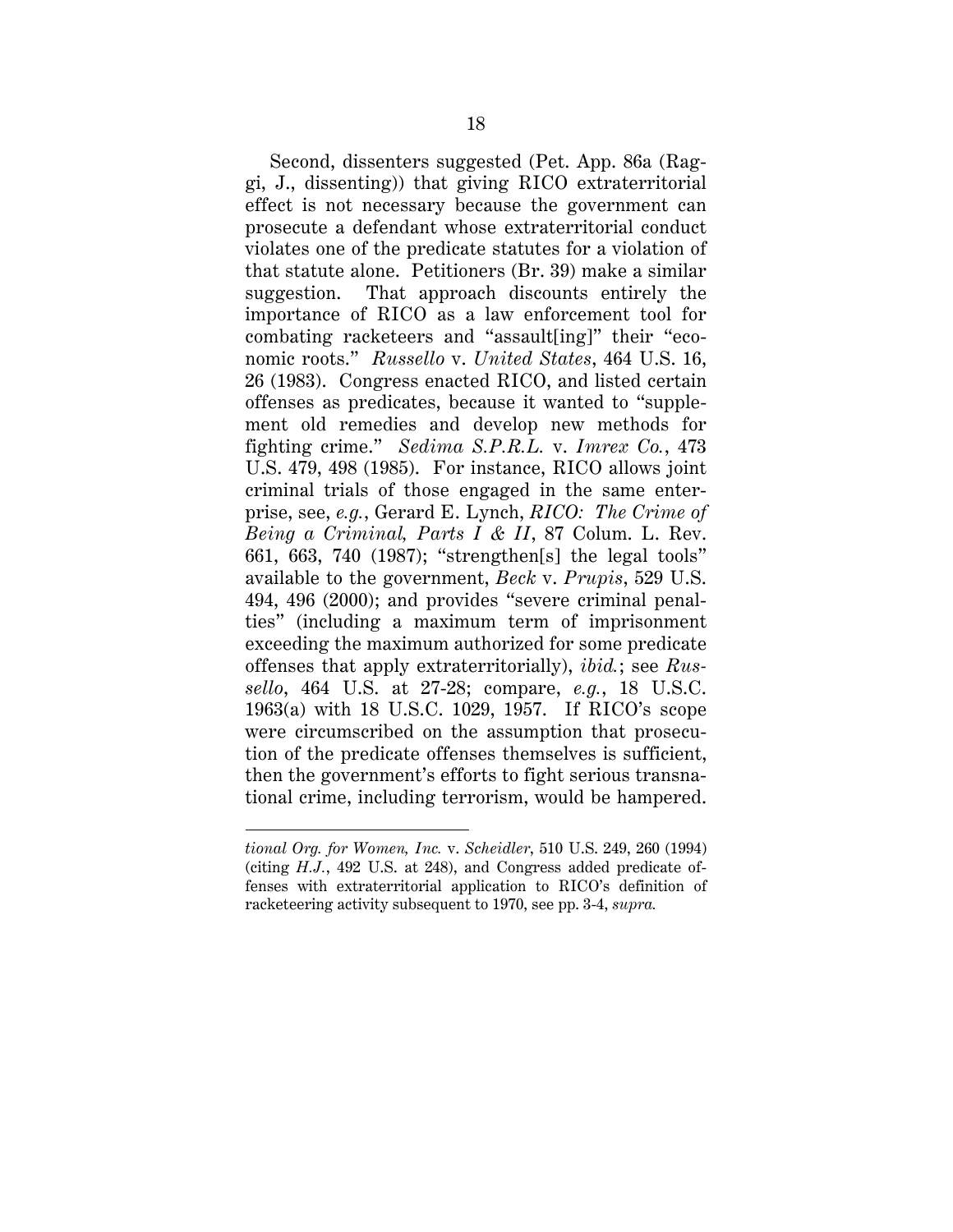See Pet. App. 98a-101a, 104a (Lynch, J., dissenting); *id*. at 61a (Hall, J., concurring) ("[m]any of the predicates that apply to foreign conduct relate to international terrorism"); see also, *e.g.*, Nat'l Sec. Staff, *Strategy to Combat Transnational Organized Crime: Addressing Converging Threats to National Security* 3, 5-8 (2011) ("[I]nternational—or transnational organized crime has expanded dramatically in size, scope, and influence and \* \* \* poses a significant threat to national and international security."); Gideon Mark, *RICO's Extraterritoriality*, 50 Am. Bus. L.J. 543, 545, 577-585 (2013).

4. The court of appeals also analyzed the predicate crimes on which respondents' RICO claims are based. See Pet. App. 238a-250a. As to money laundering and provision of material support to foreign terrorist organizations, the court correctly determined that extraterritorial conduct indictable under the relevant federal criminal provisions can give rise to RICO liability. See *id*. at 17a-18a; 18 U.S.C. 1961(1)(B), (G). The money laundering statutes impose criminal liability for proscribed conduct outside the United States involving funds in excess of \$10,000 in value if the conduct is undertaken by a U.S. citizen. See 18 U.S.C. 1956(f), 1957(d). And the material support statute provides for "extraterritorial Federal jurisdiction" over the offense of knowingly providing material support to a foreign terrorist group. 18 U.S.C.  $2339B(d)(1)-(2)$ .

As to mail fraud, wire fraud, and violation of the Travel Act, the court of appeals held that those predicates do not apply extraterritorially but that the complaint "alleges sufficient domestic conduct for the claims involving \* \* \* [those] violations to sustain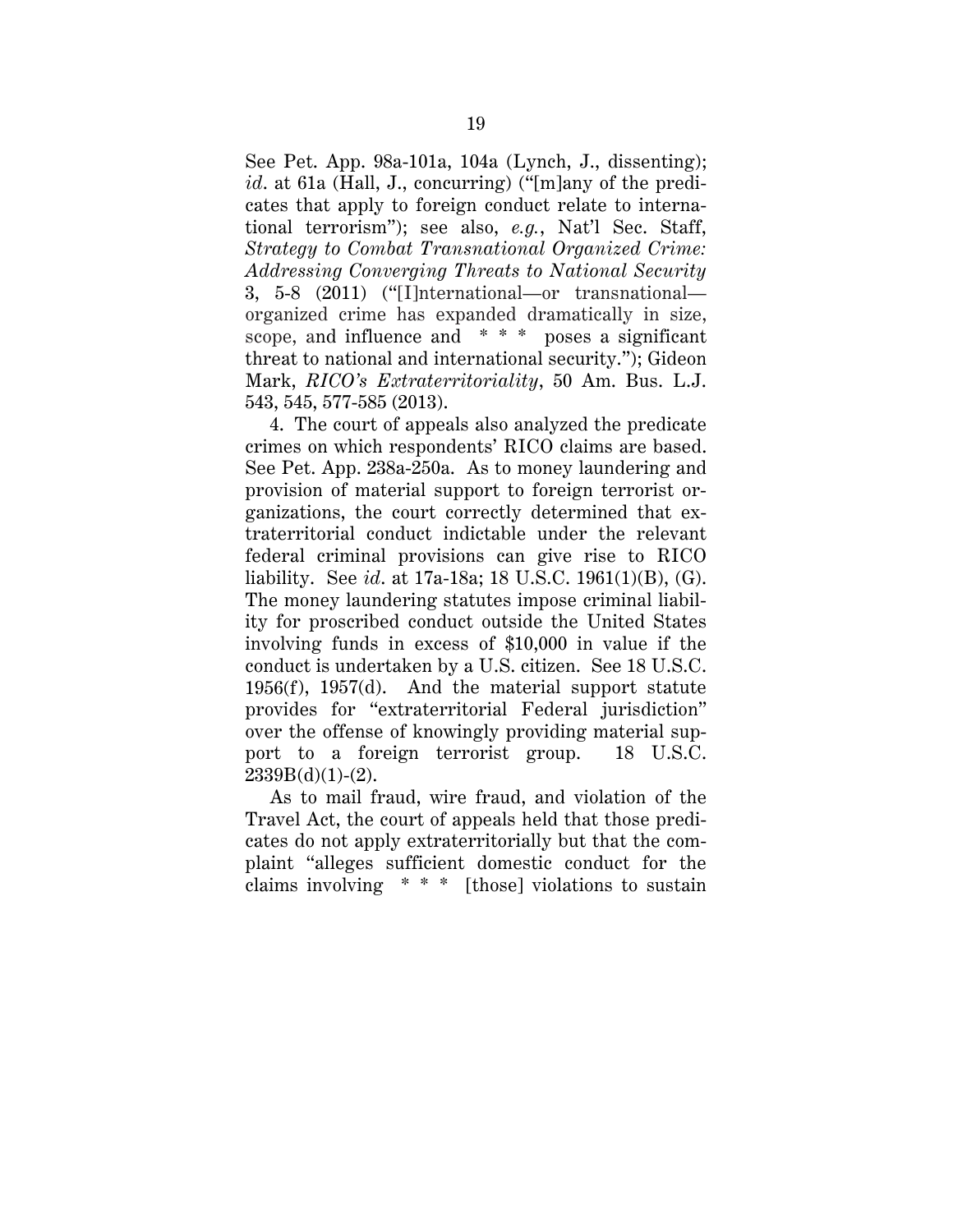the application of RICO." Pet. App. 20a-21a; see *id.* at 23a (complaint "clearly states a domestic cause of action" even if "further conduct contributing to the violation occurred outside" this country). Given the court's ruling on the sufficiency of the allegations of domestic conduct with respect to those predicates, this case presents no occasion to separately analyze their extraterritorial scope. See *id.* at 19a. <sup>6</sup>

### **B. Section 1962 Covers Foreign Enterprises As Well As Domestic Ones**

Petitioners contend that, regardless of whether Section 1962 applies extraterritorially to racketeering activity outside the United States in certain circumstances, the provision has no application to foreign enterprises. In their view (Br. 24-38), the "focus" of RICO is on the infiltration, acquisition, or use of an "enterprise," and Congress's sole concern was with domestic enterprises. Petitioners thus ask this Court to create a rule under which "members of a Mexican drug cartel, the Sicilian Mafia, or a foreign-based terrorist organization" would be immune from RICO prosecution despite "commit[ting] a series of violent crimes on U.S. soil that would clearly violate RICO if

 $6$  Whatever the merit of the court of appeals' holding on the nonextraterritoriality of mail and wire fraud, it correctly concluded (Pet. App. 20a-23a) that a prosecution involving a foreign defendant's use of domestic mailings or wires in furtherance of a scheme to defraud—including wire communications sent from or into the United States—constitutes a permissible domestic application of those statutes. As for the Travel Act, the court's analysis is flawed; that statute criminalizes the very act of traveling to a foreign country with requisite criminal intent, so long as the defendant "thereafter" undertakes a prohibited activity. 18 U.S.C.  $1952(a)$ .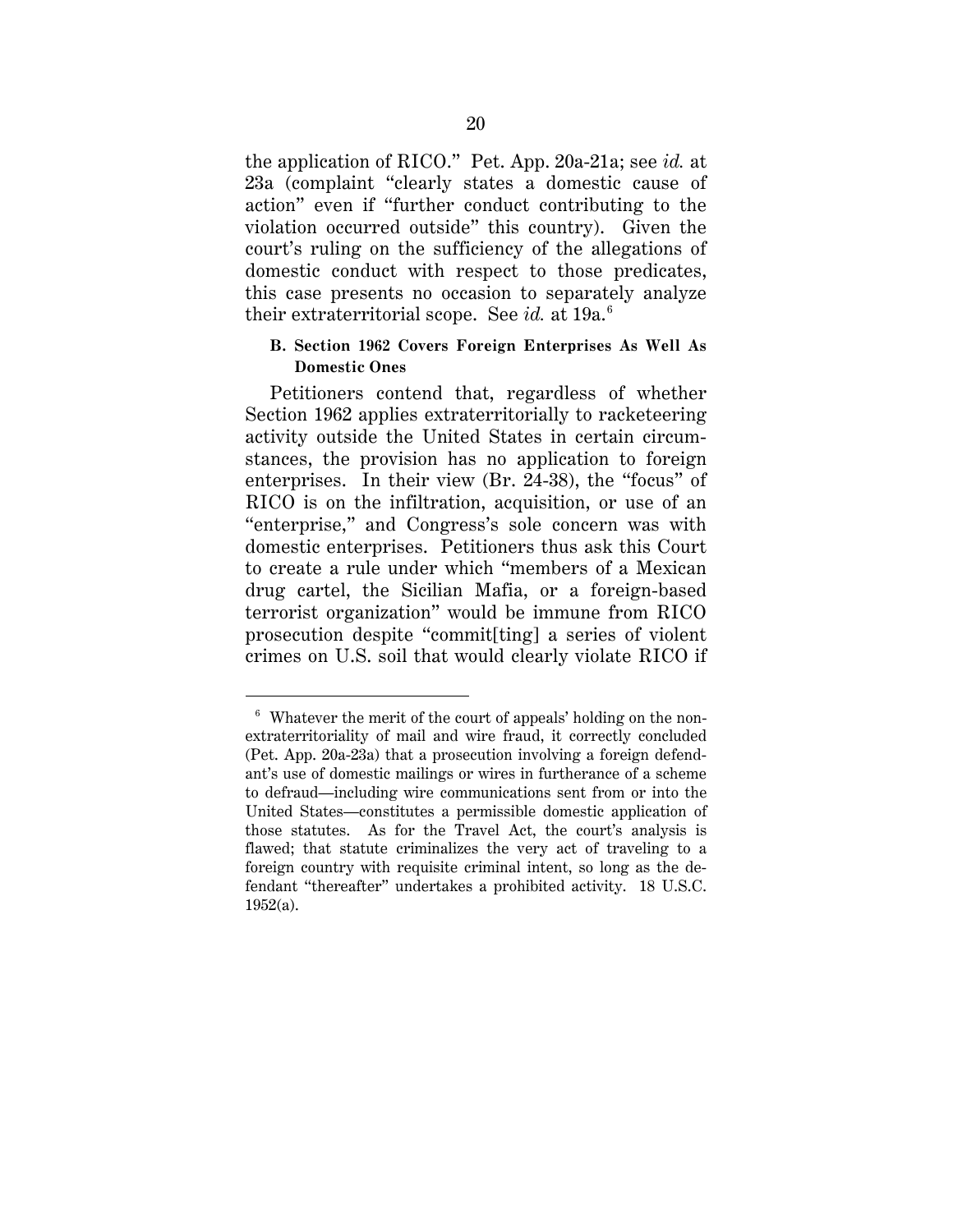committed by a local drug distribution gang, a New York-based Mafia family, or the Weather Underground." Pet. App. 100a (Lynch, J., dissenting). As the court of appeals correctly concluded, the presumption against extraterritorial application of U.S. statutes does not require that interpretation of RICO. Pet. App. 14a; see *United States* v. *Chao Fan Xu*, 706 F.3d 965 (9th Cir. 2013) (reaching same conclusion).

1. a. When a pattern of racketeering activity is carried out by a foreign enterprise within the territorial boundaries of the United States, applying Section 1962 to a defendant with the requisite connection to that enterprise does not entail an extraterritorial application of RICO. See 18 U.S.C. 1962(c); cf. Pet. App. 99a-101a (Lynch, J., dissenting). Similarly, Section 1962 is not applied extraterritorially when deployed against a defendant who has engaged in a domestic pattern of racketeering activity and then leverages that activity into creation of, investment in, or control over a foreign enterprise. See 18 U.S.C.  $1962(a)-(b)$ .

Contrary to petitioners' view, a pattern of racketeering activity is a focus of Section 1962's concern. As this Court has stated, "the heart of any RICO complaint is the allegation of a *pattern* of racketeering." *Agency Holding Corp.* v. *Malley-Duff & Assocs., Inc.*, 483 U.S. 143, 154 (1987); see *H.J.*, 492 U.S. at 236. That pattern constitutes the primary conduct that RICO seeks to prevent, because a pattern of related criminal acts carried out in a concerted way, with a continuous criminal purpose underlying them, is more pernicious than scattered and isolated criminal acts. Moreover, a pattern of such acts, all of which are necessarily serious crimes, leaves an especially broad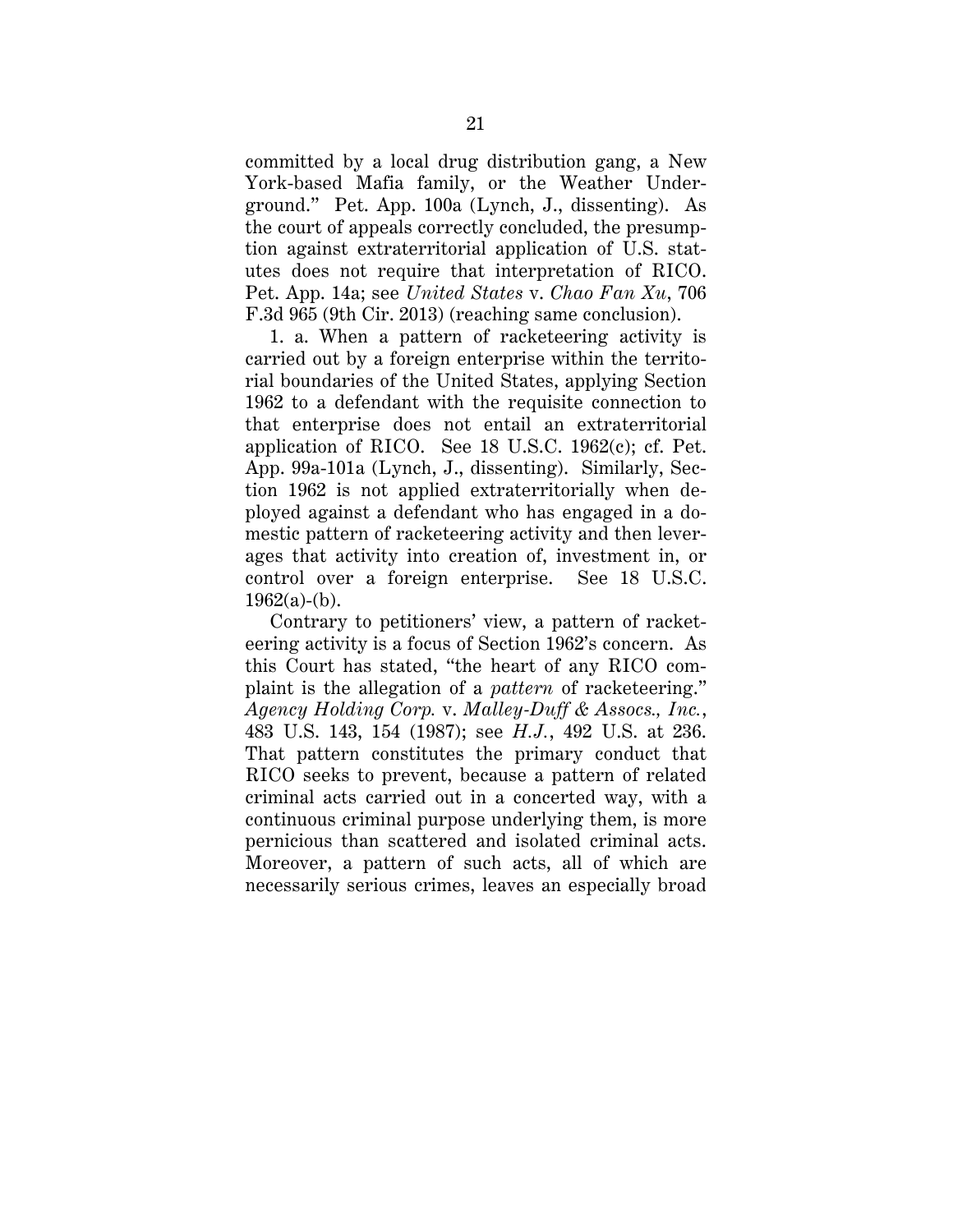trail of victims in its wake. A racketeering pattern is therefore one of the "objects of the statute's solicitude"—something that RICO seeks to "regulate," *Morrison*, 561 U.S. at 267, by means of the expanded powers and remedies that statute authorizes.

Accordingly, if the conduct constituting the racketeering happens within the United States, a RICO action based on those acts is a domestic application of the statute, see *Morrison*, 561 U.S. at 266-267, no matter who is acting or where the proceeds ultimately may be sent, cf. *Pasquantino* v. *United States*, 544 U.S. 349, 371-372 (2005). After all, the presumption against extraterritoriality reflects Congress's "primar[y] concern[] with domestic conditions," *Morrison*, 561 U.S. at 255 (quoting *Aramco*, 499 U.S. at 248) but petitioners' proposed requirement of a domestic enterprise would exclude foreign organizations directly responsible for carrying out domestic criminal acts. See 18 U.S.C. 1962(c); *Chevron Corp.* v. *Donziger*, 871 F. Supp. 2d 229, 242-243 (S.D.N.Y. 2012). <sup>7</sup>

Imposing a domestic-enterprise requirement in cases involving domestic racketeering activity would hamstring the government's ability to prosecute transnational RICO cases. It would block the indictment under RICO of a person participating in the conduct of a foreign terrorist organization that sends operatives across the U.S. border to carry out domestic attacks. See Pet. App. 100a (Lynch, J., dissent-

 <sup>7</sup> When Congress decided shortly after 9/11 to add to RICO numerous predicate offenses related to terrorist activity, see Pet. App. 61a (Hall, J., concurring), it acted with just such a foreign terrorist enterprise in mind. See *Kiobel*, 133 S. Ct. at 1666 (consulting "historical background" of statute).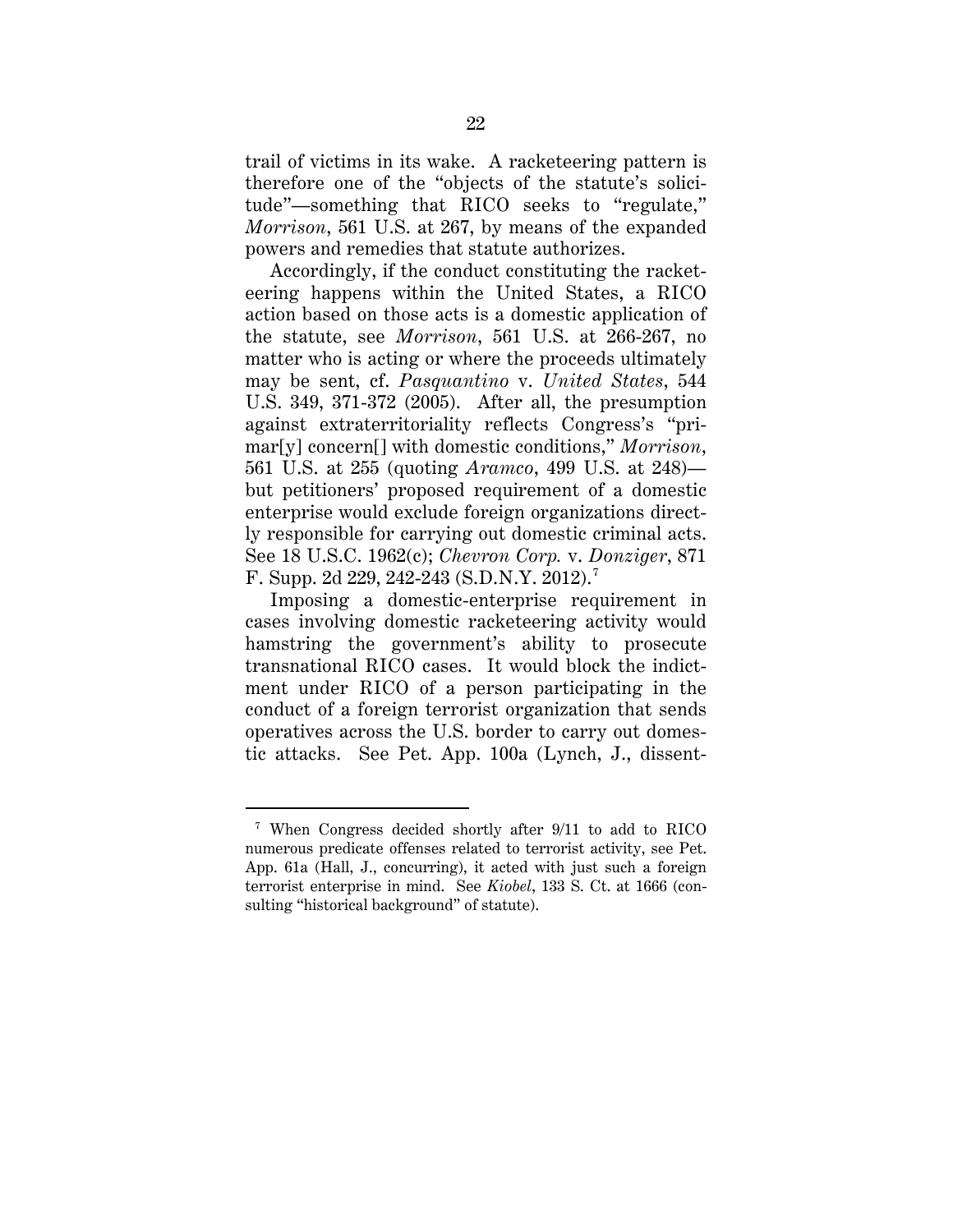ing).8 It would allow a person who profited from domestic racketeering activity to avoid criminal RICO liability by pouring those profits into a foreign enterprise that may become a source of economic power, or even a vehicle, for additional criminal acts in the United States. See, *e.g.*, *United States* v. *Parness*, 503 F.2d 430, 438-439 (2d Cir. 1974) (refusing to permit "those whose actions ravage the American economy" to "escape [RICO] prosecution simply by investing the proceeds of their ill-gotten gains in a foreign enterprise"), cert. denied, 419 U.S. 1105 (1975). And it would encourage criminals to structure their activities in exactly those sorts of liability-evading ways. See Melvin L. Otey, *Why RICO's Extraterritorial Reach Is Properly Coextensive with the Reach of Its Predicates*, 14 J. Int'l Bus. & L. 33, 63-64 (2015) (Otey). Bad actors should not be permitted to "evade the thrust" of U.S. law by "so simple a device" as involving a foreign rather than a domestic enterprise, *Steele* v. *Bulova Watch Co.*, 344 U.S. 280, 287 (1952) particularly when the threat of transnational crime is so acute and RICO provides such important tools for combating it. See, *e.g.*, Otey 46-48, 54-55; pp. 18-19, *supra*.

b. A domestic-enterprise requirement would be equally misplaced when racketeering activity occurs

 <sup>8</sup> Petitioners contend (Pet. 40) that in such a case prosecutors could charge a "distinct domestic enterprise" consisting of the operatives themselves. But it is difficult to understand how, for instance, a foreign national attached to a foreign organization and sent into the country briefly to commit a crime and then depart again could be considered a "domestic enterprise" or how he would be "distinct" from any domestic enterprise, as Section 1962(c) requires. *Cedric Kushner Promotions, Ltd.* v. *King*, 533 U.S. 158, 161 (2001); see pp. 28-29, *infra* (discussing associations-in-fact).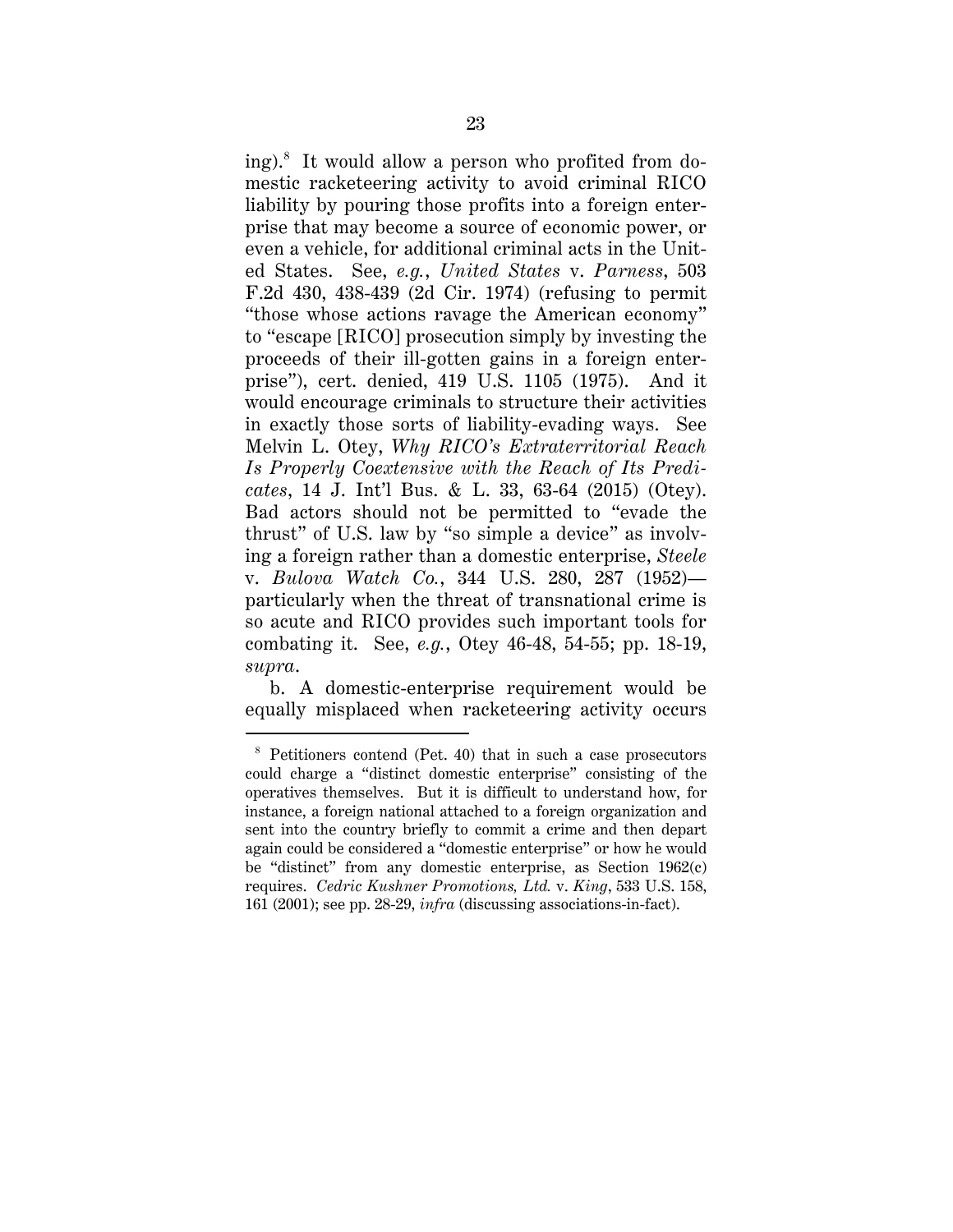outside the United States, but is encompassed by Section 1961 because a relevant predicate offense covers the extraterritorial conduct. In analyzing Congress's intent with respect to extraterritorial application, the "enterprise" under Section 1962 cannot be considered in isolation. Contrary to petitioners' view (Br. 25-34), Section 1962 "focuses" not merely on effects on an enterprise; it targets specific *interactions* of a pattern of racketeering activity and the enterprise. The racketeering activity must be used to acquire, infiltrate, establish, operate, or otherwise subvert the enterprise. See 18 U.S.C. 1962(a)-(c). In no case does a violation exist without both elements. *Boyle* v. *United States*, 556 U.S. 938, 946-947 (2009).

The linkage between the enterprise and the pattern may be particularly tight for illegal enterprises. There, the enterprise's significance may be solely as the vehicle for conducting specific patterns of crimes. 18 U.S.C. 1962(c); see *National Org. for Women, Inc.*  v. *Scheidler*, 510 U.S. 249, 259 (1994) ("the 'enterprise' in [S]ubsection (c) connotes generally the vehicle through which the unlawful pattern of racketeering activity is committed"). In such instances, "the evidence used to prove the pattern of racketeering activity and the evidence establishing an enterprise 'may in particular cases coalesce.'" *Boyle*, 556 U.S. at 947 (quoting *United States* v. *Turkette*, 452 U.S. 576, 583 (1981)). It would make little sense in such cases to allow evidence of extraterritorial crimes to establish the "pattern," but not the "enterprise."

Thus, Congress's deliberate extension of Section 1962 to cover a pattern of racketeering activity consisting of certain extraterritorial acts provides critical "context," *Morrison*, 561 U.S. at 265, for assessing the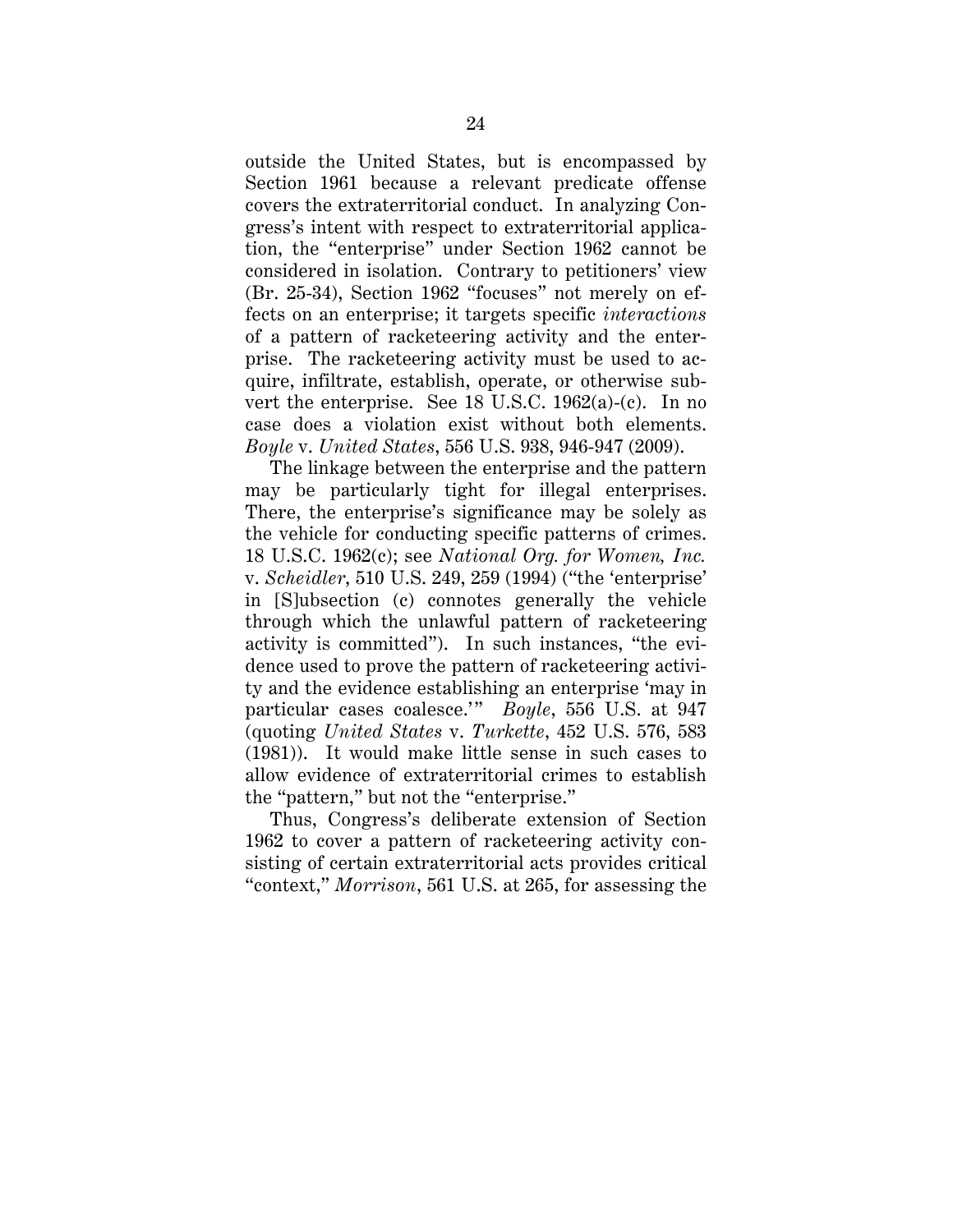enterprise requirement. It does not require "guess- [work]," *id.* at 261, to conclude that when Congress authorized RICO prosecutions based on extraterritorial predicate acts such as murdering U.S. nationals or taking U.S. persons hostage abroad, Congress clearly indicated that a foreign enterprise could be the vehicle for carrying out those acts or the repository of any profit that resulted. See 18 U.S.C. 1962(a), (c); Pet. App. 98a (Lynch, J., dissenting) (Section 1962(c) is "primary prohibition in RICO"); *id.* at 99a-104a.

That conclusion is bolstered by RICO's requirement that an enterprise that is the vehicle of racketeering activity, or its prize or victim, must be one that "is engaged in, or the activities of which affect, interstate or foreign commerce." 18 U.S.C. 1962(a)-(c). That means that the enterprise must participate in or have an impact on commerce between the States or between this country and a foreign country. See, *e.g.*, *United States* v. *Clark*, 435 F.3d 1100, 1113-1114 (9th Cir. 2006), cert. denied, 549 U.S. 1343 (2007). Wholly foreign enterprises divorced from domestic concerns lie outside RICO's compass. In addition, several of the underlying RICO predicates have extraterritorial application when the criminal is a U.S. person—a further linkage between the United States and any enterprise whose "affairs" are being conducted "through a pattern of racketeering activity" of which that act is part. 18 U.S.C. 1962(c); see, *e.g.*, 18 U.S.C. 1957(d)(2), 2332a(b), 2423(b)-(c). Thus, no reason exists to fear that without a domestic-enterprise rule Section 1962 will sweep so broadly as to capture cases involving enterprises that have no ties to the United States.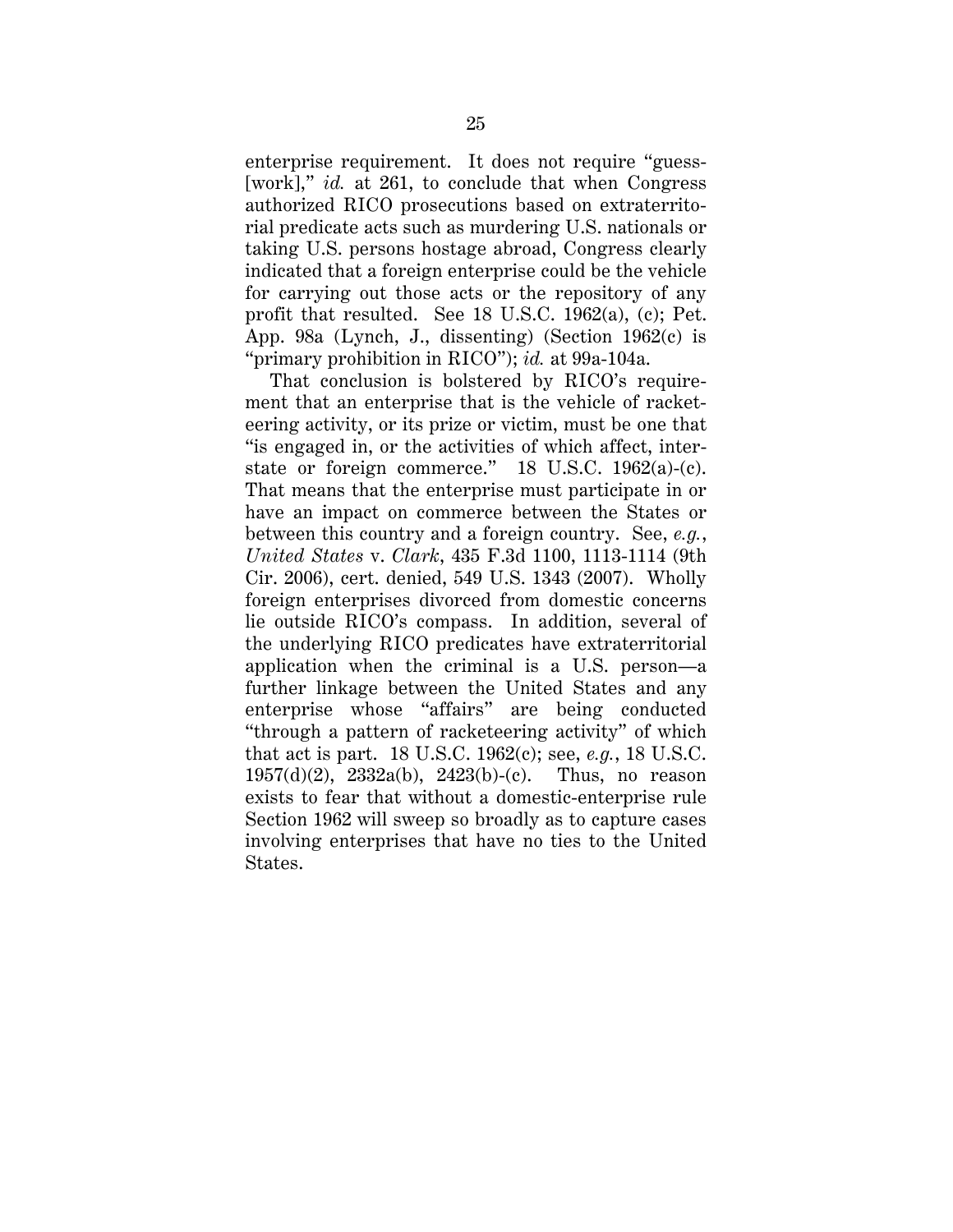Imposing a domestic-enterprise requirement in cases in which some or all of the racketeering activity takes place on foreign soil would frustrate Congress's purposes and give rise to harmful consequences. Congress incorporated predicate offenses with extraterritorial application into RICO in recognition that "a pattern of such crimes strikes at American interests," Pet. App. 101a (Lynch, J., dissenting)—and most of those offenses apply extraterritorially only in limited circumstances in which the harm to those interests is quite apparent, see App. B, *infra*. A pattern of such racketeering "strikes at American interests" no less when it is carried out at the behest of a foreign enterprise, or when a foreign enterprise is taken over or financially strengthened as a result of the racketeering, so that it may lash out at the United States in the future. A contrary conclusion would immunize defendants involved with foreign criminal organizations, including terrorist groups, from RICO, despite Congress's concern with the specific threats that those enterprises pose.

c. Petitioners' attack on the court of appeals' ruling that Section 1962 covers foreign enterprises is flawed. First, petitioners argue (Br. 36) that the statutory focus on the "corruption" of domestic enterprises is "particularly obvious as to  $\S$  1962(a) and (b)." But while Congress was concerned with infiltration of legitimate enterprises, its overarching goal was "to deal with the unlawful activities of those engaged in organized crime," 84 Stat. 923—that is, with the pattern of crimes that cause harm to victims. A foreign enterprise that was captured through federal criminal racketeering acts may become a launching pad for further and more pernicious criminal activity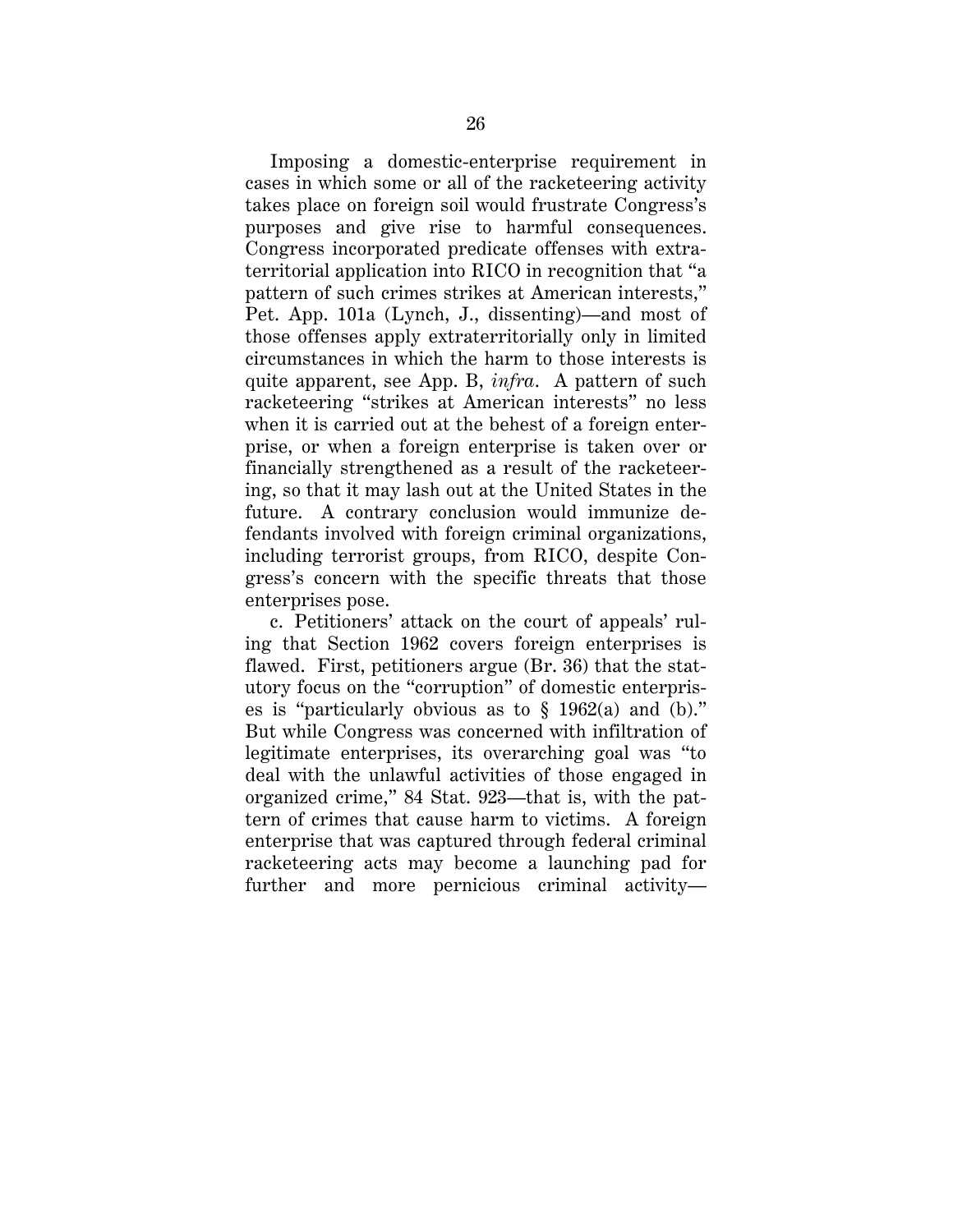including domestic crimes. 18 U.S.C. 1962(a)-(c) (enterprise must engage in or affect interstate or foreign commerce). Such a corrupted enterprise can allow crimes to be committed more efficiently, with more resources and greater frequency, than would be possible without the framework or revenues that the enterprise provides. Precisely because an enterprise that was initially a victim or prize of racketeering activity can be used to conduct further criminal activity, Congress would indeed have been "concerned with \* \* \* investments in, or acquisitions of, foreign enterprises." Br. 37. Limiting Section 1962's application to domestic enterprises alone is inconsistent with that goal.

Second, petitioners are wrong to claim (Br. 36-37) that "[e]ven for § 1962(c), Congress's concern does not clearly extend to foreign enterprises." An initially "corrupt" enterprise is a threat *because* of its criminal conduct. *Scheidler*, 510 U.S. at 259 (enterprise in Section 1962(c) is "vehicle" for crime). And when the enterprise's affairs are conducted through a pattern of RICO predicate crimes, the heightened dangers posed to the United States exist, whether the enterprise is centered in New York or operating out of Europe, Asia, or the Middle East.

Finally, petitioners insist (Br. 30-31) that RICO is not an "aggravating statute that simply adds new consequences to the predicate offenses." Pet. App. 77a (Raggi, J., dissenting). It is true that the predicate offenses alone do not violate Section 1962. But racketeering acts that make up a pattern are central to the existence of such a violation, see, *e.g.*, *Malley-Duff & Assocs.*, 483 U.S. at 154, and "[t]hose acts are, when committed in the circumstances delineated in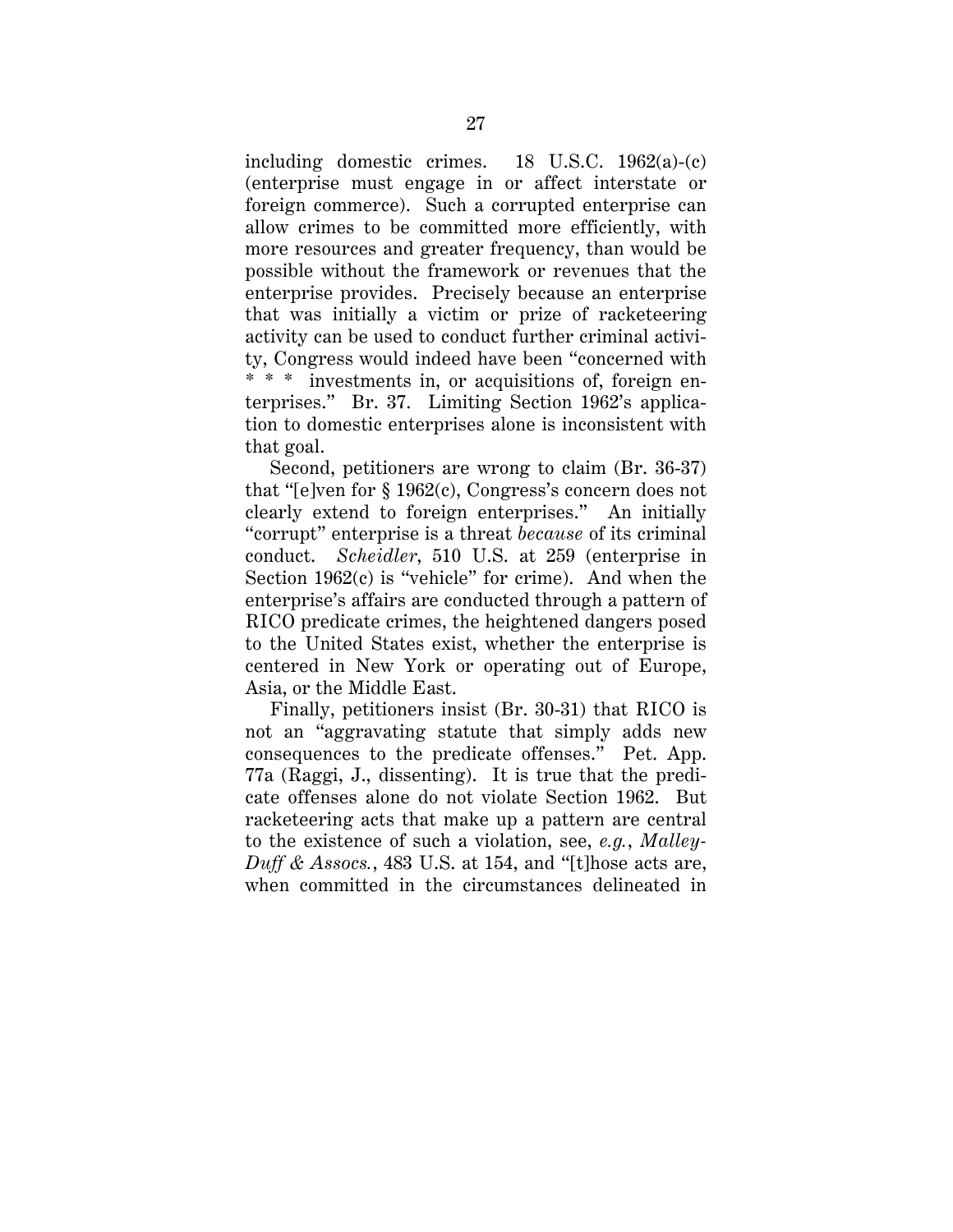[Section] 1962[], 'an activity which RICO was designed to deter,'" *Sedima*, 473 U.S. at 497. As the court of appeals concluded, when the predicate acts have extraterritorial application, RICO is designed to deter their commission whether the enterprise is foreign or domestic. See Pet. App. 15a.<sup>9</sup>

2. Although this Court should decline petitioners' invitation to create a new domestic-enterprise requirement, the Court also need not reach the issue in this case. Respondents allege that petitioners corporations located in the United States—"directed, managed, and controlled a global money-laundering scheme" as part of an association-in-fact enterprise. Pet. App. 2a, 237a-238a. If categorizing such an enterprise as domestic or foreign were thought necessary, it would qualify as domestic.

RICO's "broad" definition of enterprise, *Boyle*, 556 U.S. at 944, includes not only any formal "legal entity" but also "any \* \* \* group of individuals associated in fact," *Turkette*, 452 U.S. at 580 (citation omitted). Such an informal association must have some structure. See *Boyle*, 556 U.S. at 946. But "[m]embers of the group need not have fixed roles," let alone hierar-

 <sup>9</sup> The RICO statutory provisions on which petitioners rely (*e.g.*, Br. 33, 37) do not suggest otherwise. Dissolution of an enterprise is not the only remedy the government can obtain in a civil RICO suit; the government can ask for any "appropriate orders" to "prevent and restrain" Section 1962 violations. 18 U.S.C. 1964(a). And while a criminal defendant convicted of a RICO violation must forfeit any "interest" in an enterprise he has been involved with in violation of Section 1962, 18 U.S.C. 1963, such forfeiture does not extend judicial authority over entities not before the court; rather, it is a means of punishing the defendant by requiring surrender of his own property.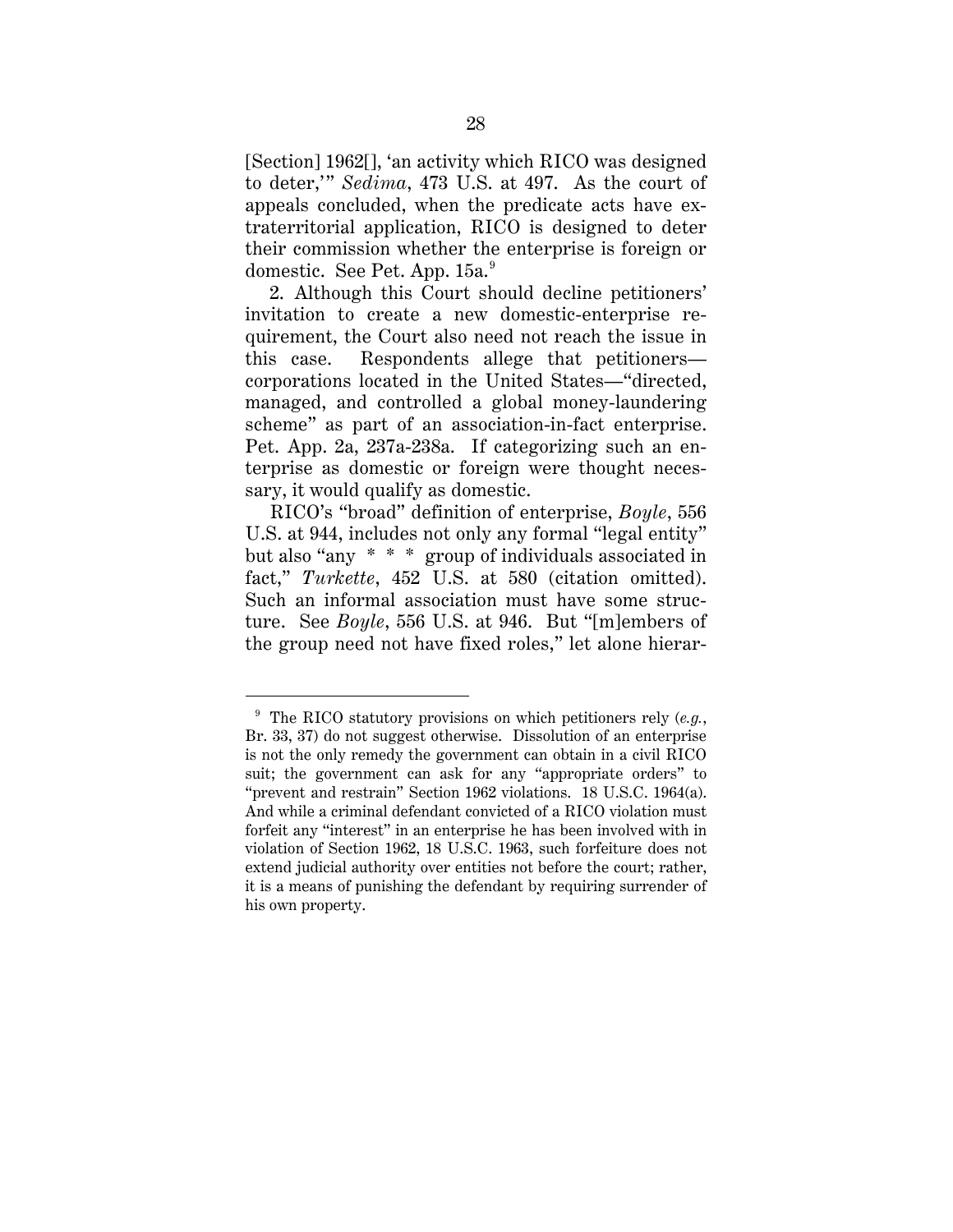chical relationships, and decisions can be made "by any number of methods." *Id.* at 947-948.

An association-in-fact enterprise therefore may have a presence in numerous locations. If a domestic corporation, domiciled and regularly transacting business here, is alleged to have been a member of such an enterprise, the enterprise itself should be deemed domestic in any RICO action against the corporation. Here, taking the allegations of the complaint as true, petitioners had a significant role in the activities of the "RJR Money-Laundering Enterprise" (*e.g.*, Pet. App. 238a), and it therefore had a domestic presence. Moreover, such a domestic presence comes within one of the focuses of Section 1962's concern, which include preventing the use of legitimate businesses as enterprises to conduct racketeering activity. 18 U.S.C. 1962(c); see *H.J.*, 492 U.S. at 243.

The district court reached a different conclusion by employing a "nerve center" test and reading the complaint to assert that foreign "criminal organizations" planned the alleged scheme. Pet. App. 48a-52a. That test was created to ascertain the location of a *corporation's* "principal place of business"—that is, "the place where the corporation's high level officers direct, control, and coordinate the corporation's activities." *Hertz Corp.* v. *Friend*, 559 U.S. 77, 80 (2010). But an association-in-fact enterprise need not have a chain of command or centralized decision making, and therefore may well have no nerve center at all. Accordingly, the test is not a sensible tool for determining whether an association-in-fact enterprise is domestic or foreign.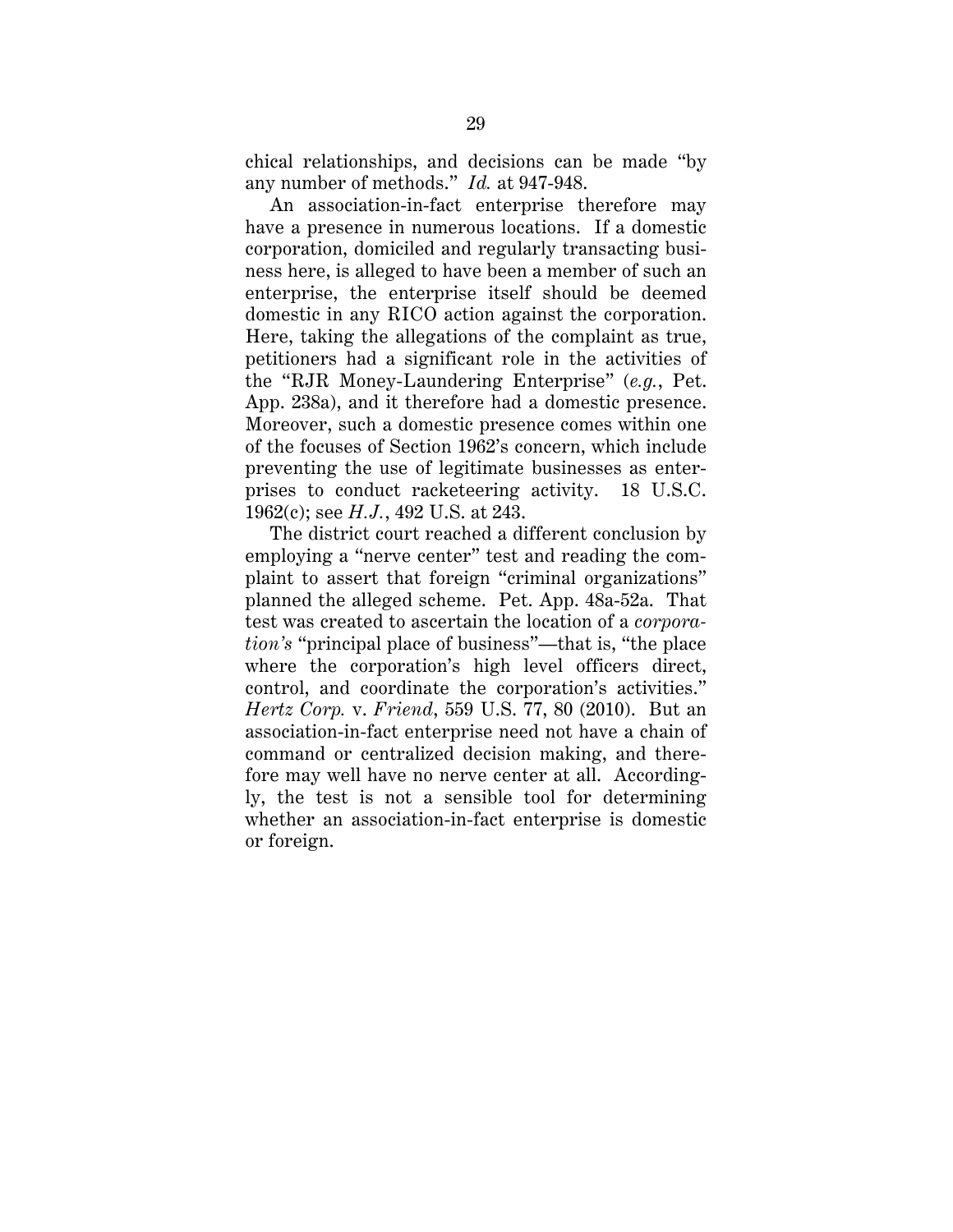### **C. A Private RICO Plaintiff Must Allege A Domestic Injury**

The court of appeals ruled that RICO does not "require[] private plaintiffs to allege a domestic injury," concluding that a plaintiff injured abroad can invoke RICO in a private suit if he can establish that such injury "was proximately caused by the violation of a statute which Congress intended should apply to injurious conduct performed abroad." Pet. App. 55a, 57a-58a. As petitioners correctly argue (Br. 44-60), that ruling is erroneous. Because Congress did not clearly indicate an intent to permit foreign injuries to give rise to private RICO actions, a result that could have serious ramifications for foreign relations, Section 1964(c) should be interpreted to contain a domesticinjury requirement.

1. A criminal or civil RICO action instituted by the government is premised solely on a violation of Section 1962. See 18 U.S.C. 1963(a) ("[w]hoever violates any provision of [S]ection 1962 \* \* \* shall be fined under this title or imprisoned"); 18 U.S.C.  $1964(a)$ -(b) (authorizing Attorney General to "institute proceedings" to "prevent and restrain violations of [S]ection 1962"). Accordingly, in a government action, the permissible extraterritorial sweep of RICO turns solely on analysis of that provision.

With respect to a civil RICO action brought by a private plaintiff, however, a violation of Section 1962 is not sufficient. Under Section 1964(c), a separate provision that sets forth RICO's private right of action, a private plaintiff must also establish that he has been "injured in his business or property by reason of a violation of [S]ection 1962," 18 U.S.C. 1964(c); that the injury was proximately caused by the violation,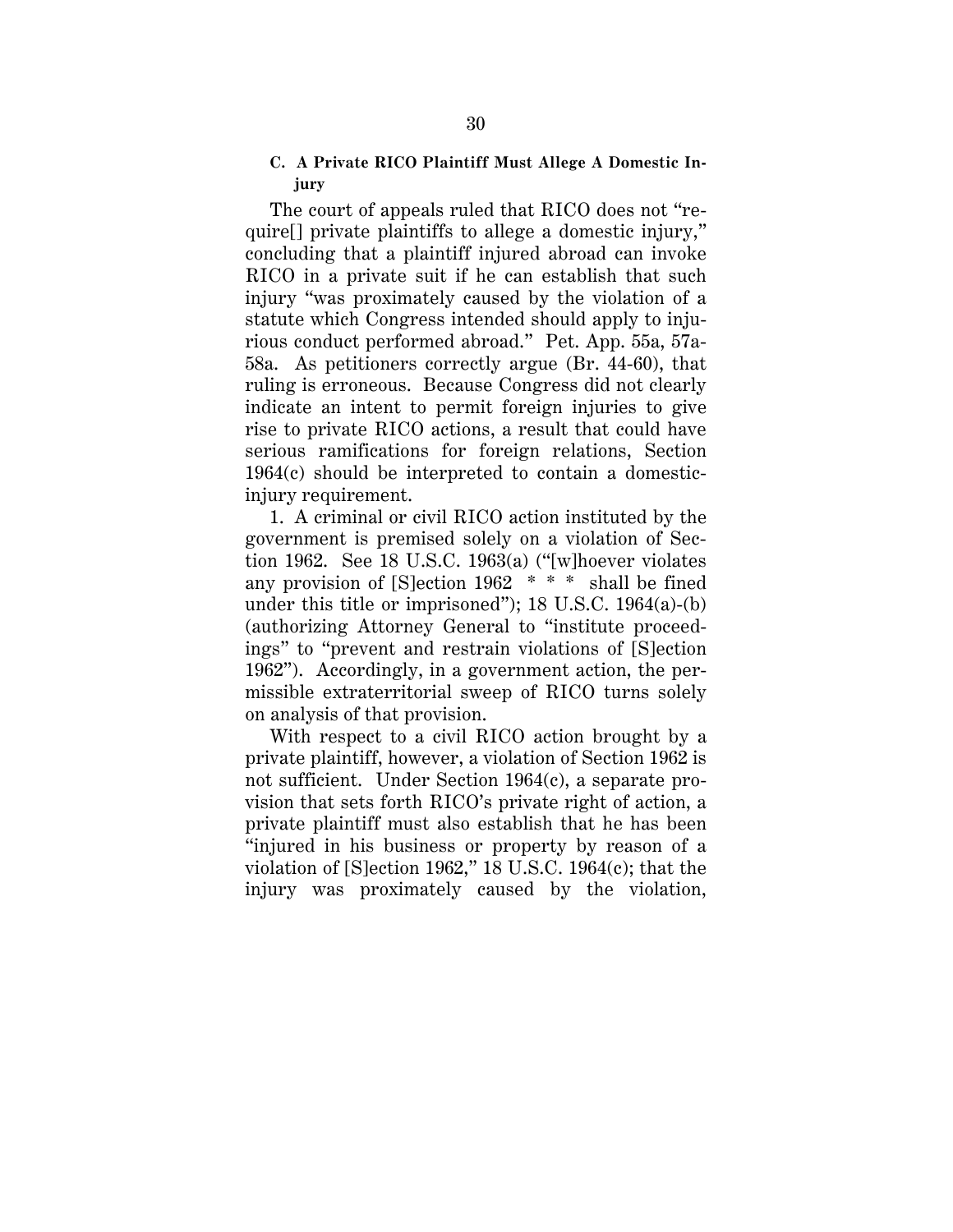*Holmes* v. *Securities Investor Prot. Corp.*, 503 U.S. 258, 268 (1992); *Beck*, 529 U.S. at 505-507; and that the injury has given rise to damages, in which case the plaintiff "shall recover threefold the damages he sustains," 18 U.S.C. 1964(c). 10 Thus, activity "unlawful" under Section 1962, and therefore prosecutable by the United States, may nevertheless fail to support a private RICO action—as, for example, where the act involves injury to a person, or where the act is too attenuated from a plaintiff's property-related injury, see *Holmes*, 503 U.S. at 270.

2. Assessing whether Section 1964(c) contains a domestic-injury requirement does not involve a "typical<sup>[]"</sup> application of the presumption against extraterritoriality, which is generally used to "discern whether an Act of Congress regulating conduct applies abroad." *Kiobel*, 133 S. Ct. at 1664. Nevertheless, the "principles underlying th[at] canon of interpretation" continue to "constrain" the determination of whether a foreign injury suffices to meet Section 1964(c)'s requirements. *Ibid.*; see *Small* v. *United States*, 544 U.S. 385, 388-389 (2005).

One such principle is avoiding "unintended clashes between our laws and those of other nations which could result in international discord," lest "the Judiciary \* \* \* erroneously adopt an interpretation of U.S. law that carries foreign policy consequences not clearly intended by the political branches." *Kiobel*, 133 S. Ct. at 1664 (citations omitted); see *Benz* v. *Compania Naviera Hidalgo, S.A.*, 353 U.S. 138, 147 (1957) (Congress can decide policy "where the possi-

<sup>&</sup>lt;sup>10</sup> Moreover, a private RICO plaintiff may not "rely upon  $**$ " fraud in the purchase or sale of securities" unless the fraudster has been "criminally convicted." 18 U.S.C. 1964(c).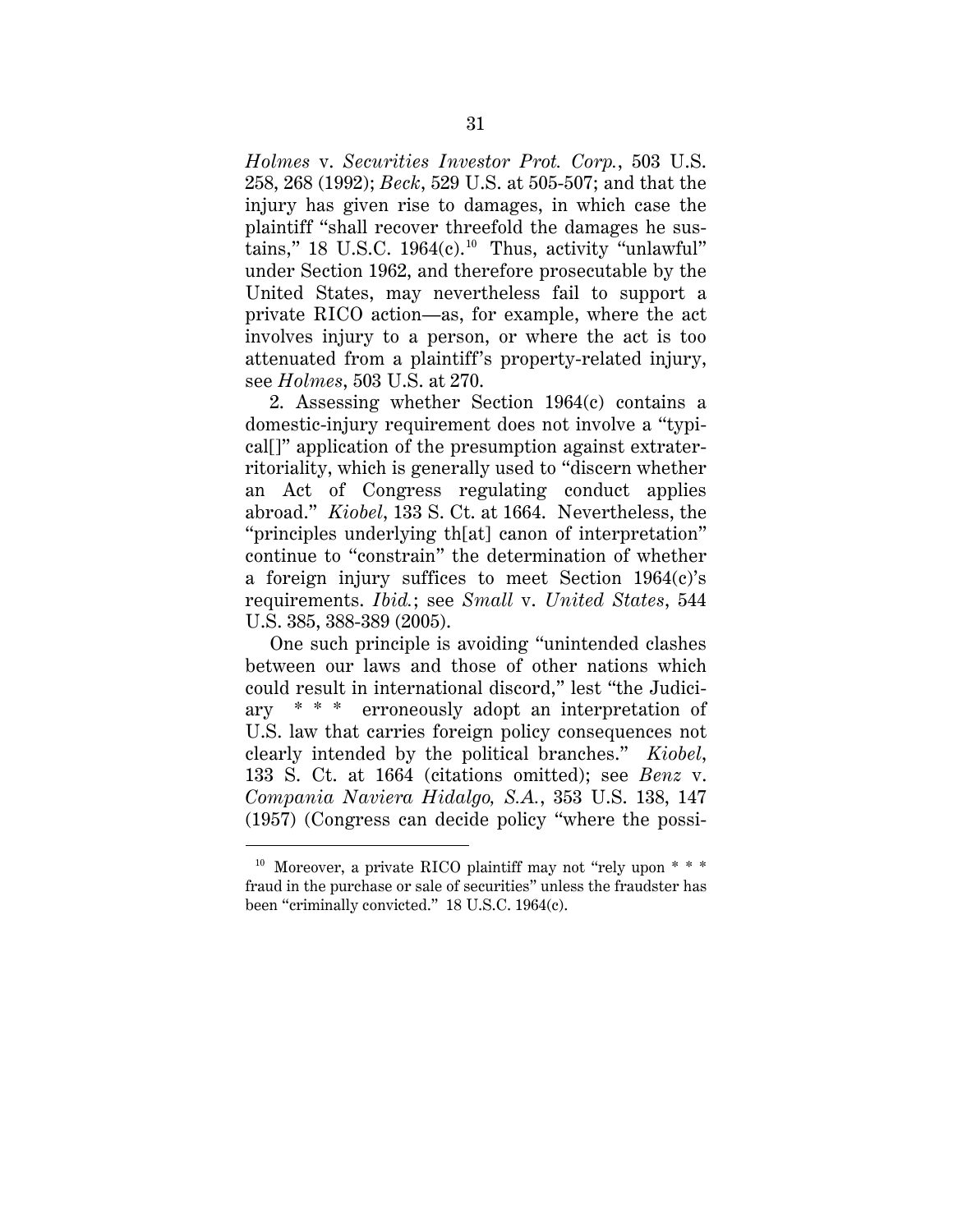bilities of international discord are so evident and retaliative action so certain"). That principle animates the rule that this Court ordinarily "construes ambiguous statutes to avoid unreasonable interference with the sovereign authority of other nations." *F. Hoffman-LaRoche Ltd.* v. *Empagran, S.A.*, 542 U.S. 155, 164 (2004); see *id.* at 164-165.

When the United States decides to bring a RICO prosecution or civil suit, it takes into account the possibility of such "unintended clashes," *Kiobel*, 133 S. Ct. at 1664, and "unreasonable interference," *Empagran*, 542 U.S. at 164. Before the government prosecutes any defendant for a criminal RICO violation, it conducts a centralized review to determine whether such a prosecution is warranted. See *U.S. Attorneys' Manual* §§ 9-110.101, 9-110.210 to 9-110.400. And if the prosecution would involve acts of racketeering committed on foreign soil in violation of predicate provisions with extraterritorial reach, the government is in a good position to assess the relevant country's sovereign interests and, if necessary, to deal with that country directly in an attempt to avoid any adverse consequences. See *Pasquantino*, 544 U.S. at 369 (by bringing wire fraud prosecution based on defrauding Canada of tax revenue, "the Executive has assessed this prosecution's impact on \* \* \* Canada, and concluded that it poses little danger of causing international friction"); see generally *Empagran*, 542 U.S. at 170-171.

In contrast, "private plaintiffs often are unwilling to exercise the degree of self-restraint and consideration of foreign governmental sensibilities generally exercised by the U.S. Government." *Empagran*, 542 U.S. at 171 (quoting Joseph P. Griffin, *Extraterritori-*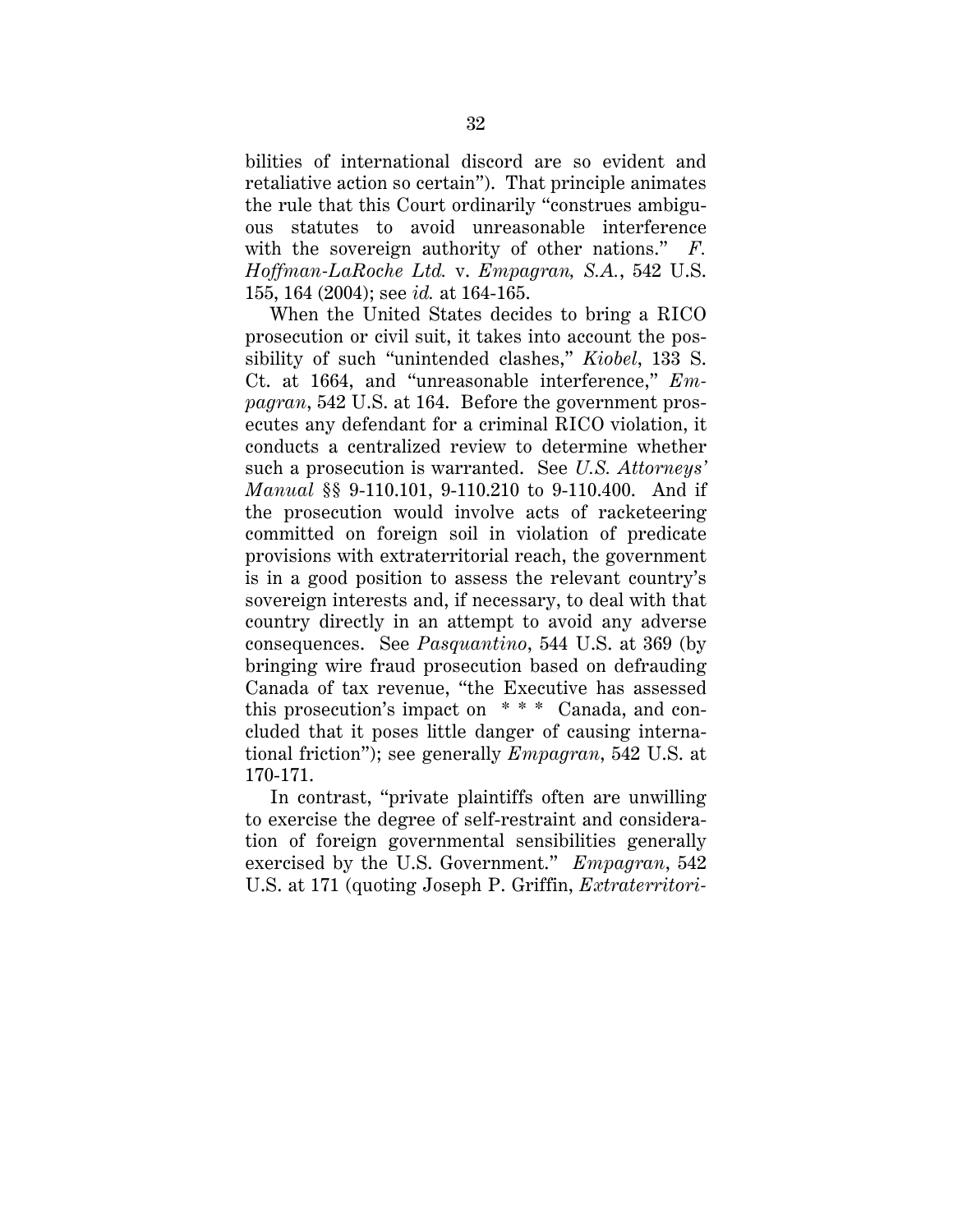*ality in U.S. and EU Antitrust Enforcement*, 67 Antitrust L.J. 159, 194 (1999)). And private suits involving injuries suffered outside the United States have a propensity to produce significant international friction. Other nations may perceive our affording a private remedy to foreign plaintiffs as circumventing the (often more limited) causes of action and remedies that those nations provide their own citizens, particularly when a plaintiff's principal grievance is with foreign conduct or entities. See, *e.g.*, *Empagran*, 542 U.S. at 167 (disagreements over remedies can be source of international discord).

Special caution is therefore required in assessing the extraterritorial applicability of Section 1964(c)'s private right of action, and the hurdle for showing that Congress clearly intended to allow private RICO actions on the basis of a foreign injury is a high one. Cf. *Sosa* v. *Alvarez-Machain*, 542 U.S. 692, 727 (2004) (discussing creation of private right of action and stating that "the possible collateral consequences of making international rules privately actionable argue for judicial caution"); *Empagran*, 542 U.S. at 166 ("Why is it reasonable to apply [U.S. antitrust] law to conduct that is significantly foreign insofar as that conduct causes independent foreign harm and that foreign harm alone gives rise to the plaintiff's claim?") (emphasis omitted).

That hurdle has not been surmounted here. Section 1964(c), which is narrower than Section 1962, contains no indication that a foreign injury can give rise to a private RICO claim, see *Morrison*, 561 U.S. at 265—and allowing a plaintiff who suffered a RICOrelated injury abroad to bring a private suit in the United States seeking treble damages has real poten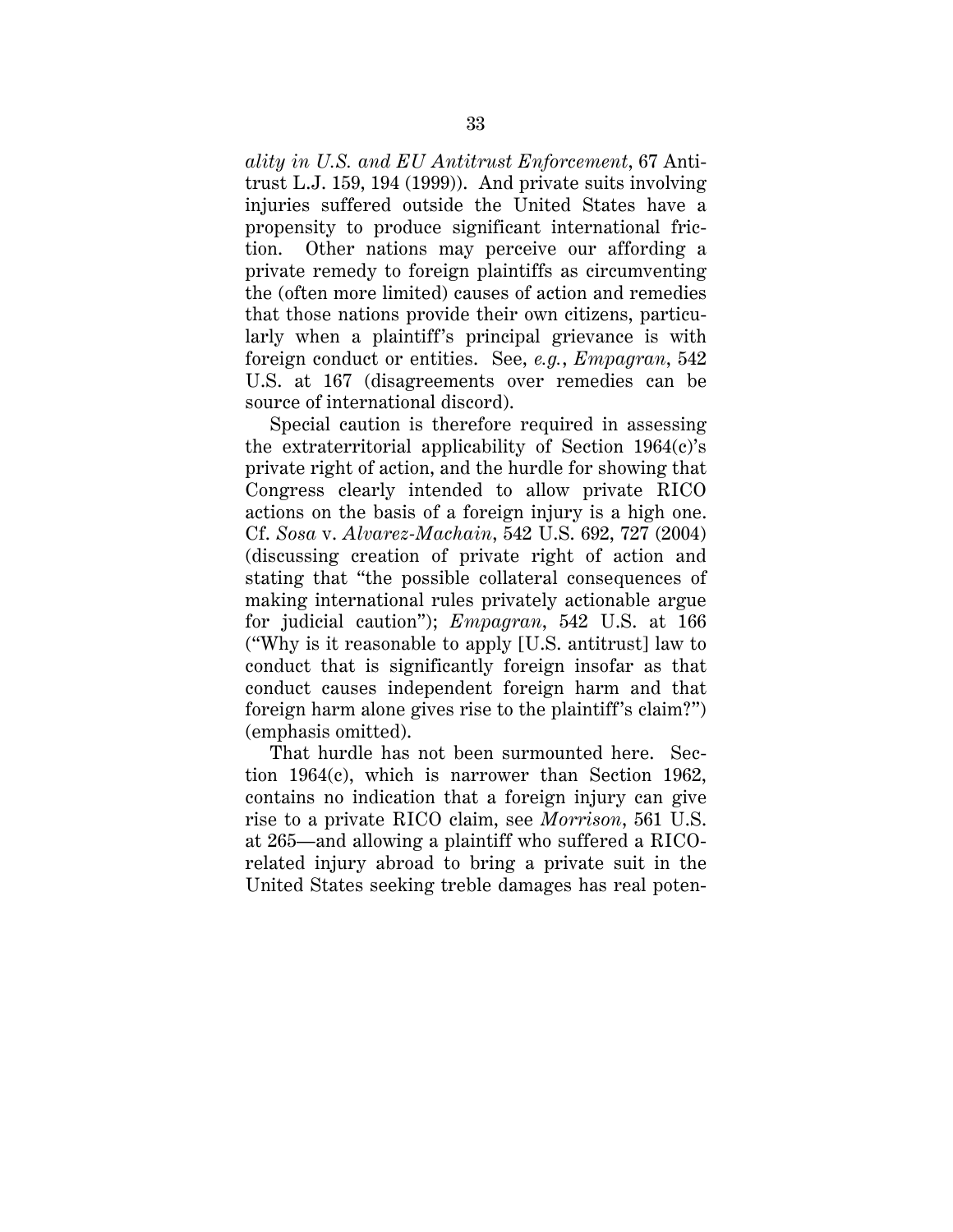tial to cause difficulties vis-à-vis the country where the injury took place, which may well seek to regulate the matter under its own legal framework. 11 Cf. *OBB Personenverkehr AG* v. *Sachs*, 136 S. Ct. 390 (2015). Nor is permitting such a suit necessary in order for RICO to function effectively and fulfill its purposes. Accordingly, absent a showing of domestic injury, a Section 1964(c) action should be dismissed.

3. In interpreting Section 1964(c) to encompass foreign injury, the court of appeals did not discuss any of those considerations. Rather, the court's analysis turned on *Sedima, supra*, which the court understood to require examination of "the relevant predicate statute to determine whether the injury caused by a violation thereof must be domestic." Pet. App. 57a.

Nothing in *Sedima—*which did not involve any extraterritoriality question*—*dictates the result reached by the court of appeals. In that case, the Court held that a private plaintiff need not allege a "distinct 'racketeering injury'" to bring suit under RICO's private right of action. 473 U.S. at 495. Interpreting Section 1964(c) to include a domestic-injury requirement does not contradict that holding. A plaintiff need not show an injury distinct from that caused by the underlying racketeering activity in order to establish a domestic injury; the plaintiff simply must show where the injury arising from that underlying activity took place.

4. In this case, the complaint alleges injury that is largely foreign. See p. 5, *supra*. The complaint also,

 $11$  Although this case presents an unusual situation in which foreign governments are plaintiffs, the injury rule adopted by this Court will govern suits brought by non-governmental plaintiffs as well.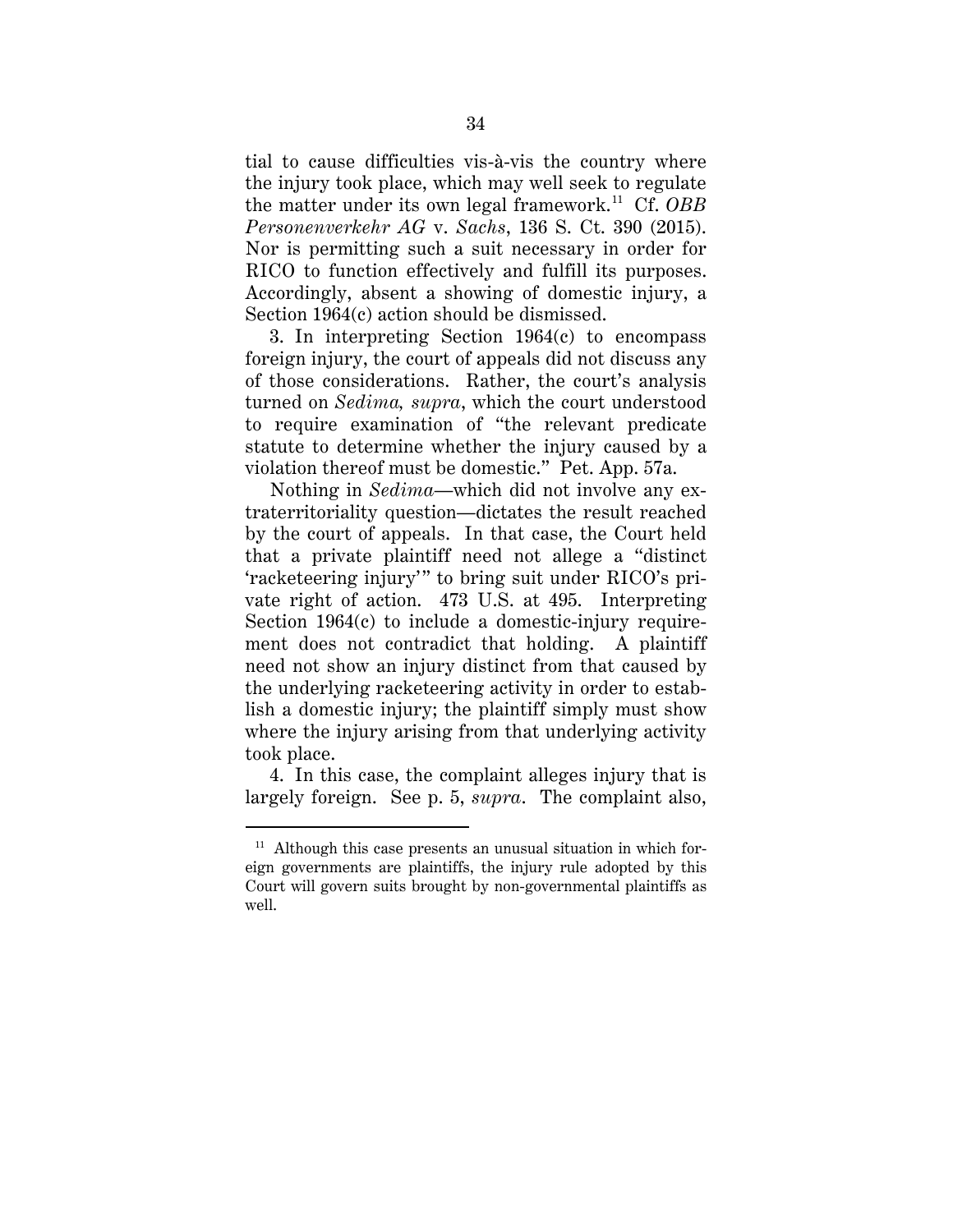however, alleges that respondents suffered harm in the United States by losing cigarette sales that they would otherwise have made as market participants. See *ibid.*; Pet. Br. 59-60.Because the courts below did not impose a domestic-injury requirement, they had no occasion to consider whether that allegation was a plausible one and, if so, whether it was sufficient to support any of respondents' RICO claims. The lower courts should be permitted to make those determinations in the first instance.

### **CONCLUSION**

The judgment of the court of appeals should be vacated.

Respectfully submitted.

DONALD B. VERRILLI, JR. *Solicitor General* LESLIE R. CALDWELL *Assistant Attorney General* BENJAMIN C. MIZER *Principal Deputy Assistant Attorney General* MICHAEL R. DREEBEN *Deputy Solicitor General* ELAINE J. GOLDENBERG *Assistant to the Solicitor General* DOUGLAS N. LETTER LEWIS S. YELIN *Attorneys*

DECEMBER 2015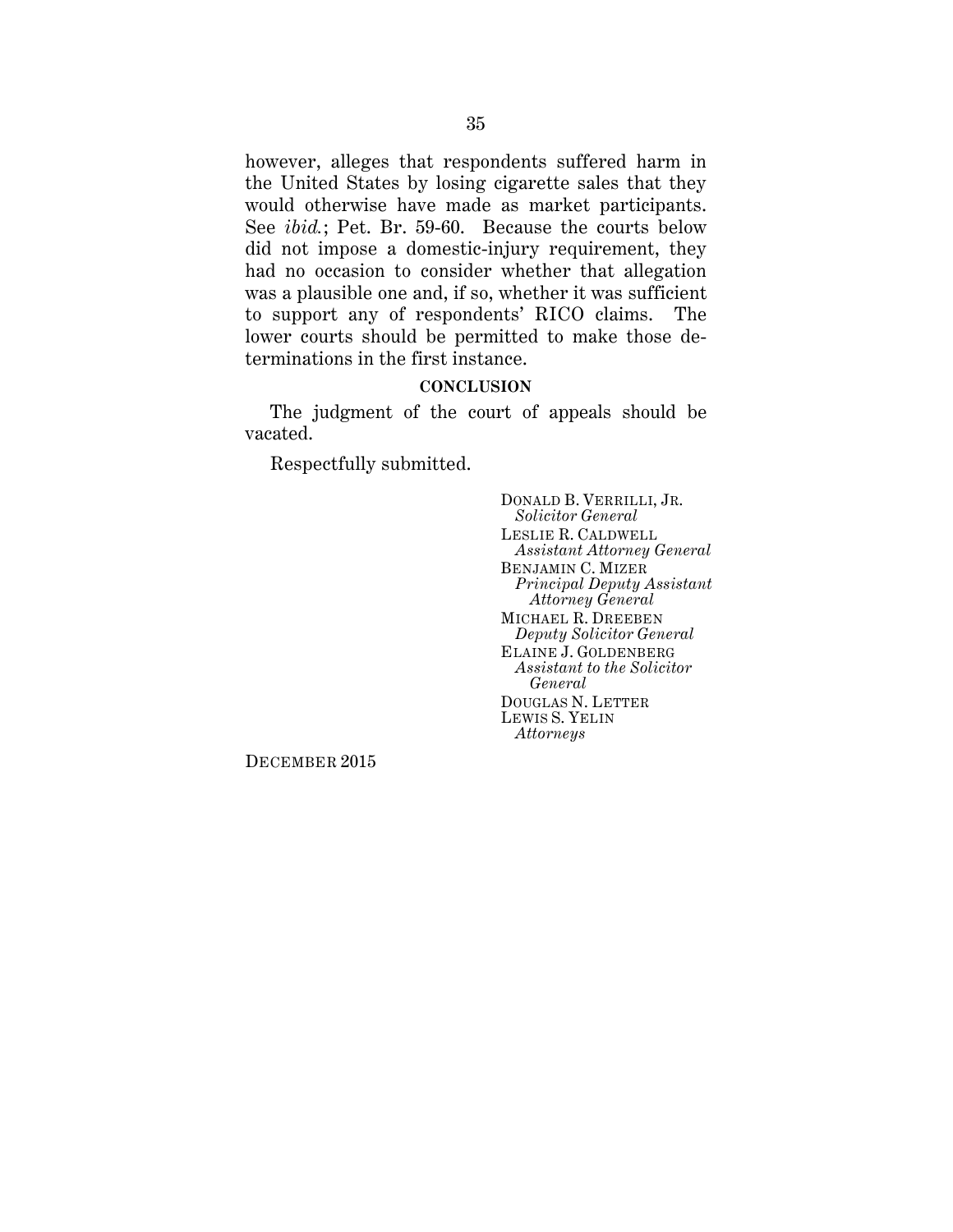### **APPENDIX A**

1. 18 U.S.C. 1961 provides:

### **Definitions**

As used in this chapter—

(1) "racketeering activity" means (A) any act or threat involving murder, kidnapping, gambling, arson, robbery, bribery, extortion, dealing in obscene matter, or dealing in a controlled substance or listed chemical (as defined in section 102 of the Controlled Substances Act), which is chargeable under State law and punishable by imprisonment for more than one year; (B) any act which is indictable under any of the following provisions of title 18, United States Code: Section 201 (relating to bribery), section 224 (relating to sports bribery), sections 471, 472, and 473 (relating to counterfeiting), section 659 (relating to theft from interstate shipment) if the act indictable under section 659 is felonious, section 664 (relating to embezzlement from pension and welfare funds), sections 891-894 (relating to extortionate credit transactions), section 1028 (relating to fraud and related activity in connection with identification documents), section 1029 (relating to fraud and related activity in connection with access devices), section 1084 (relating to the transmission of gambling information), section 1341 (relating to mail fraud), section 1343 (relating to wire fraud), section 1344 (relating to financial institution fraud), section 1351 (relating to fraud in foreign labor contracting), section 1425 (relating to the procurement of citizenship or nationalization unlawfully), section 1426 (relating to the reproduction of naturalization or citizenship pa-

(1a)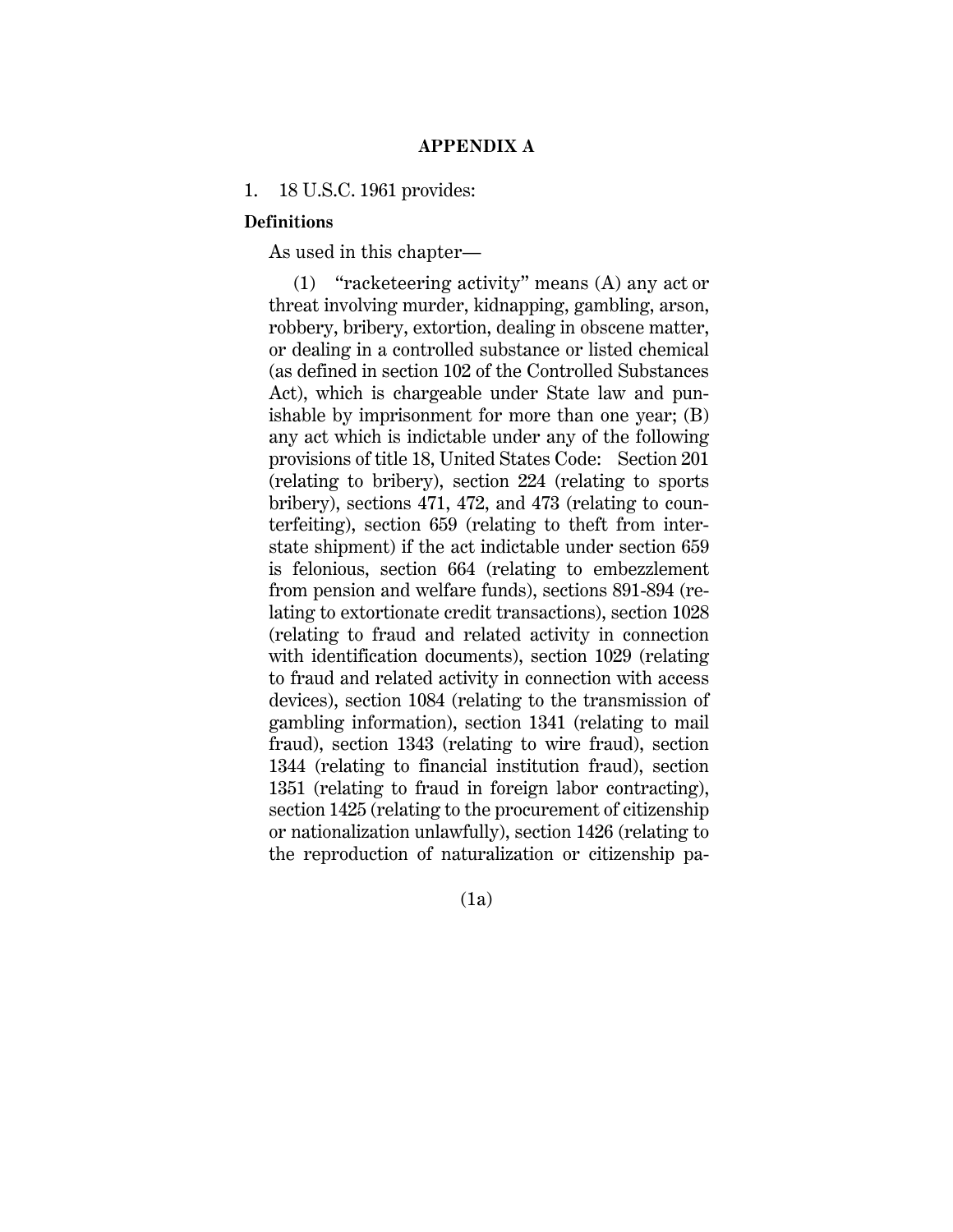pers), section 1427 (relating to the sale of naturalization or citizenship papers), sections 1461-1465 (relating to obscene matter), section 1503 (relating to obstruction of justice), section 1510 (relating to obstruction of criminal investigations), section 1511 (relating to the obstruction of State or local law enforcement), section 1512 (relating to tampering with a witness, victim, or an informant), section 1513 (relating to retaliating against a witness, victim, or an informant), section 1542 (relating to false statement in application and use of passport), section 1543 (relating to forgery or false use of passport), section 1544 (relating to misuse of passport), section 1546 (relating to fraud and misuse of visas, permits, and other documents), sections 1581- 1592 (relating to peonage, slavery, and trafficking in persons)., $\frac{1}{1}$  section 1951 (relating to interference with commerce, robbery, or extortion), section 1952 (relating to racketeering), section 1953 (relating to interstate transportation of wagering paraphernalia), section 1954 (relating to unlawful welfare fund payments), section 1955 (relating to the prohibition of illegal gambling businesses), section 1956 (relating to the laundering of monetary instruments), section 1957 (relating to engaging in monetary transactions in property derived from specified unlawful activity), section 1958 (relating to use of interstate commerce facilities in the commission of murder-for-hire), section 1960 (relating to illegal money transmitters), sections 2251, 2251A, 2252, and 2260 (relating to sexual exploitation of children), sections 2312 and 2313 (relating to interstate transportation of stolen motor vehicles), sections 2314

 $<sup>1</sup>$  So in original.</sup>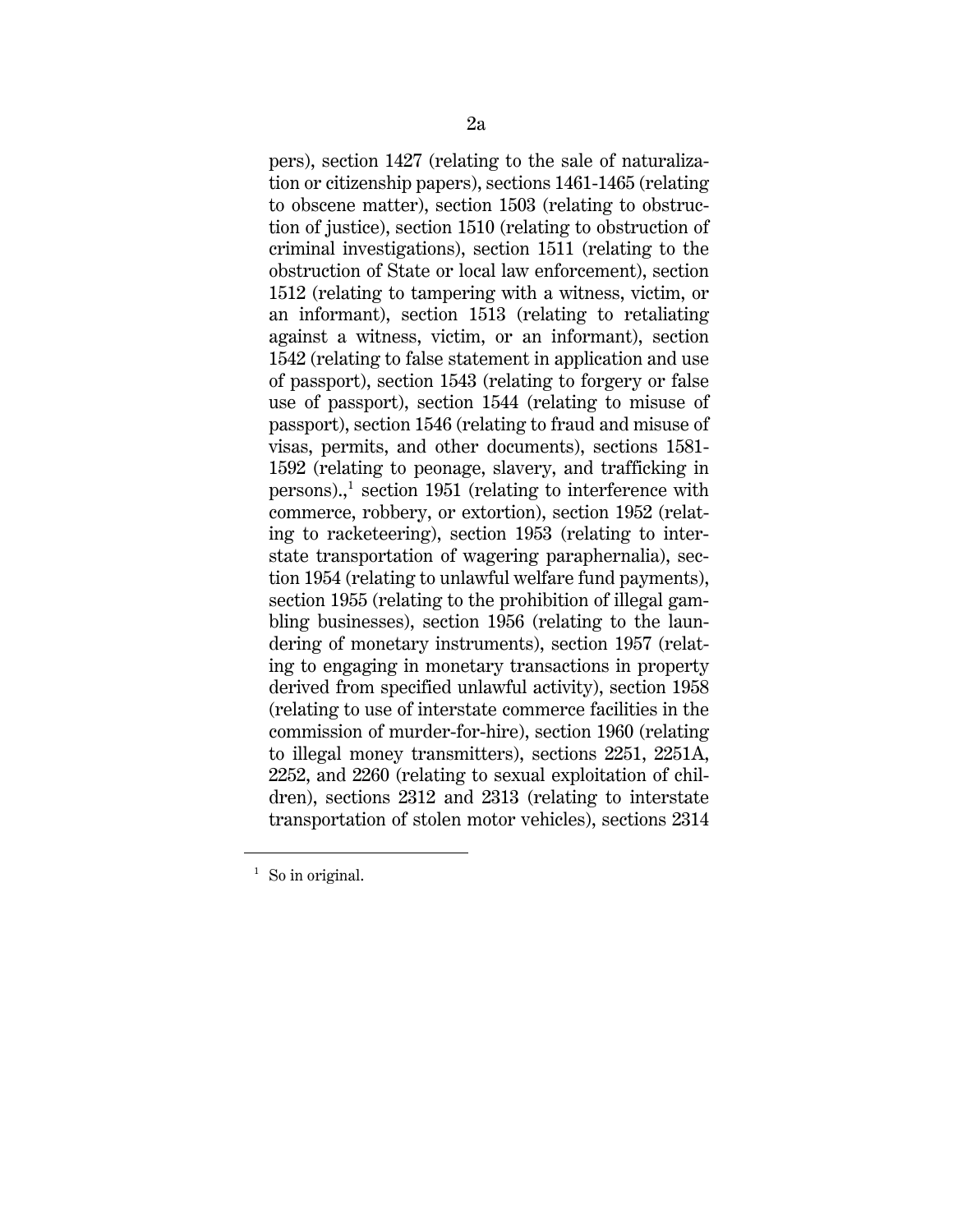and 2315 (relating to interstate transportation of stolen property), section 2318 (relating to trafficking in counterfeit labels for phonorecords, computer programs or computer program documentation or packaging and copies of motion pictures or other audiovisual works), section 2319 (relating to criminal infringement of a copyright), section 2319A (relating to unauthorized fixation of and trafficking in sound recordings and music videos of live musical performances), section 2320 (relating to trafficking in goods or services bearing counterfeit marks), section 2321 (relating to trafficking in certain motor vehicles or motor vehicle parts), sections 2341-2346 (relating to trafficking in contraband cigarettes), sections 2421-24 (relating to white slave traffic), sections 175-178 (relating to biological weapons), sections 229-229F (relating to chemical weapons), section 831 (relating to nuclear materials), (C) any act which is indictable under title 29, United States Code, section 186 (dealing with restrictions on payments and loans to labor organizations) or section 501(c) (relating to embezzlement from union funds), (D) any offense involving fraud connected with a case under title 11 (except a case under section 157 of this title), fraud in the sale of securities, or the felonious manufacture, importation, receiving, concealment, buying, selling, or otherwise dealing in a controlled substance or listed chemical (as defined in section 102 of the Controlled Substances Act), punishable under any law of the United States, (E) any act which is indictable under the Currency and Foreign Transactions Reporting Act, (F) any act which is indictable under the Immigration and Nationality Act, section 274 (relating to bringing in and harboring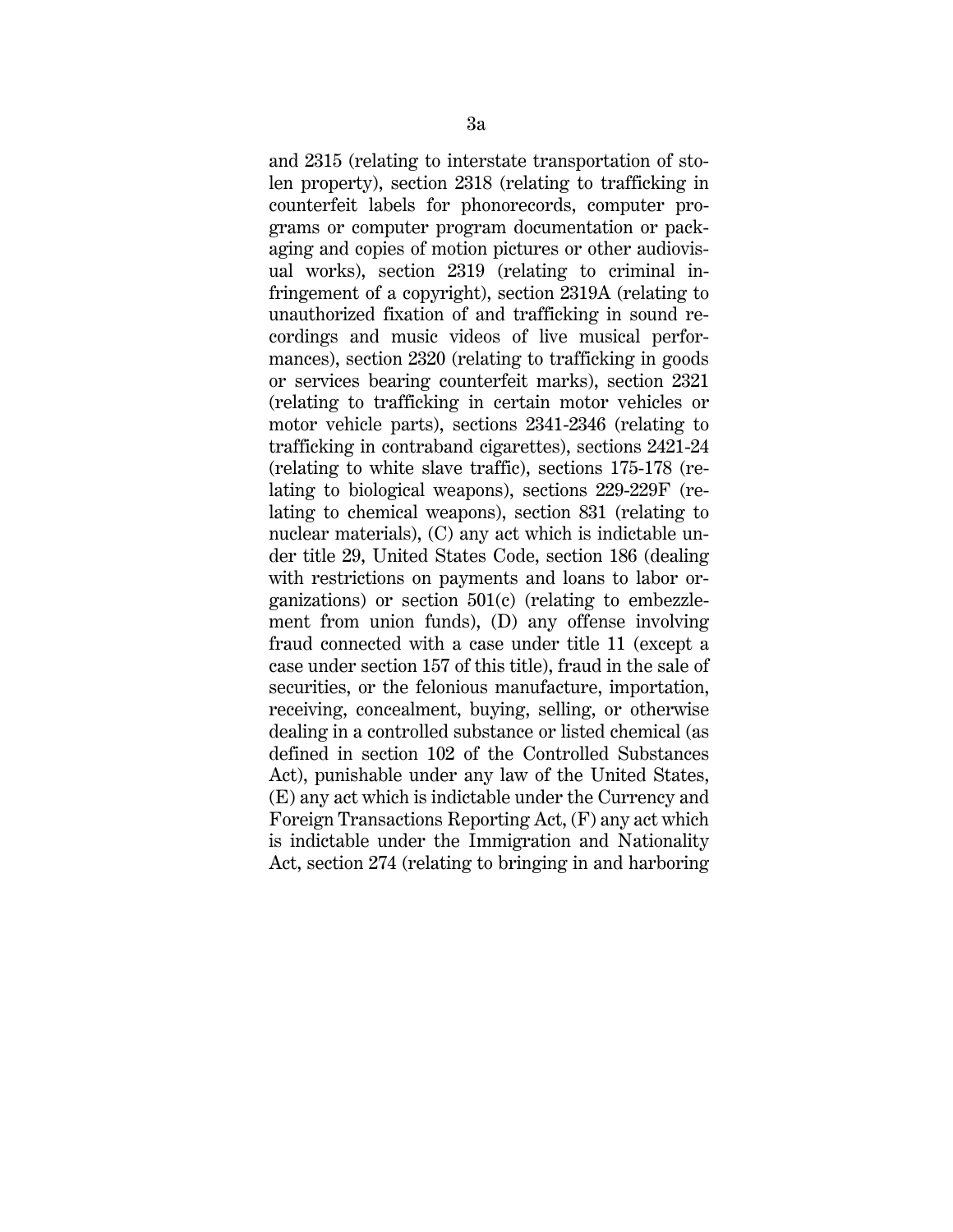certain aliens), section 277 (relating to aiding or assisting certain aliens to enter the United States), or section 278 (relating to importation of alien for immoral purpose) if the act indictable under such section of such Act was committed for the purpose of financial gain, or (G) any act that is indictable under any provision listed in section  $2332b(g)(5)(B)$ ;

(2) "State" means any State of the United States, the District of Columbia, the Commonwealth of Puerto Rico, any territory or possession of the United States, any political subdivision, or any department, agency, or instrumentality thereof;

(3) "person" includes any individual or entity capable of holding a legal or beneficial interest in property;

(4) "enterprise" includes any individual, partnership, corporation, association, or other legal entity, and any union or group of individuals associated in fact although not a legal entity;

(5) "pattern of racketeering activity" requires at least two acts of racketeering activity, one of which occurred after the effective date of this chapter and the last of which occurred within ten years (excluding any period of imprisonment) after the commission of a prior act of racketeering activity;

(6) "unlawful debt" means a debt (A) incurred or contracted in gambling activity which was in violation of the law of the United States, a State or political subdivision thereof, or which is unenforceable under State or Federal law in whole or in part as to principal or interest because of the laws relating to usury, and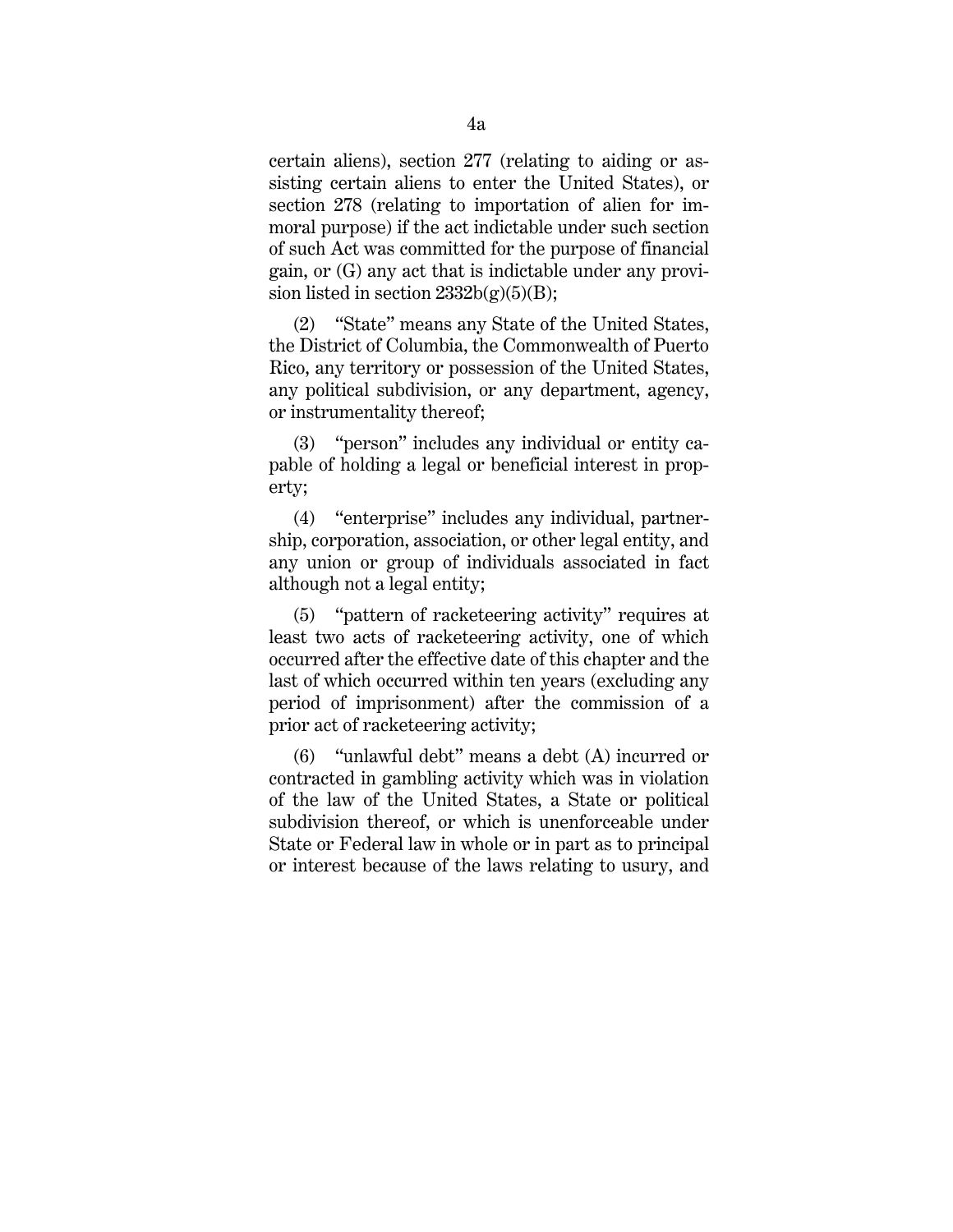(B) which was incurred in connection with the business of gambling in violation of the law of the United States, a State or political subdivision thereof, or the business of lending money or a thing of value at a rate usurious under State or Federal law, where the usurious rate is at least twice the enforceable rate;

(7) "racketeering investigator" means any attorney or investigator so designated by the Attorney General and charged with the duty of enforcing or carrying into effect this chapter;

(8) "racketeering investigation" means any inquiry conducted by any racketeering investigator for the purpose of ascertaining whether any person has been involved in any violation of this chapter or of any final order, judgment, or decree of any court of the United States, duly entered in any case or proceeding arising under this chapter;

(9) "documentary material" includes any book, paper, document, record, recording, or other material; and

(10) "Attorney General" includes the Attorney General of the United States, the Deputy Attorney General of the United States, the Associate Attorney General of the United States, any Assistant Attorney General of the United States, or any employee of the Department of Justice or any employee of any department or agency of the United States so designated by the Attorney General to carry out the powers conferred on the Attorney General by this chapter. Any department or agency so designated may use in investigations authorized by this chapter either the inves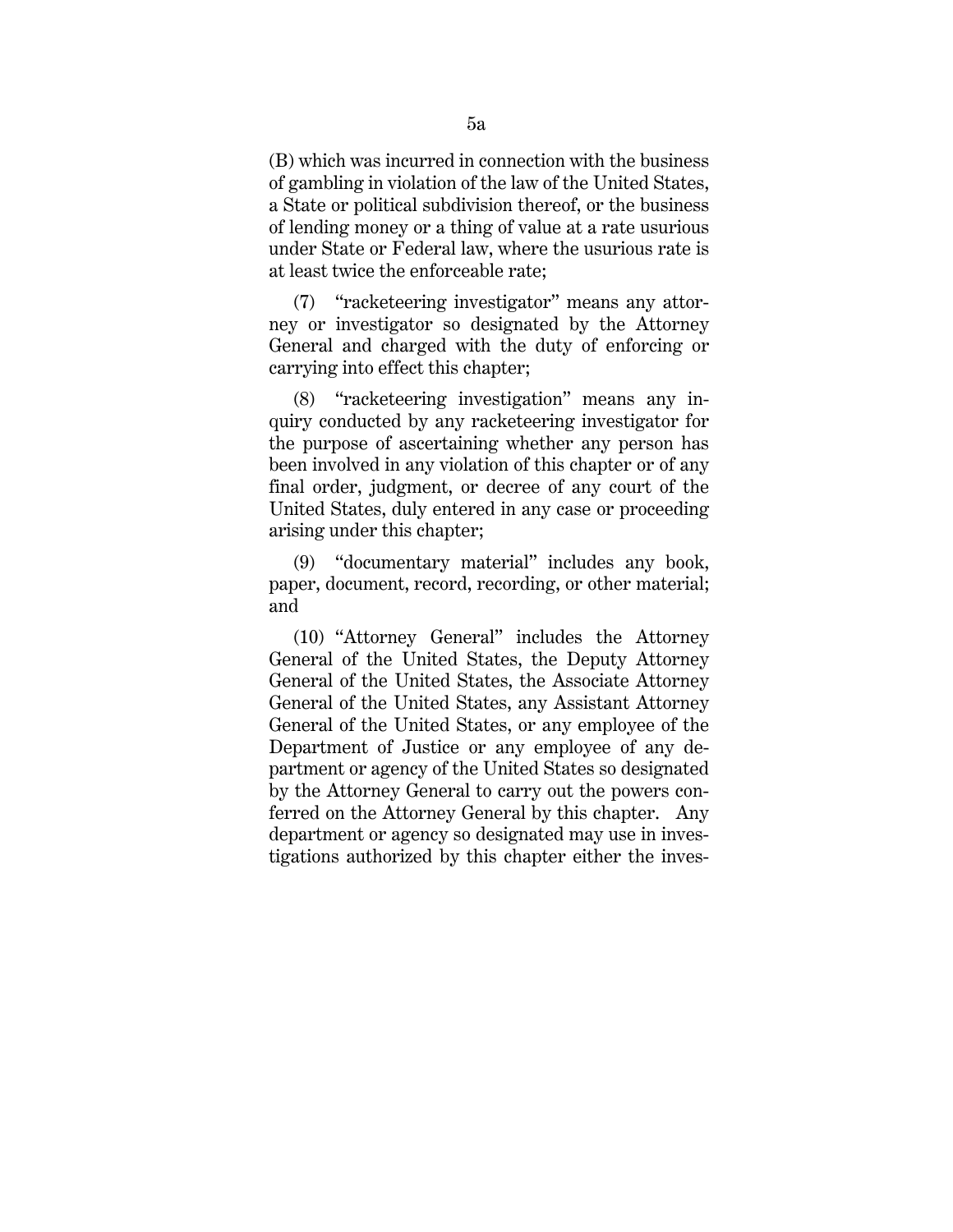tigative provisions of this chapter or the investigative power of such department or agency otherwise conferred by law.

### 2. 18 U.S.C. 1962 provides:

### **Prohibited activities**

(a) It shall be unlawful for any person who has received any income derived, directly or indirectly, from a pattern of racketeering activity or through collection of an unlawful debt in which such person has participated as a principal within the meaning of section 2, title 18, United States Code, to use or invest, directly or indirectly, any part of such income, or the proceeds of such income, in acquisition of any interest in, or the establishment or operation of, any enterprise which is engaged in, or the activities of which affect, interstate or foreign commerce. A purchase of securities on the open market for purposes of investment, and without the intention of controlling or participating in the control of the issuer, or of assisting another to do so, shall not be unlawful under this subsection if the securities of the issuer held by the purchaser, the members of his immediate family, and his or their accomplices in any pattern or racketeering activity or the collection of an unlawful debt after such purchase do not amount in the aggregate to one percent of the outstanding securities of any one class, and do not confer, either in law or in fact, the power to elect one or more directors of the issuer.

(b) It shall be unlawful for any person through a pattern of racketeering activity or through collection of an unlawful debt to acquire or maintain, directly or indirect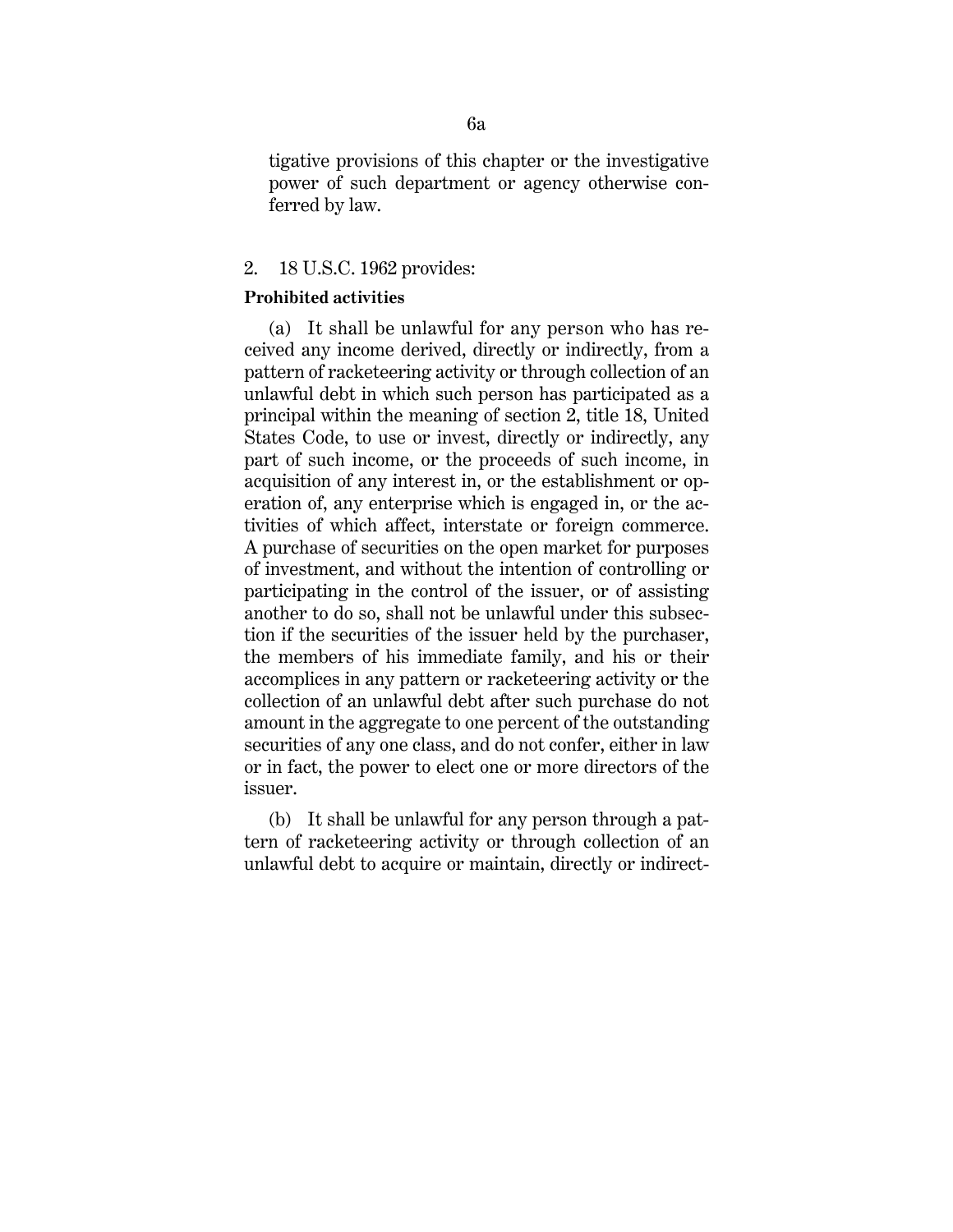ly, any interest in or control of any enterprise which is engaged in, or the activities of which affect, interstate or foreign commerce.

(c) It shall be unlawful for any person employed by or associated with any enterprise engaged in, or the activities of which affect, interstate or foreign commerce, to conduct or participate, directly or indirectly, in the conduct of such enterprise's affairs through a pattern of racketeering activity or collection of unlawful debt.

(d) It shall be unlawful for any person to conspire to violate any of the provisions of subsection (a), (b), or (c) of this section.

### 3. 18 U.S.C. 1963 provides:

### **Criminal penalties**

(a) Whoever violates any provision of section 1962 of this chapter shall be fined under this title or imprisoned not more than 20 years (or for life if the violation is based on a racketeering activity for which the maximum penalty includes life imprisonment), or both, and shall forfeit to the United States, irrespective of any provision of State law—

(1) any interest the person has acquired or maintained in violation of section 1962;

- (2) any—
	- (A) interest in;
	- (B) security of;
	- (C) claim against; or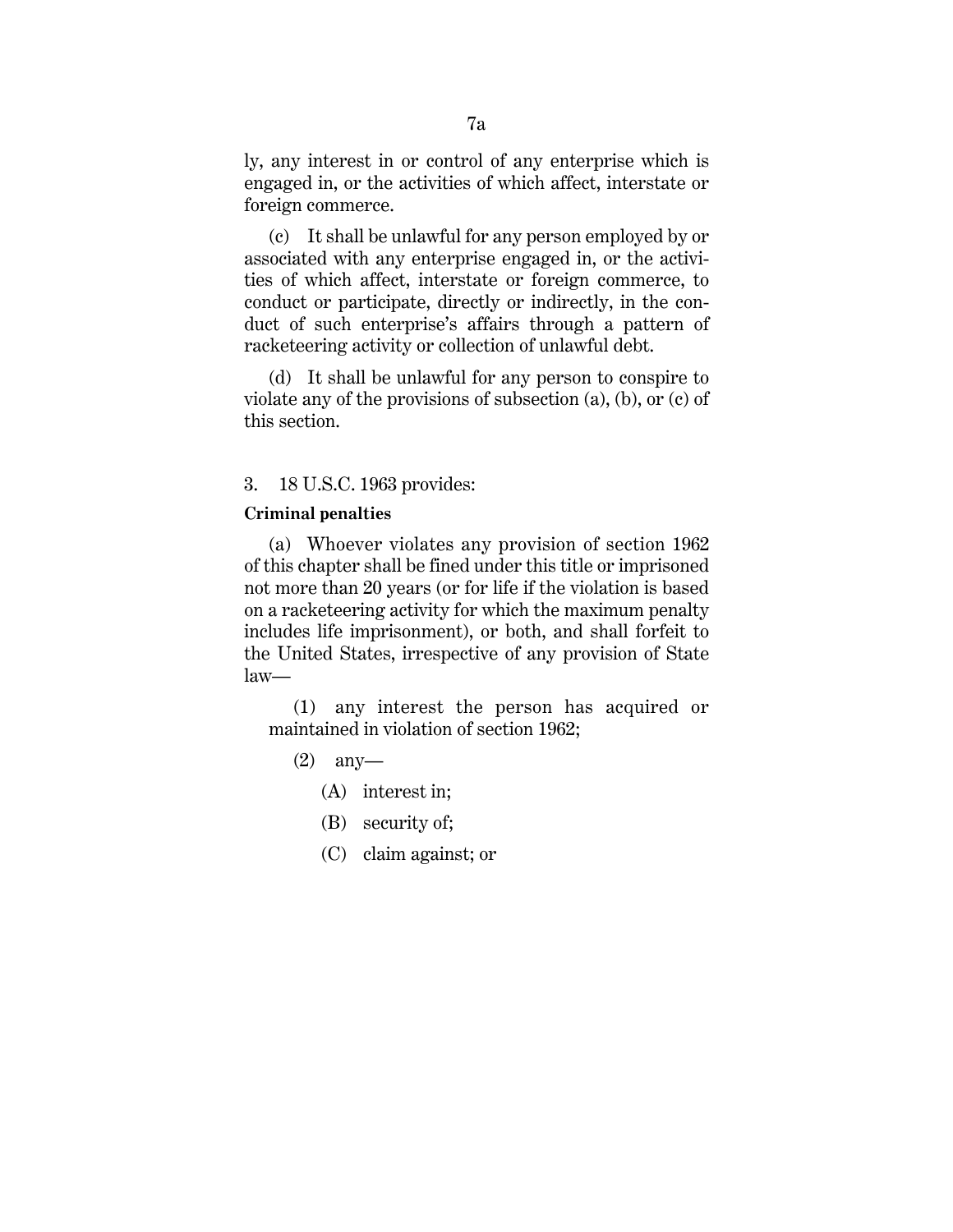(D) property or contractual right of any kind affording a source of influence over;

any enterprise which the person has established, operated, controlled, conducted, or participated in the conduct of, in violation of section 1962; and

(3) any property constituting, or derived from, any proceeds which the person obtained, directly or indirectly, from racketeering activity or unlawful debt collection in violation of section 1962.

The court, in imposing sentence on such person shall order, in addition to any other sentence imposed pursuant to this section, that the person forfeit to the United States all property described in this subsection. In lieu of a fine otherwise authorized by this section, a defendant who derives profits or other proceeds from an offense may be fined not more than twice the gross profits or other proceeds.

(b) Property subject to criminal forfeiture under this section includes—

(1) real property, including things growing on, affixed to, and found in land; and

(2) tangible and intangible personal property, including rights, privileges, interests, claims, and securities.

(c) All right, title, and interest in property described in subsection (a) vests in the United States upon the commission of the act giving rise to forfeiture under this section. Any such property that is subsequently transferred to a person other than the defendant may be the subject of a special verdict of forfeiture and thereafter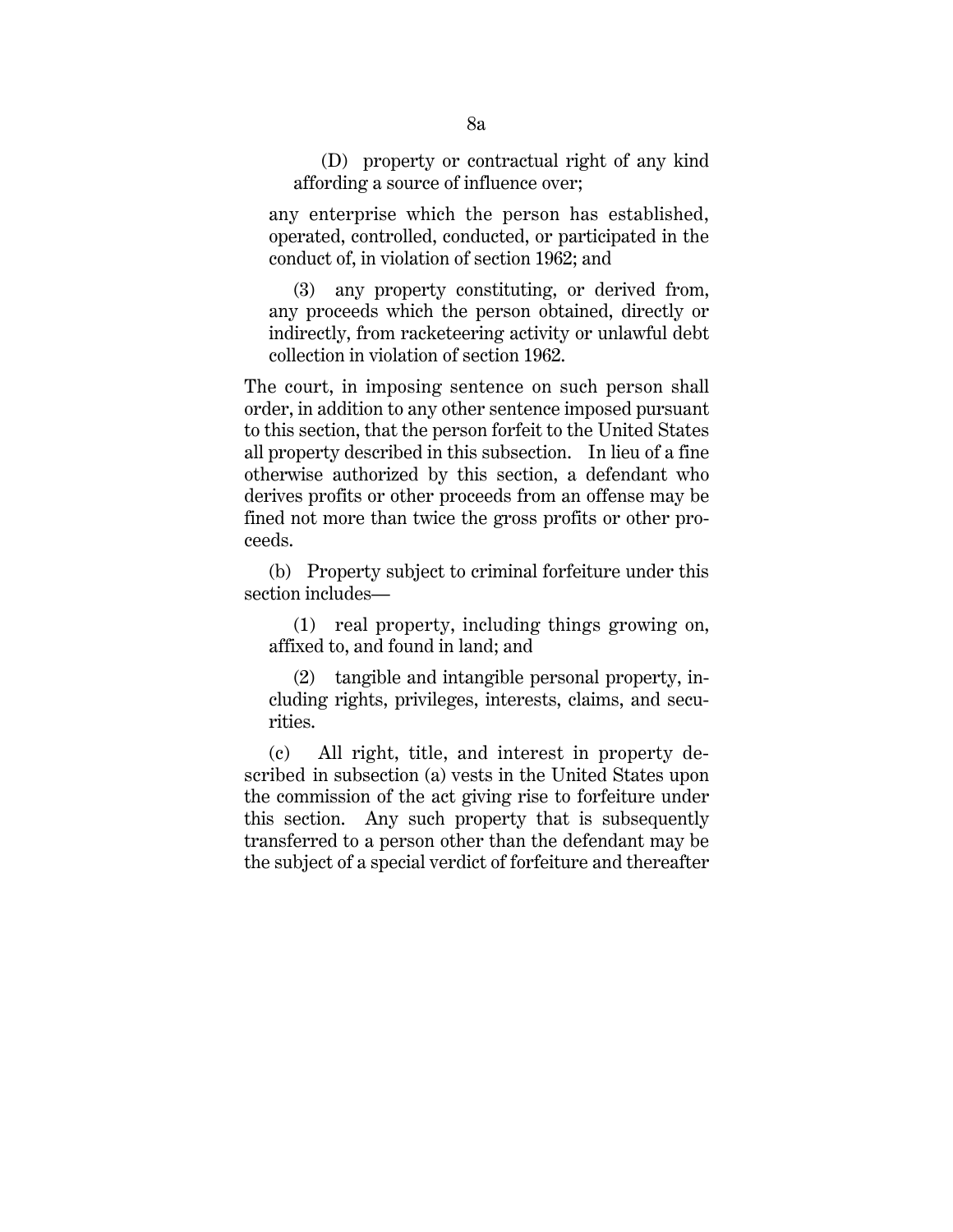shall be ordered forfeited to the United States, unless the transferee establishes in a hearing pursuant to subsection (*l*) that he is a bona fide purchaser for value of such property who at the time of purchase was reasonably without cause to believe that the property was subject to forfeiture under this section.

 $(d)(1)$  Upon application of the United States, the court may enter a restraining order or injunction, require the execution of a satisfactory performance bond, or take any other action to preserve the availability of property described in subsection (a) for forfeiture under this section—

(A) upon the filing of an indictment or information charging a violation of section 1962 of this chapter and alleging that the property with respect to which the order is sought would, in the event of conviction, be subject to forfeiture under this section; or

(B) prior to the filing of such an indictment or information, if, after notice to persons appearing to have an interest in the property and opportunity for a hearing, the court determines that—

(i) there is a substantial probability that the United States will prevail on the issue of forfeiture and that failure to enter the order will result in the property being destroyed, removed from the jurisdiction of the court, or otherwise made unavailable for forfeiture; and

(ii) the need to preserve the availability of the property through the entry of the requested order outweighs the hardship on any party against whom the order is to be entered: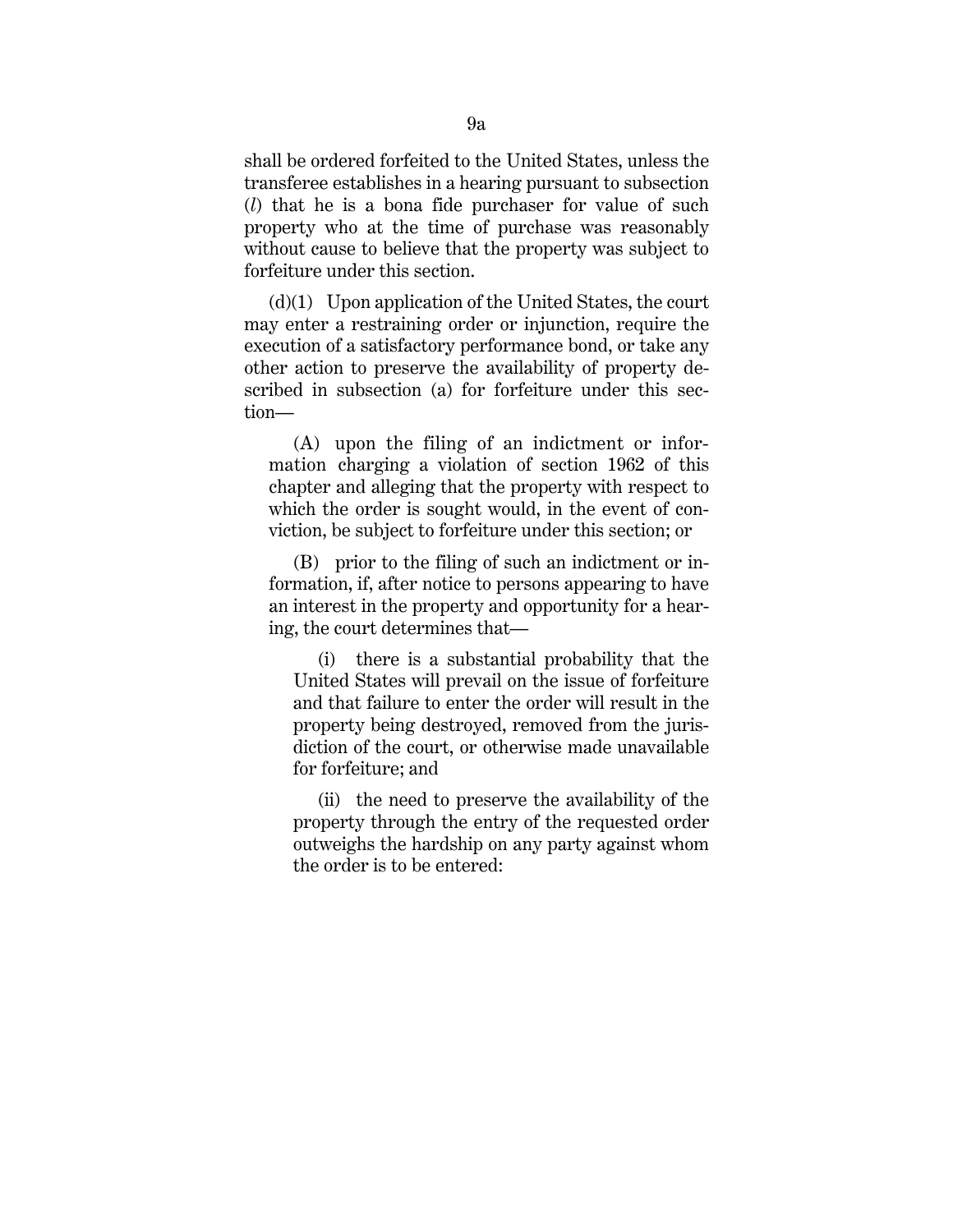*Provided*, *however*, That an order entered pursuant to subparagraph (B) shall be effective for not more than ninety days, unless extended by the court for good cause shown or unless an indictment or information described in subparagraph (A) has been filed.

(2) A temporary restraining order under this subsection may be entered upon application of the United States without notice or opportunity for a hearing when an information or indictment has not yet been filed with respect to the property, if the United States demonstrates that there is probable cause to believe that the property with respect to which the order is sought would, in the event of conviction, be subject to forfeiture under this section and that provision of notice will jeopardize the availability of the property for forfeiture. Such a temporary order shall expire not more than fourteen days after the date on which it is entered, unless extended for good cause shown or unless the party against whom it is entered consents to an extension for a longer period. A hearing requested concerning an order entered under this paragraph shall be held at the earliest possible time, and prior to the expiration of the temporary order.

(3) The court may receive and consider, at a hearing held pursuant to this subsection, evidence and information that would be inadmissible under the Federal Rules of Evidence.

(e) Upon conviction of a person under this section, the court shall enter a judgment of forfeiture of the property to the United States and shall also authorize the Attorney General to seize all property ordered forfeited upon such terms and conditions as the court shall deem proper. Following the entry of an order declaring the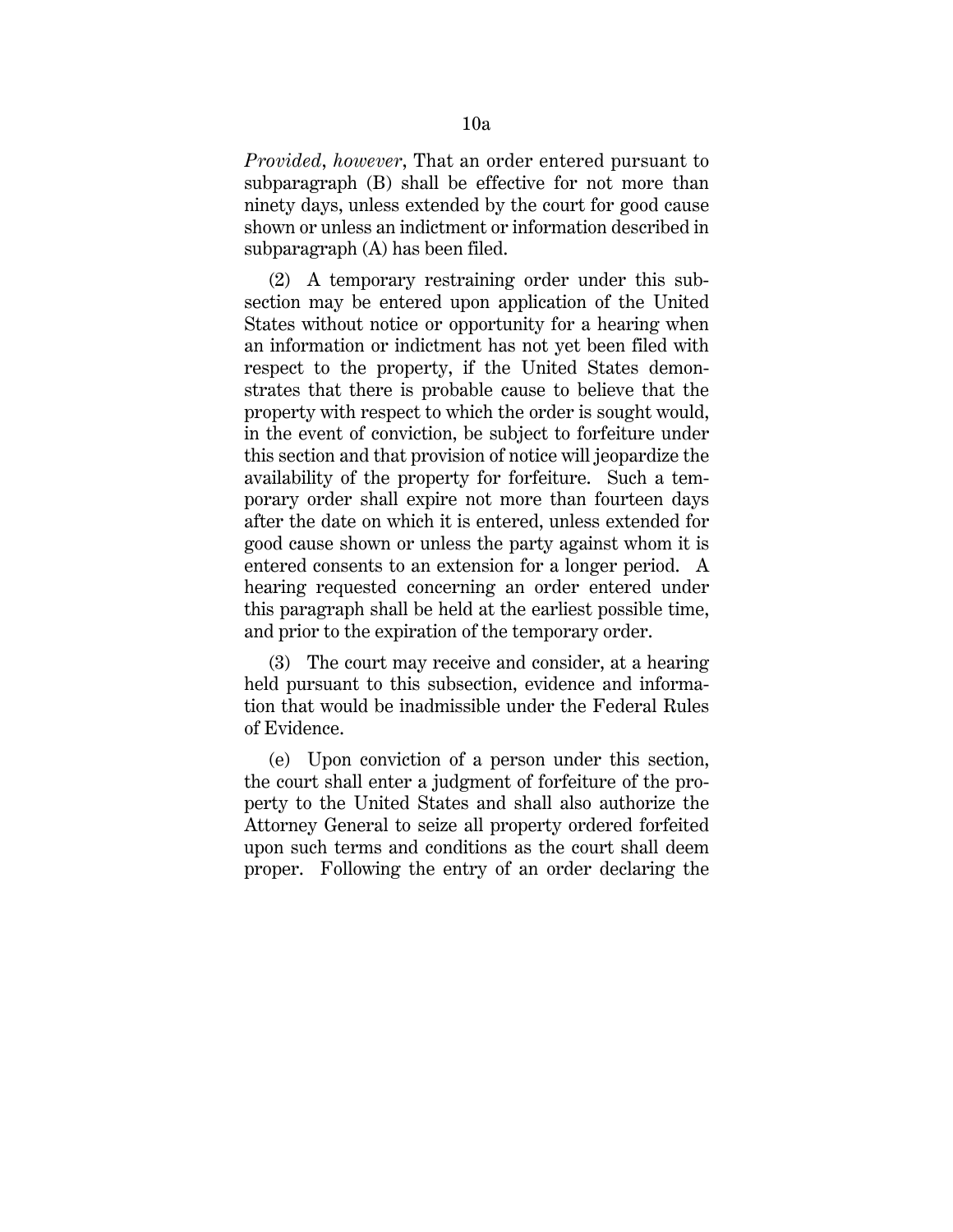property forfeited, the court may, upon application of the United States, enter such appropriate restraining orders or injunctions, require the execution of satisfactory performance bonds, appoint receivers, conservators, appraisers, accountants, or trustees, or take any other action to protect the interest of the United States in the property ordered forfeited. Any income accruing to, or derived from, an enterprise or an interest in an enterprise which has been ordered forfeited under this section may be used to offset ordinary and necessary expenses to the enterprise which are required by law, or which are necessary to protect the interests of the United States or third parties.

(f) Following the seizure of property ordered forfeited under this section, the Attorney General shall direct the disposition of the property by sale or any other commercially feasible means, making due provision for the rights of any innocent persons. Any property right or interest not exercisable by, or transferable for value to, the United States shall expire and shall not revert to the defendant, nor shall the defendant or any person acting in concert with or on behalf of the defendant be eligible to purchase forfeited property at any sale held by the United States. Upon application of a person, other than the defendant or a person acting in concert with or on behalf of the defendant, the court may restrain or stay the sale or disposition of the property pending the conclusion of any appeal of the criminal case giving rise to the forfeiture, if the applicant demonstrates that proceeding with the sale or disposition of the property will result in irreparable injury, harm or loss to him. Notwithstanding 31 U.S.C. 3302(b), the proceeds of any sale or other disposition of property forfeited under this section and any moneys for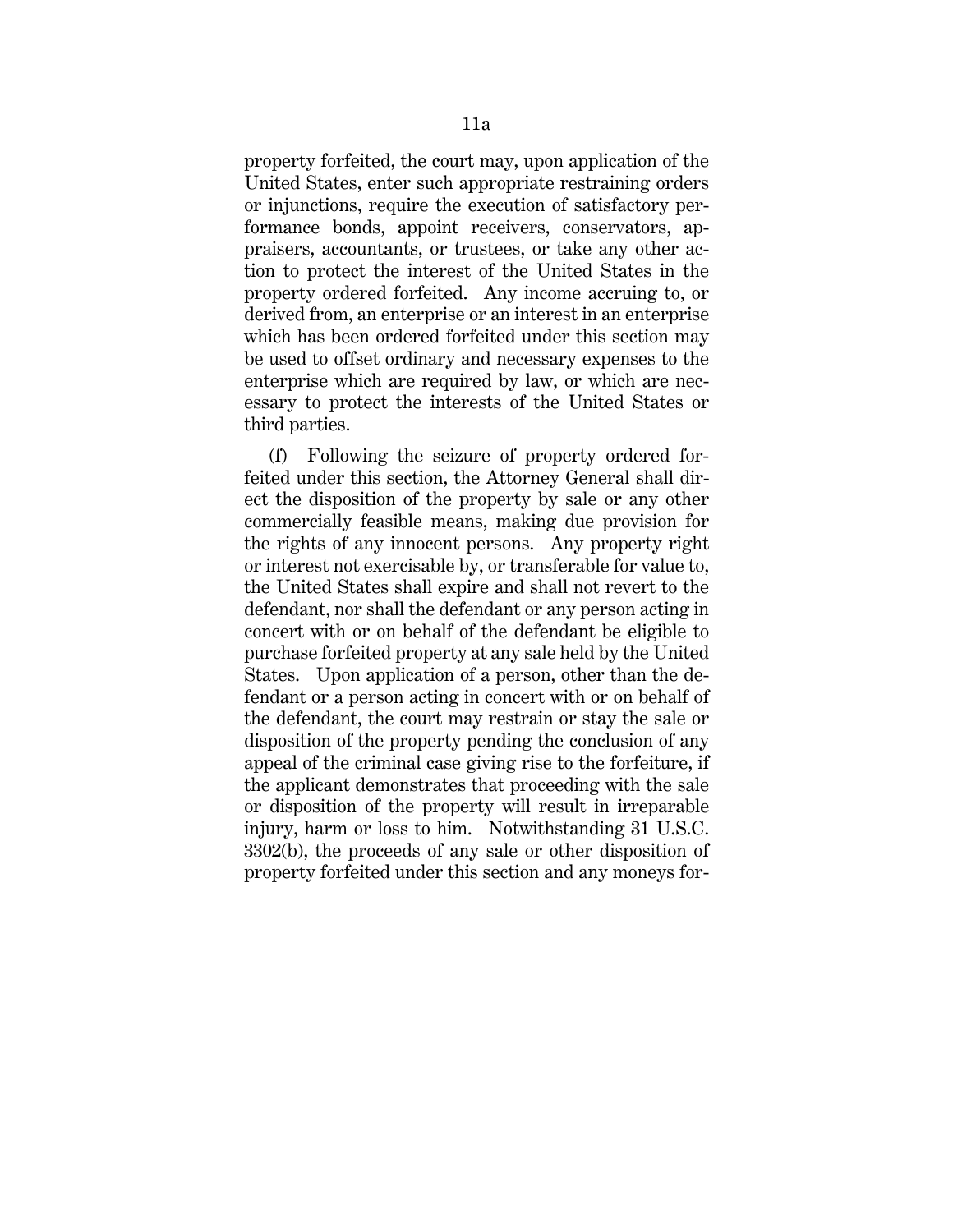feited shall be used to pay all proper expenses for the forfeiture and the sale, including expenses of seizure, maintenance and custody of the property pending its disposition, advertising and court costs. The Attorney General shall deposit in the Treasury any amounts of such proceeds or moneys remaining after the payment of such expenses.

(g) With respect to property ordered forfeited under this section, the Attorney General is authorized to—

(1) grant petitions for mitigation or remission of forfeiture, restore forfeited property to victims of a violation of this chapter, or take any other action to protect the rights of innocent persons which is in the interest of justice and which is not inconsistent with the provisions of this chapter;

(2) compromise claims arising under this section;

(3) award compensation to persons providing information resulting in a forfeiture under this section;

(4) direct the disposition by the United States of all property ordered forfeited under this section by public sale or any other commercially feasible means, making due provision for the rights of innocent persons; and

(5) take appropriate measures necessary to safeguard and maintain property ordered forfeited under this section pending its disposition.

(h) The Attorney General may promulgate regulations with respect to—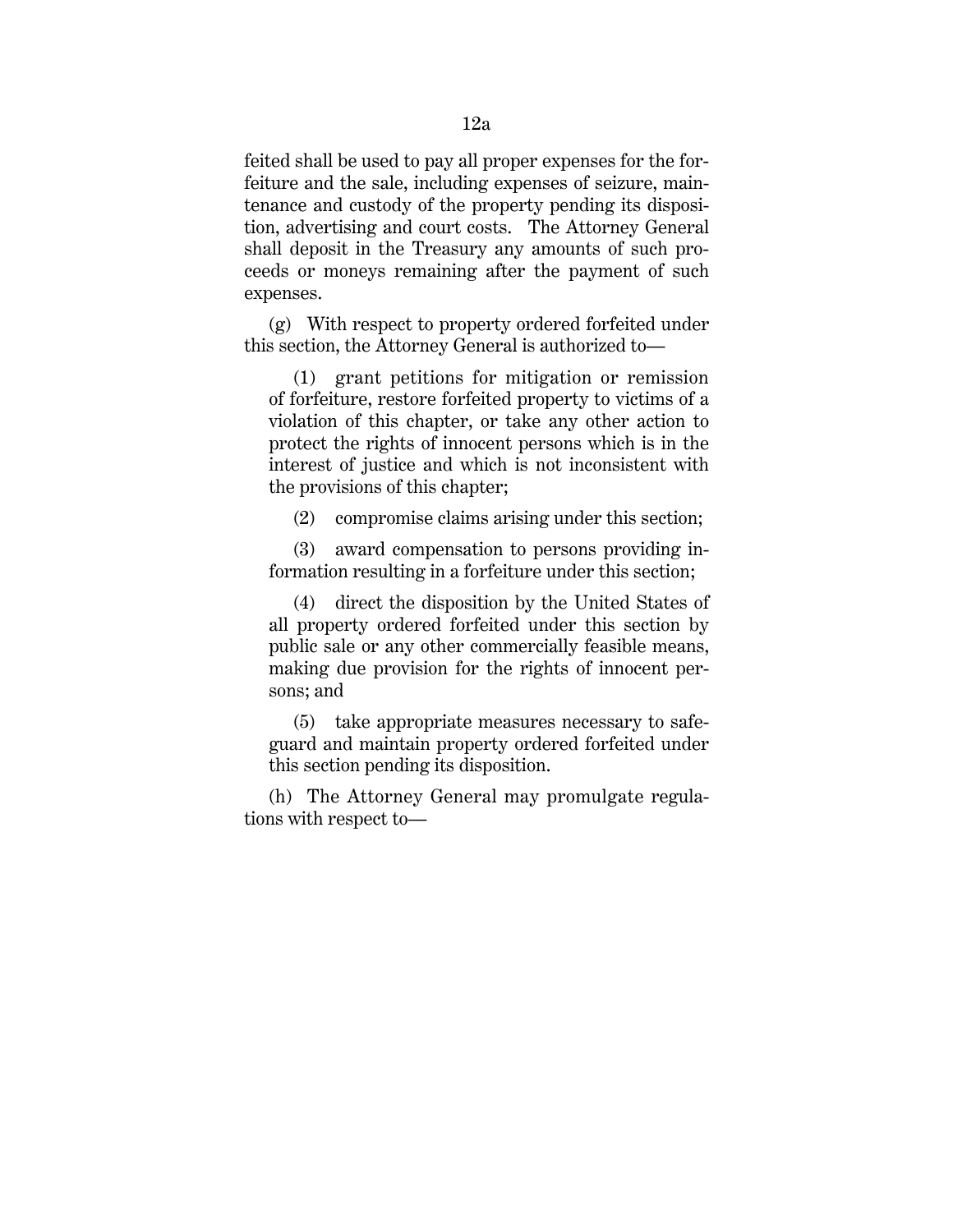(1) making reasonable efforts to provide notice to persons who may have an interest in property ordered forfeited under this section;

(2) granting petitions for remission or mitigation of forfeiture;

(3) the restitution of property to victims of an offense petitioning for remission or mitigation of forfeiture under this chapter;

(4) the disposition by the United States of forfeitted property by public sale or other commercially feasible means;

(5) the maintenance and safekeeping of any property forfeited under this section pending its disposition; and

(6) the compromise of claims arising under this chapter.

Pending the promulgation of such regulations, all provisions of law relating to the disposition of property, or the proceeds from the sale thereof, or the remission or mitigation of forfeitures for violation of the customs laws, and the compromise of claims and the award of compensation to informers in respect of such forfeitures shall apply to forfeitures incurred, or alleged to have been incurred, under the provisions of this section, insofar as applicable and not inconsistent with the provisions hereof. Such duties as are imposed upon the Customs Service or any person with respect to the disposition of property under the customs law shall be performed under this chapter by the Attorney General.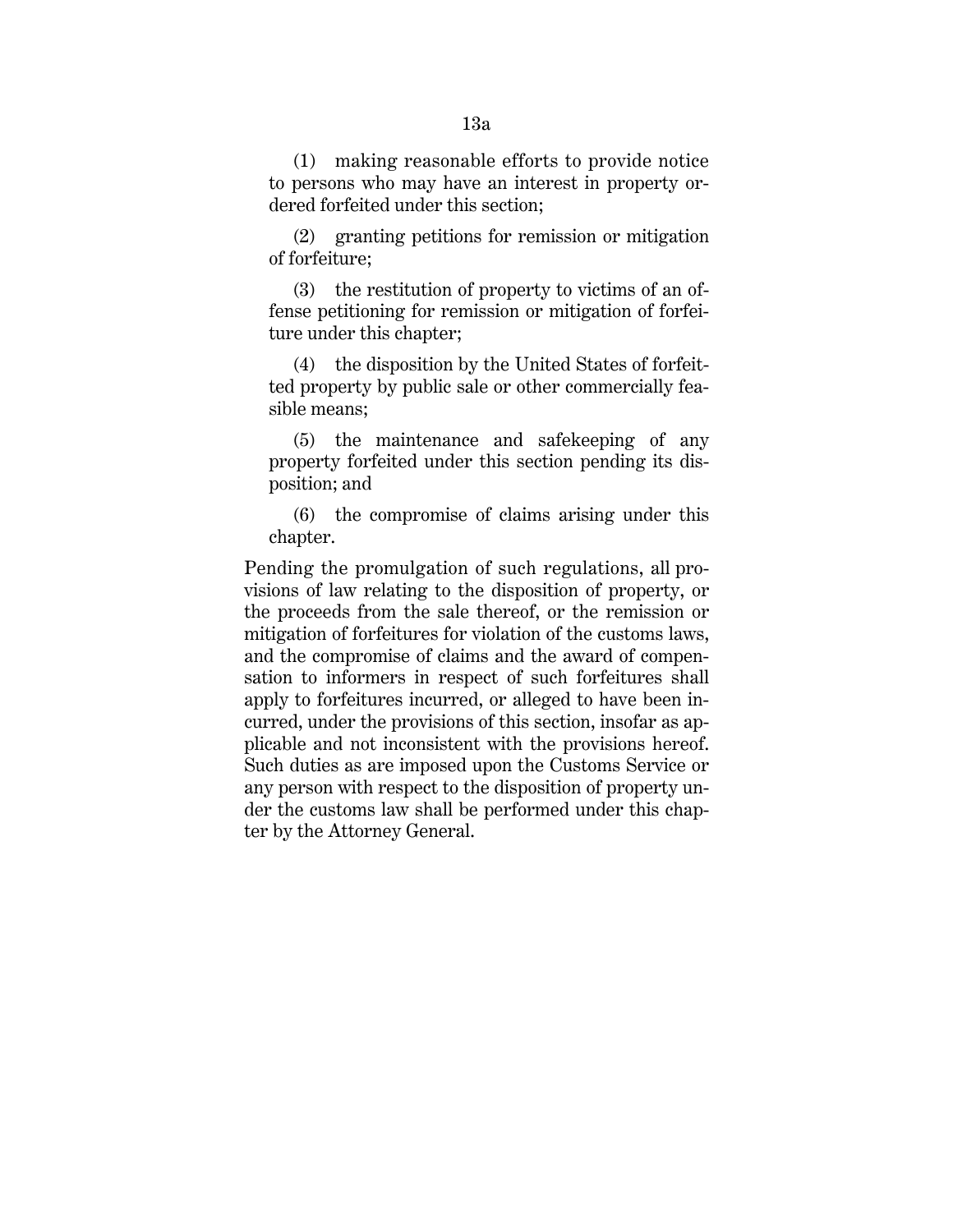(i) Except as provided in subsection (*l*), no party claiming an interest in property subject to forfeiture under this section may—

(1) intervene in a trial or appeal of a criminal case involving the forfeiture of such property under this section; or

(2) commence an action at law or equity against the United States concerning the validity of his alleged interest in the property subsequent to the filing of an indictment or information alleging that the property is subject to forfeiture under this section.

(j) The district courts of the United States shall have jurisdiction to enter orders as provided in this section without regard to the location of any property which may be subject to forfeiture under this section or which has been ordered forfeited under this section.

(k) In order to facilitate the identification or location of property declared forfeited and to facilitate the disposition of petitions for remission or mitigation of forfeiture, after the entry of an order declaring property forfeited to the United States the court may, upon application of the United States, order that the testimony of any witness relating to the property forfeited be taken by deposition and that any designated book, paper, document, record, recording, or other material not privileged be produced at the same time and place, in the same manner as provided for the taking of depositions under Rule 15 of the Federal Rules of Criminal Procedure.

(*l*)(1) Following the entry of an order of forfeiture under this section, the United States shall publish notice of the order and of its intent to dispose of the property in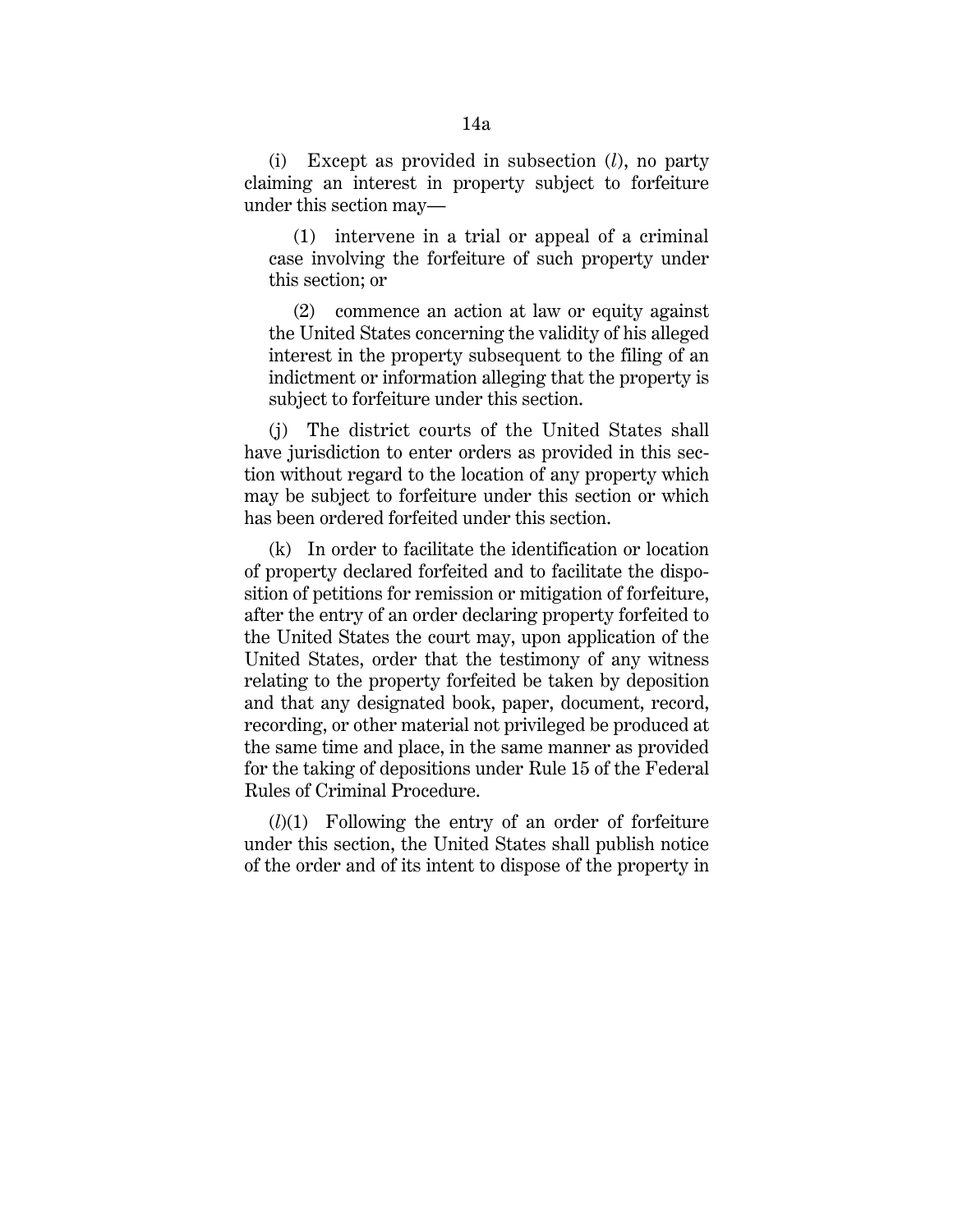such manner as the Attorney General may direct. The Government may also, to the extent practicable, provide direct written notice to any person known to have alleged an interest in the property that is the subject of the order of forfeiture as a substitute for published notice as to those persons so notified.

(2) Any person, other than the defendant, asserting a legal interest in property which has been ordered forfeited to the United States pursuant to this section may, within thirty days of the final publication of notice or his receipt of notice under paragraph (1), whichever is earlier, petition the court for a hearing to adjudicate the validity of his alleged interest in the property. The hearing shall be held before the court alone, without a jury.

(3) The petition shall be signed by the petitioner under penalty of perjury and shall set forth the nature and extent of the petitioner's right, title, or interest in the property, the time and circumstances of the petitioner's acquisition of the right, title, or interest in the property, any additional facts supporting the petitioner's claim, and the relief sought.

(4) The hearing on the petition shall, to the extent practicable and consistent with the interests of justice, be held within thirty days of the filing of the petition. The court may consolidate the hearing on the petition with a hearing on any other petition filed by a person other than the defendant under this subsection.

(5) At the hearing, the petitioner may testify and present evidence and witnesses on his own behalf, and cross-examine witnesses who appear at the hearing. The United States may present evidence and witnesses in re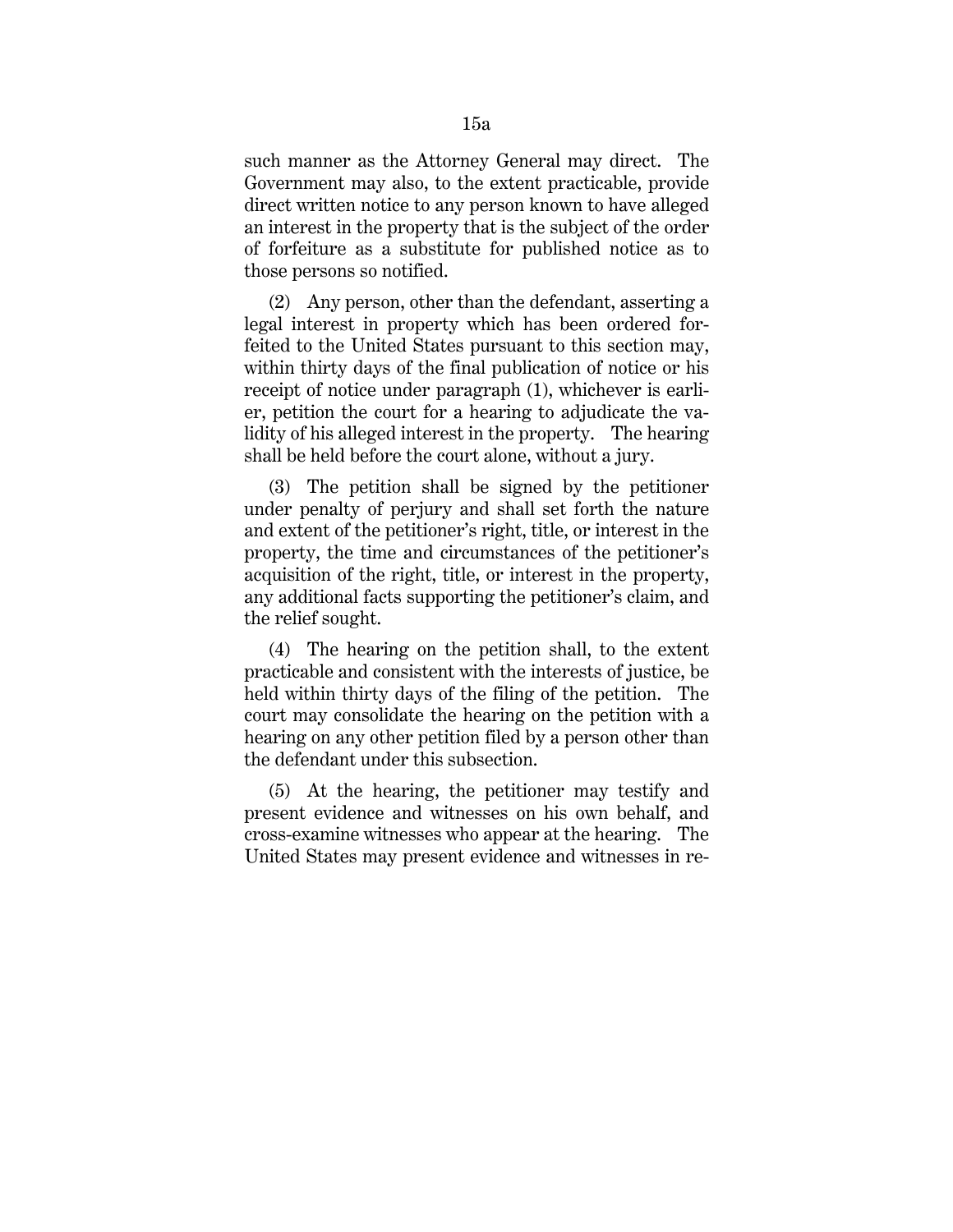buttal and in defense of its claim to the property and cross-examine witnesses who appear at the hearing. In addition to testimony and evidence presented at the hearing, the court shall consider the relevant portions of the record of the criminal case which resulted in the order of forfeiture.

(6) If, after the hearing, the court determines that the petitioner has established by a preponderance of the evidence that—

(A) the petitioner has a legal right, title, or interest in the property, and such right, title, or interest renders the order of forfeiture invalid in whole or in part because the right, title, or interest was vested in the petitioner rather than the defendant or was superior to any right, title, or interest of the defendant at the time of the commission of the acts which gave rise to the forfeiture of the property under this section; or

(B) the petitioner is a bona fide purchaser for value of the right, title, or interest in the property and was at the time of purchase reasonably without cause to believe that the property was subject to forfeiture under this section;

the court shall amend the order of forfeiture in accordance with its determination.

(7) Following the court's disposition of all petitions filed under this subsection, or if no such petitions are filed following the expiration of the period provided in paragraph (2) for the filing of such petitions, the United States shall have clear title to property that is the subject of the order of forfeiture and may warrant good title to any subsequent purchaser or transferee.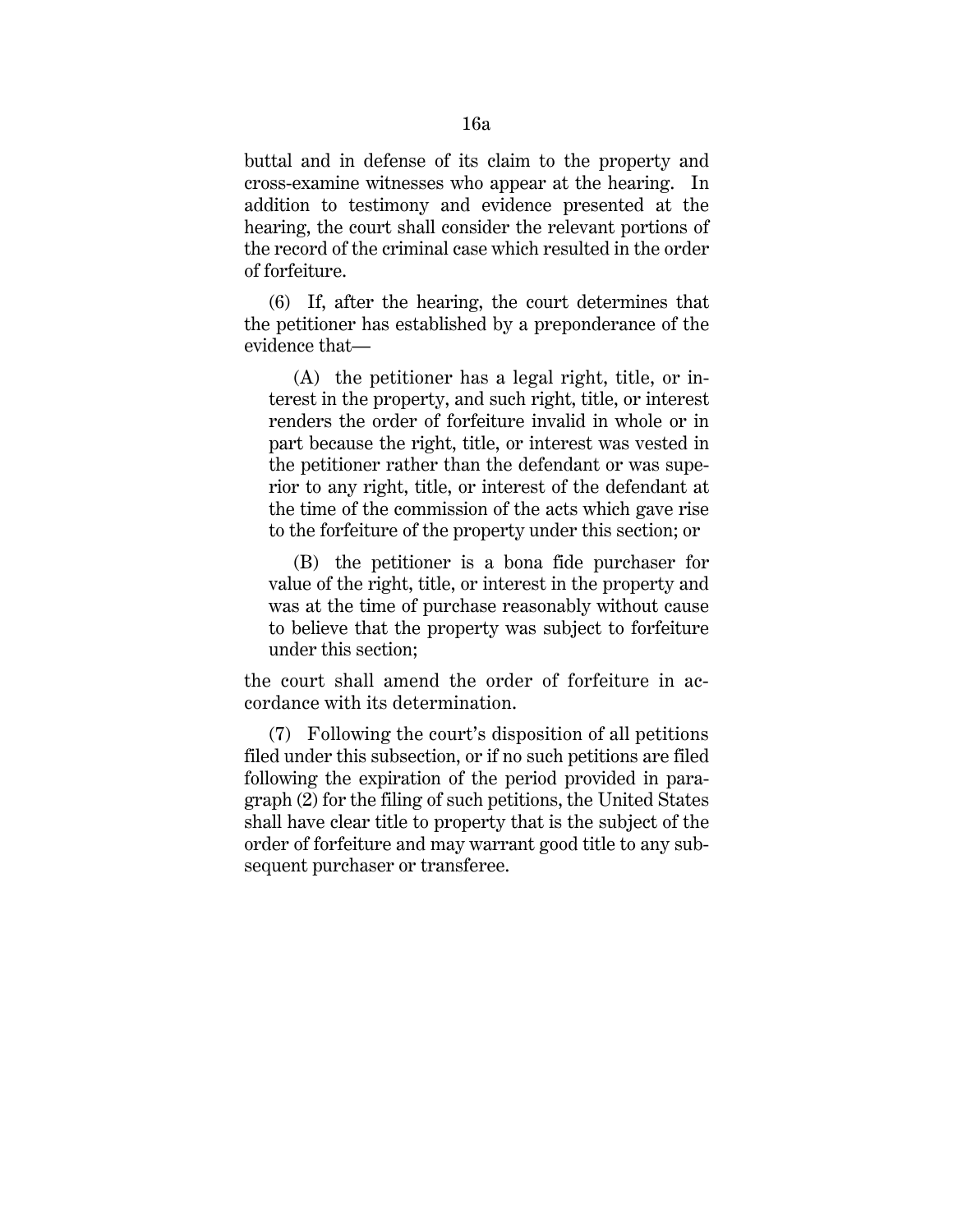(m) If any of the property described in subsection (a), as a result of any act or omission of the defendant—

(1) cannot be located upon the exercise of due diligence;

(2) has been transferred or sold to, or deposited with, a third party;

(3) has been placed beyond the jurisdiction of the court;

(4) has been substantially diminished in value; or

(5) has been commingled with other property which cannot be divided without difficulty;

the court shall order the forfeiture of any other property of the defendant up to the value of any property described in paragraphs (1) through (5).

### 4. 18 U.S.C. 1964 provides:

### **Civil remedies**

(a) The district courts of the United States shall have jurisdiction to prevent and restrain violations of section 1962 of this chapter by issuing appropriate orders, including, but not limited to: ordering any person to divest himself of any interest, direct or indirect, in any enterprise; imposing reasonable restrictions on the future activities or investments of any person, including, but not limited to, prohibiting any person from engaging in the same type of endeavor as the enterprise engaged in, the activities of which affect interstate or foreign commerce; or ordering dissolution or reorganization of any enter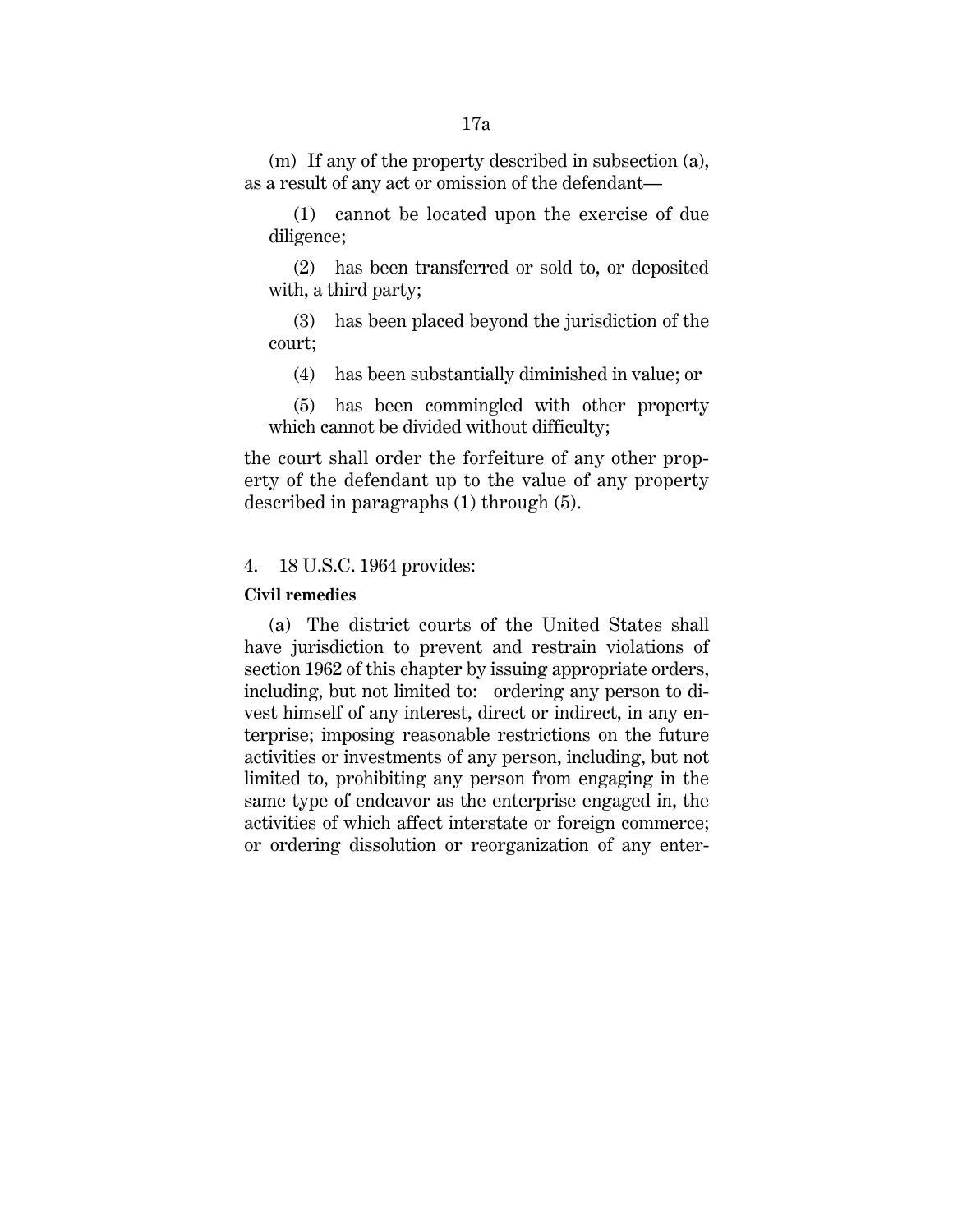prise, making due provision for the rights of innocent persons.

(b) The Attorney General may institute proceedings under this section. Pending final determination thereof, the court may at any time enter such restraining orders or prohibitions, or take such other actions, including the acceptance of satisfactory performance bonds, as it shall deem proper.

(c) Any person injured in his business or property by reason of a violation of section 1962 of this chapter may sue therefor in any appropriate United States district court and shall recover threefold the damages he sustains and the cost of the suit, including a reasonable attorney's fee, except that no person may rely upon any conduct that would have been actionable as fraud in the purchase or sale of securities to establish a violation of section 1962. The exception contained in the preceding sentence does not apply to an action against any person that is criminally convicted in connection with the fraud, in which case the statute of limitations shall start to run on the date on which the conviction becomes final.

(d) A final judgment or decree rendered in favor of the United States in any criminal proceeding brought by the United States under this chapter shall estop the defendant from denying the essential allegations of the criminal offense in any subsequent civil proceeding brought by the United States.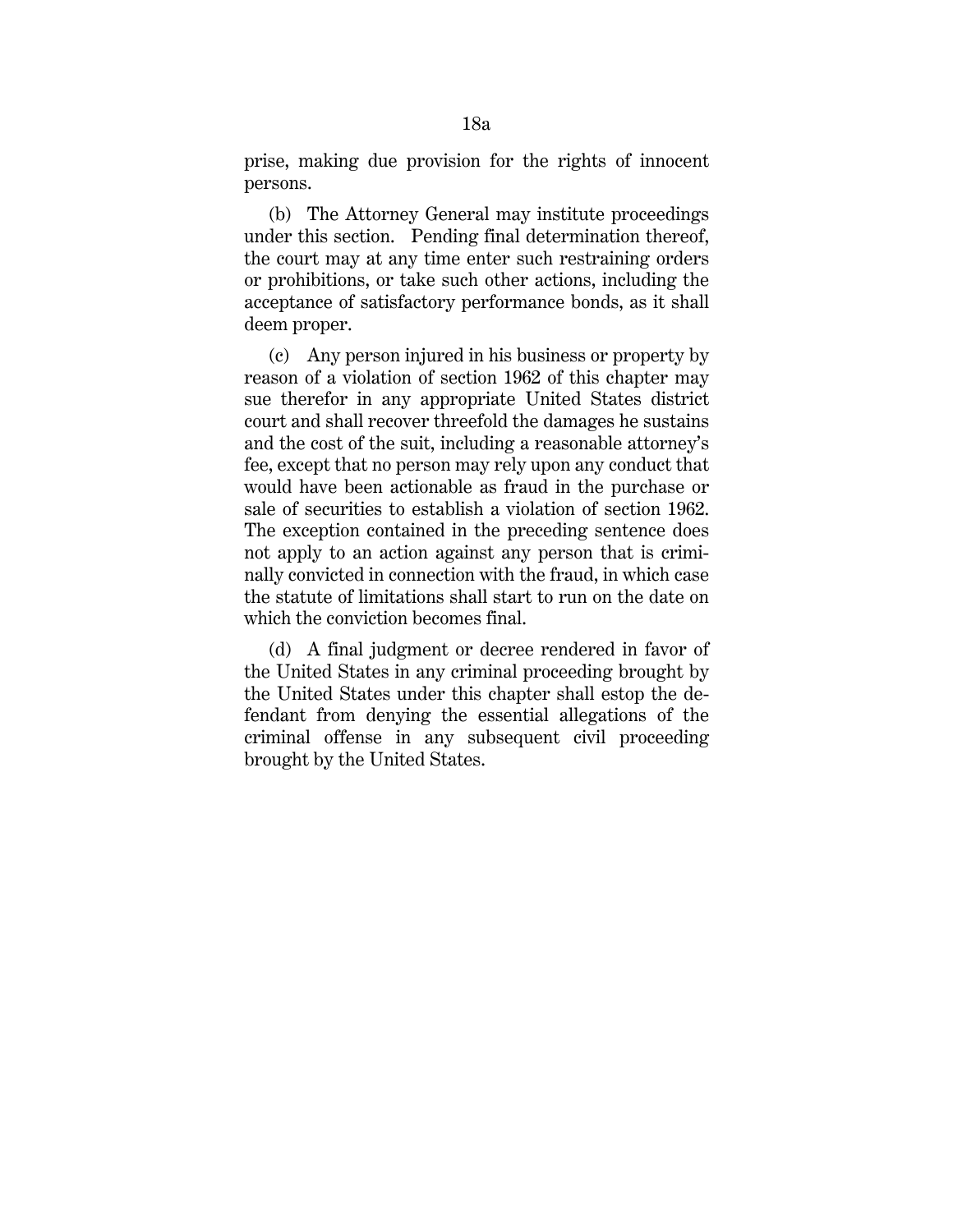### 5. 18 U.S.C. 1965 provides:

#### **Venue and process**

(a) Any civil action or proceeding under this chapter against any person may be instituted in the district court of the United States for any district in which such person resides, is found, has an agent, or transacts his affairs.

(b) In any action under section 1964 of this chapter in any district court of the United States in which it is shown that the ends of justice require that other parties residing in any other district be brought before the court, the court may cause such parties to be summoned, and process for that purpose may be served in any judicial district of the United States by the marshal thereof.

(c) In any civil or criminal action or proceeding instituted by the United States under this chapter in the district court of the United States for any judicial district, subpenas issued by such court to compel the attendance of witnesses may be served in any other judicial district, except that in any civil action or proceeding no such subpena shall be issued for service upon any individual who resides in another district at a place more than one hundred miles from the place at which such court is held without approval given by a judge of such court upon a showing of good cause.

(d) All other process in any action or proceeding under this chapter may be served on any person in any judicial district in which such person resides, is found, has an agent, or transacts his affairs.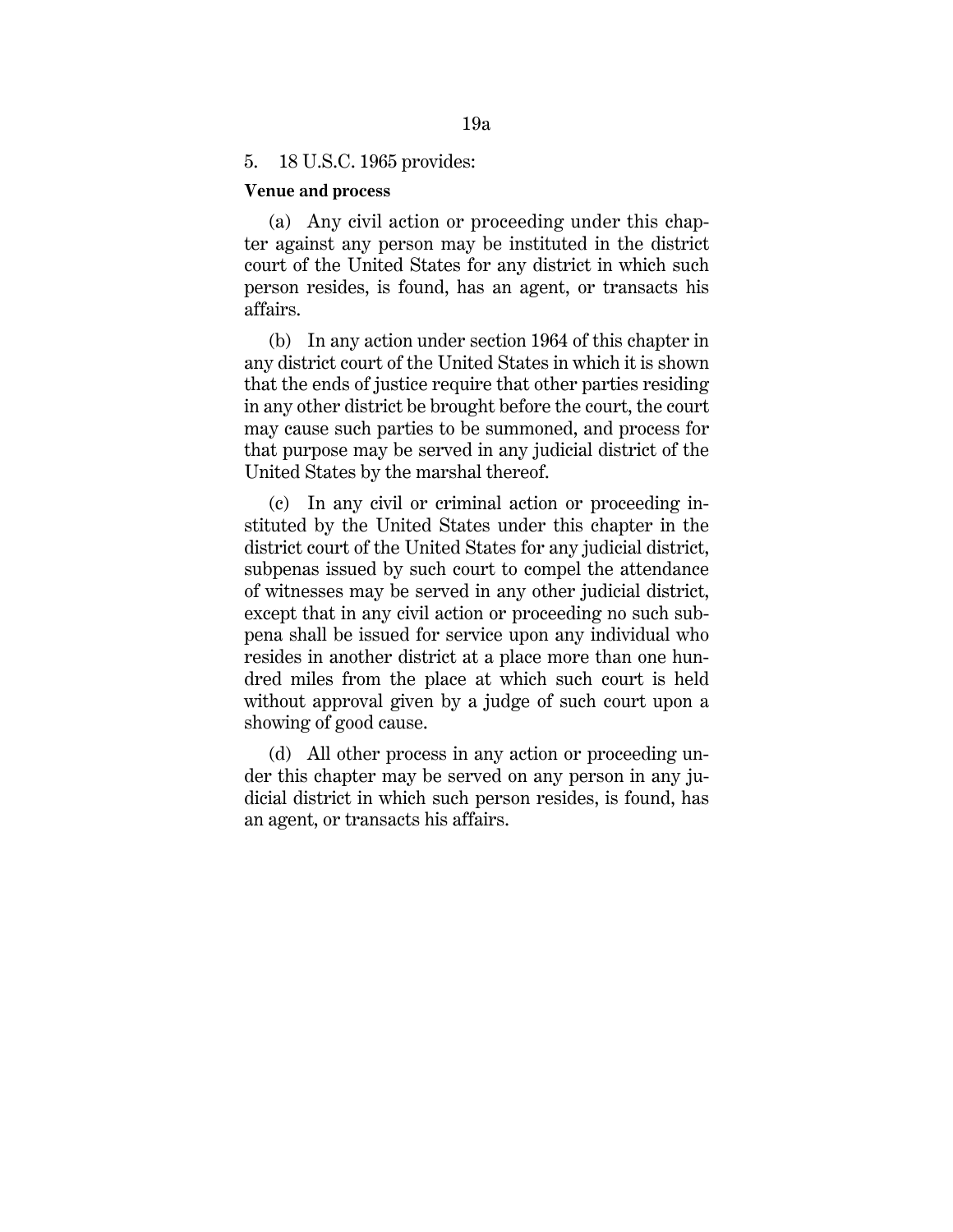### 6. 18 U.S.C. 1966 provides:

#### **Expedition of actions**

In any civil action instituted under this chapter by the United States in any district court of the United States, the Attorney General may file with the clerk of such court a certificate stating that in his opinion the case is of general public importance. A copy of that certificate shall be furnished immediately by such clerk to the chief judge or in his absence to the presiding district judge of the district in which such action is pending. Upon receipt of such copy, such judge shall designate immediately a judge of that district to hear and determine action.

### 7. 18 U.S.C. 1967 provides:

## **Evidence**

In any proceeding ancillary to or in any civil action instituted by the United States under this chapter the proceedings may be open or closed to the public at the discretion of the court after consideration of the rights of affected persons.

### 8. 18 U.S.C. 1968 provides**:**

#### **Civil investigative demand**

(a) Whenever the Attorney General has reason to believe that any person or enterprise may be in possession, custody, or control of any documentary materials relevant to a racketeering investigation, he may, prior to the institution of a civil or criminal proceeding thereon, issue in writing, and cause to be served upon such person,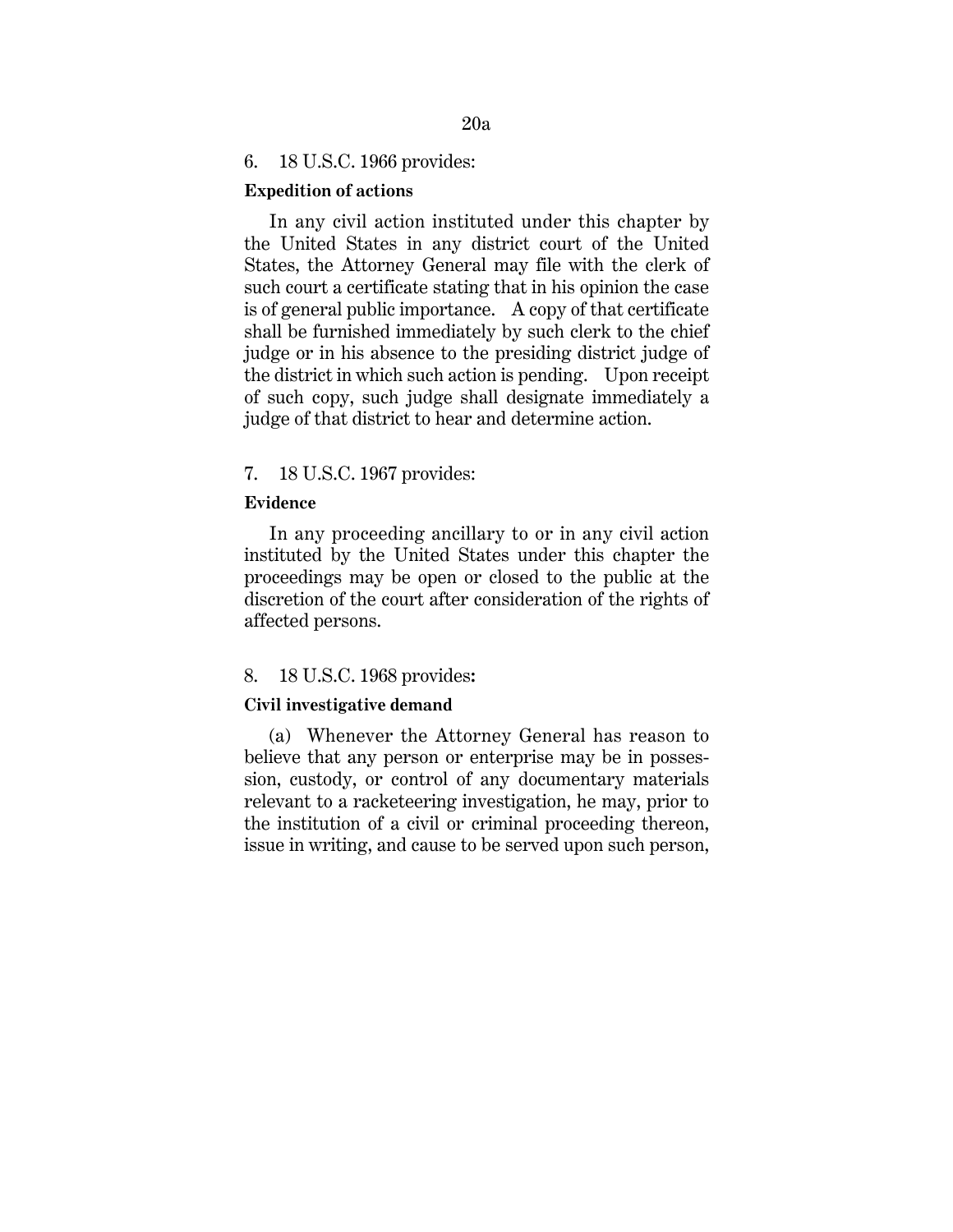a civil investigative demand requiring such person to produce such material for examination.

(b) Each such demand shall—

(1) state the nature of the conduct constituting the alleged racketeering violation which is under investigation and the provision of law applicable thereto;

(2) describe the class or classes of documentary material produced thereunder with such definiteness and certainty as to permit such material to be fairly identified;

(3) state that the demand is returnable forthwith or prescribe a return date which will provide a reasonable period of time within which the material so demanded may be assembled and made available for inspection and copying or reproduction; and

(4) identify the custodian to whom such material shall be made available.

(c) No such demand shall—

(1) contain any requirement which would be held to be unreasonable if contained in a subpoena duces tecum issued by a court of the United States in aid of a grand jury investigation of such alleged racketeering violation; or

(2) require the production of any documentary evidence which would be privileged from disclosure if demanded by a subpena duces tecum issued by a court of the United States in aid of a grand jury investigation of such alleged racketeering violation.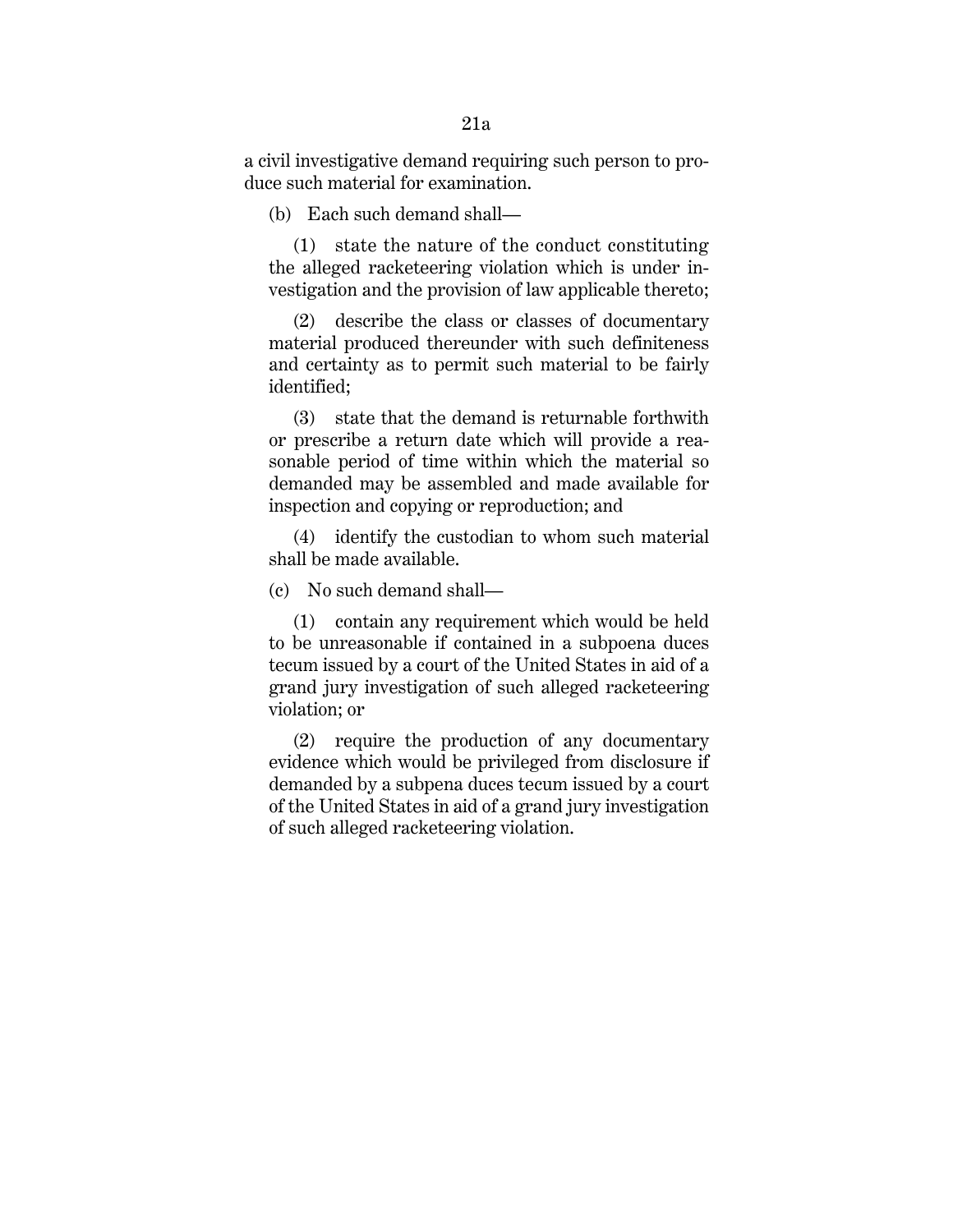(d) Service of any such demand or any petition filed under this section may be made upon a person by—

(1) delivering a duly executed copy thereof to any partner, executive officer, managing agent, or general agent thereof, or to any agent thereof authorized by appointment or by law to receive service of process on behalf of such person, or upon any individual person;

(2) delivering a duly executed copy thereof to the principal office or place of business of the person to be served; or

(3) depositing such copy in the United States mail, by registered or certified mail duly addressed to such person at its principal office or place of business.

(e) A verified return by the individual serving any such demand or petition setting forth the manner of such service shall be prima facie proof of such service. In the case of service by registered or certified mail, such return shall be accompanied by the return post office receipt of delivery of such demand.

(f)(1) The Attorney General shall designate a racketeering investigator to serve as racketeer document custodian, and such additional racketeering investigators as he shall determine from time to time to be necessary to serve as deputies to such officer.

(2) Any person upon whom any demand issued under this section has been duly served shall make such material available for inspection and copying or reproduction to the custodian designated therein at the principal place of business of such person, or at such other place as such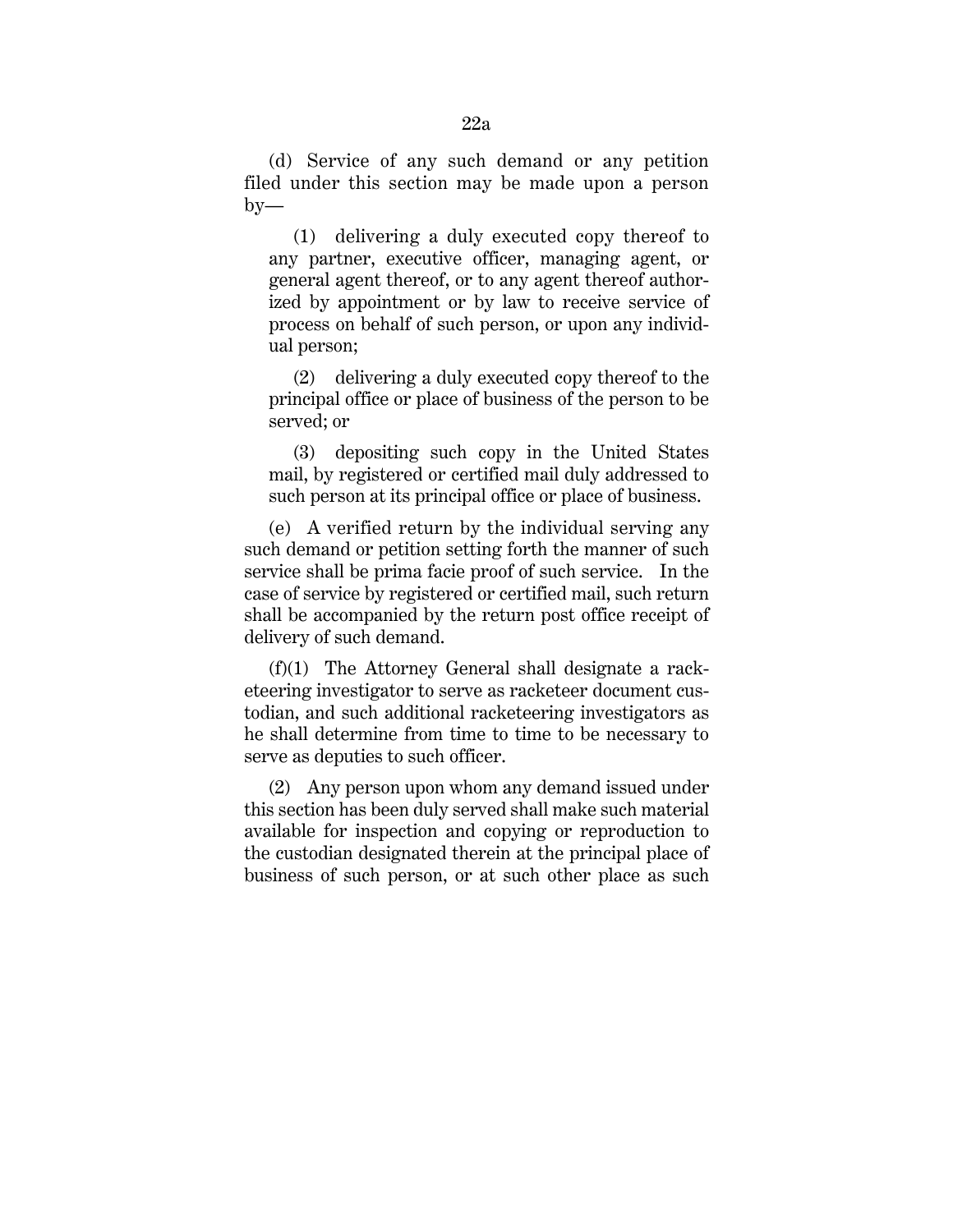custodian and such person thereafter may agree and prescribe in writing or as the court may direct, pursuant to this section on the return date specified in such demand, or on such later date as such custodian may prescribe in writing. Such person may upon written agreement between such person and the custodian substitute for copies of all or any part of such material originals thereof.

(3) The custodian to whom any documentary material is so delivered shall take physical possession thereof, and shall be responsible for the use made thereof and for the return thereof pursuant to this chapter. The custodian may cause the preparation of such copies of such documentary material as may be required for official use under regulations which shall be promulgated by the Attorney General. While in the possession of the custodian, no material so produced shall be available for examination, without the consent of the person who produced such material, by any individual other than the Attorney General. Under such reasonable terms and conditions as the Attorney General shall prescribe, documentary material while in the possession of the custodian shall be available for examination by the person who produced such material or any duly authorized representatives of such person.

(4) Whenever any attorney has been designated to appear on behalf of the United States before any court or grand jury in any case or proceeding involving any alleged violation of this chapter, the custodian may deliver to such attorney such documentary material in the possession of the custodian as such attorney determines to be required for use in the presentation of such case or proceeding on behalf of the United States. Upon the con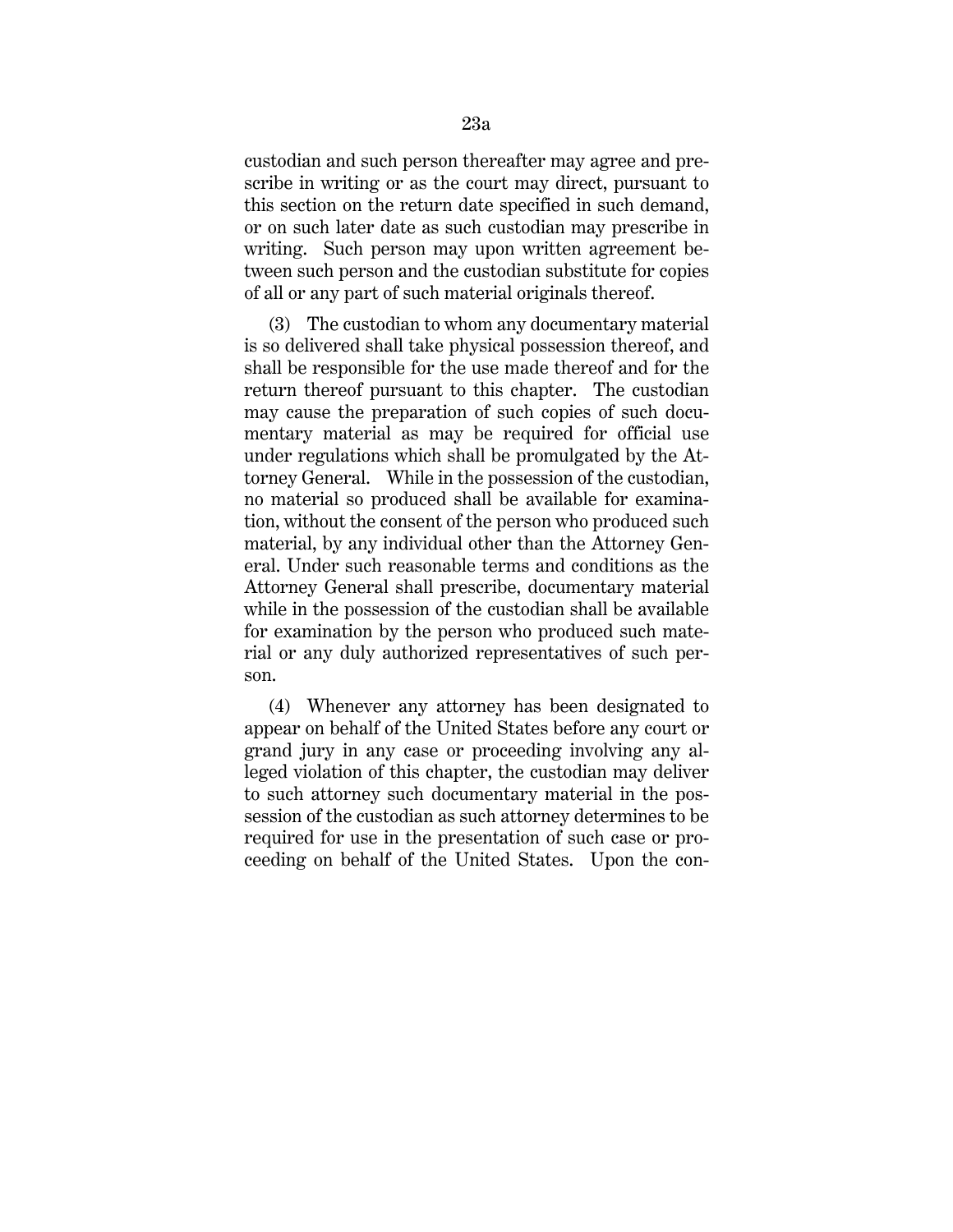clusion of any such case or proceeding, such attorney shall return to the custodian any documentary material so withdrawn which has not passed into the control of such court or grand jury through the introduction thereof into the record of such case or proceeding.

(5) Upon the completion of—

(i) the racketeering investigation for which any documentary material was produced under this chapter, and

(ii) any case or proceeding arising from such investigation, the custodian shall return to the person who produced such material all such material other than copies thereof made by the Attorney General pursuant to this subsection which has not passed into the control of any court or grand jury through the introduction thereof into the record of such case or proceeding.

(6) When any documentary material has been produced by any person under this section for use in any racketeering investigation, and no such case or proceeding arising therefrom has been instituted within a reasonable time after completion of the examination and analysis of all evidence assembled in the course of such investigation, such person shall be entitled, upon written demand made upon the Attorney General, to the return of all documentary material other than copies thereof made pursuant to this subsection so produced by such person.

(7) In the event of the death, disability, or separation from service of the custodian of any documentary material produced under any demand issued under this section or the official relief of such custodian from responsibility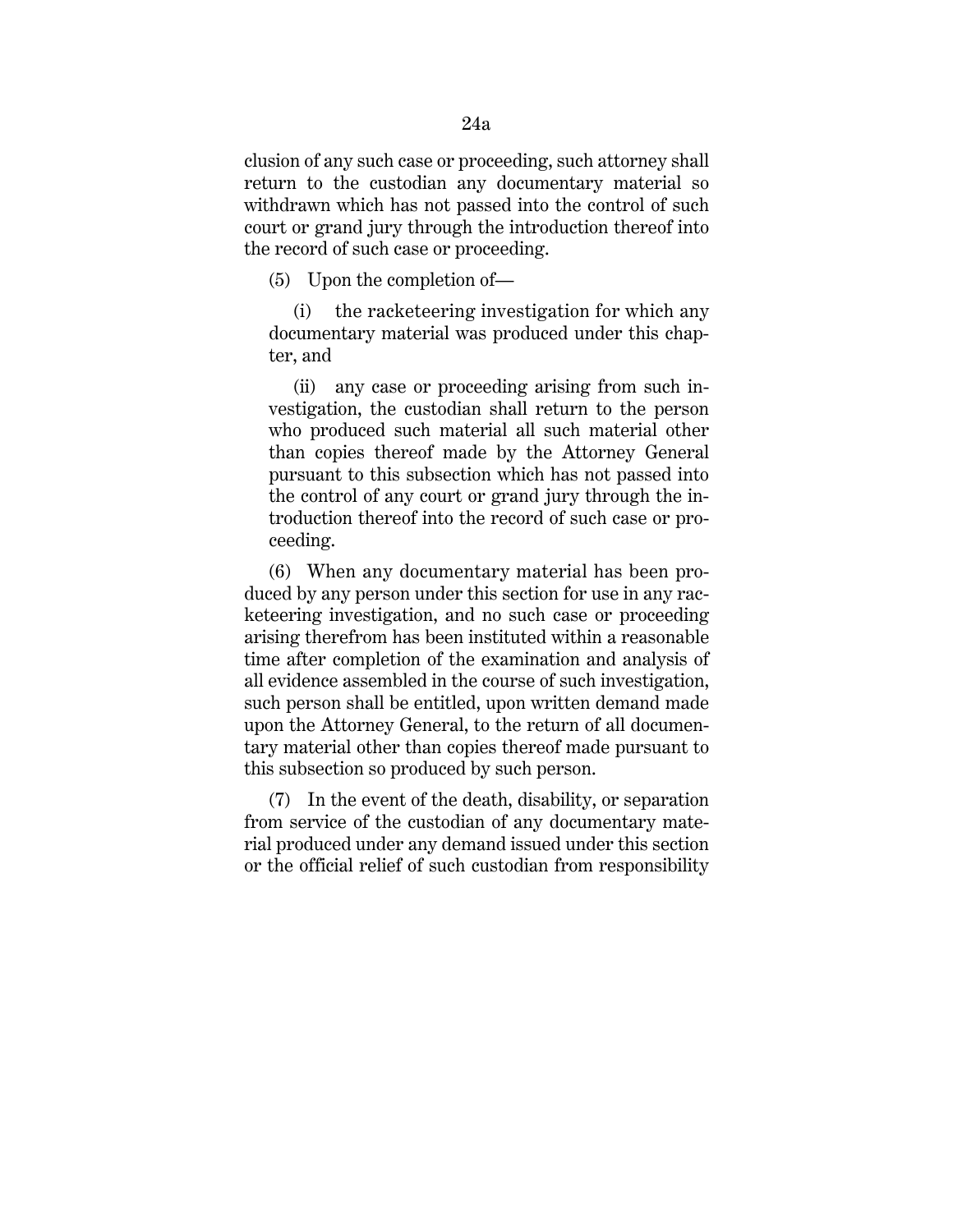for the custody and control of such material, the Attorney General shall promptly—

(i) designate another racketeering investigator to serve as custodian thereof, and

(ii) transmit notice in writing to the person who produced such material as to the identity and address of the successor so designated.

Any successor so designated shall have with regard to such materials all duties and responsibilities imposed by this section upon his predecessor in office with regard thereto, except that he shall not be held responsible for any default or dereliction which occurred before his designation as custodian.

(g) Whenever any person fails to comply with any civil investigative demand duly served upon him under this section or whenever satisfactory copying or reproduction of any such material cannot be done and such person refuses to surrender such material, the Attorney General may file, in the district court of the United States for any judicial district in which such person resides, is found, or transacts business, and serve upon such person a petition for an order of such court for the enforcement of this section, except that if such person transacts business in more than one such district such petition shall be filed in the district in which such person maintains his principal place of business, or in such other district in which such person transacts business as may be agreed upon by the parties to such petition.

(h) Within twenty days after the service of any such demand upon any person, or at any time before the return date specified in the demand, whichever period is shorter,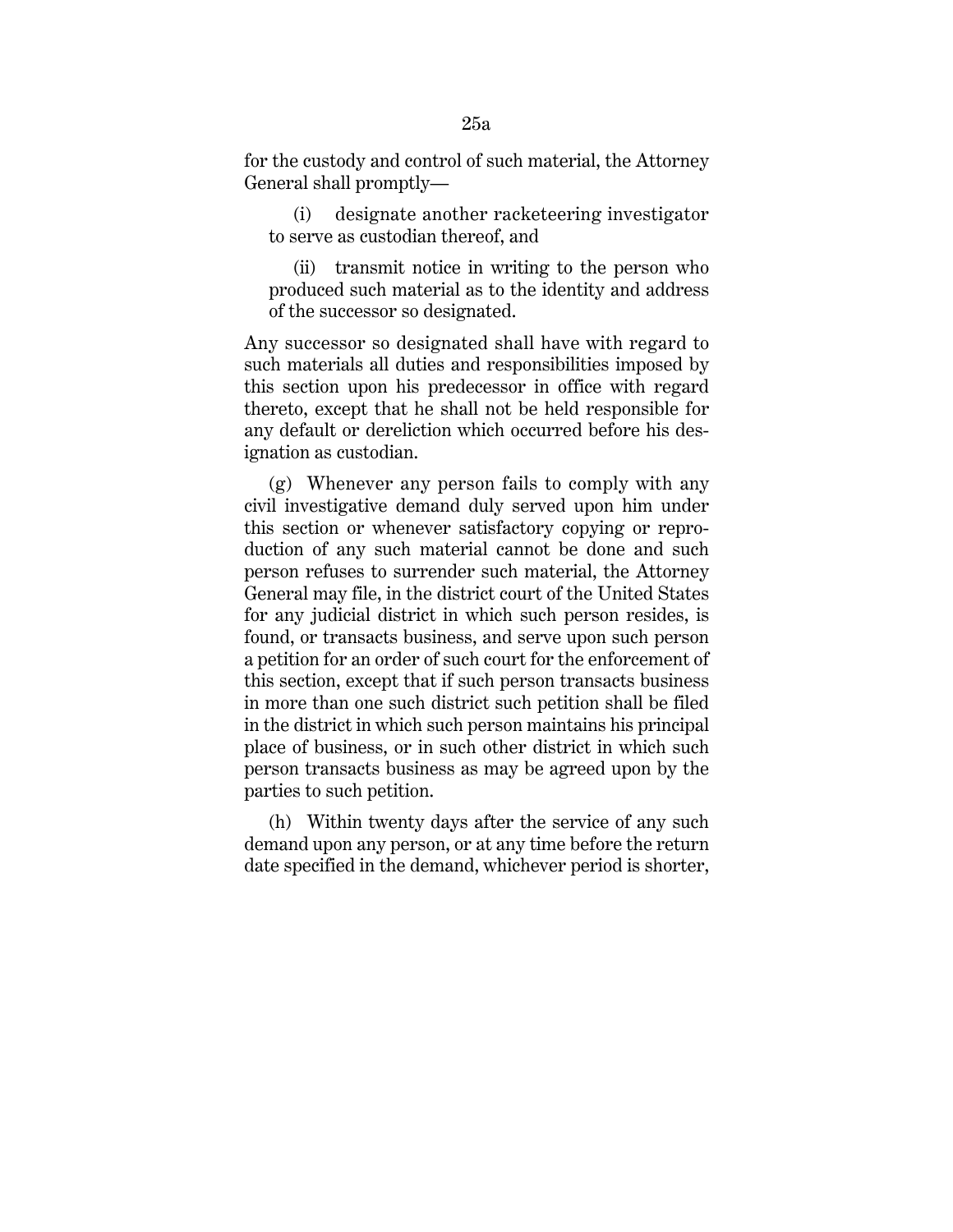such person may file, in the district court of the United States for the judicial district within which such person resides, is found, or transacts business, and serve upon such custodian a petition for an order of such court modifying or setting aside such demand. The time allowed for compliance with the demand in whole or in part as deemed proper and ordered by the court shall not run during the pendency of such petition in the court. Such petition shall specify each ground upon which the petitioner relies in seeking such relief, and may be based upon any failure of such demand to comply with the provisions of this section or upon any constitutional or other legal right or privilege of such person.

(i) At any time during which any custodian is in custody or control of any documentary material delivered by any person in compliance with any such demand, such person may file, in the district court of the United States for the judicial district within which the office of such custodian is situated, and serve upon such custodian a petition for an order of such court requiring the performance by such custodian of any duty imposed upon him by this section.

(j) Whenever any petition is filed in any district court of the United States under this section, such court shall have jurisdiction to hear and determine the matter so presented, and to enter such order or orders as may be required to carry into effect the provisions of this section.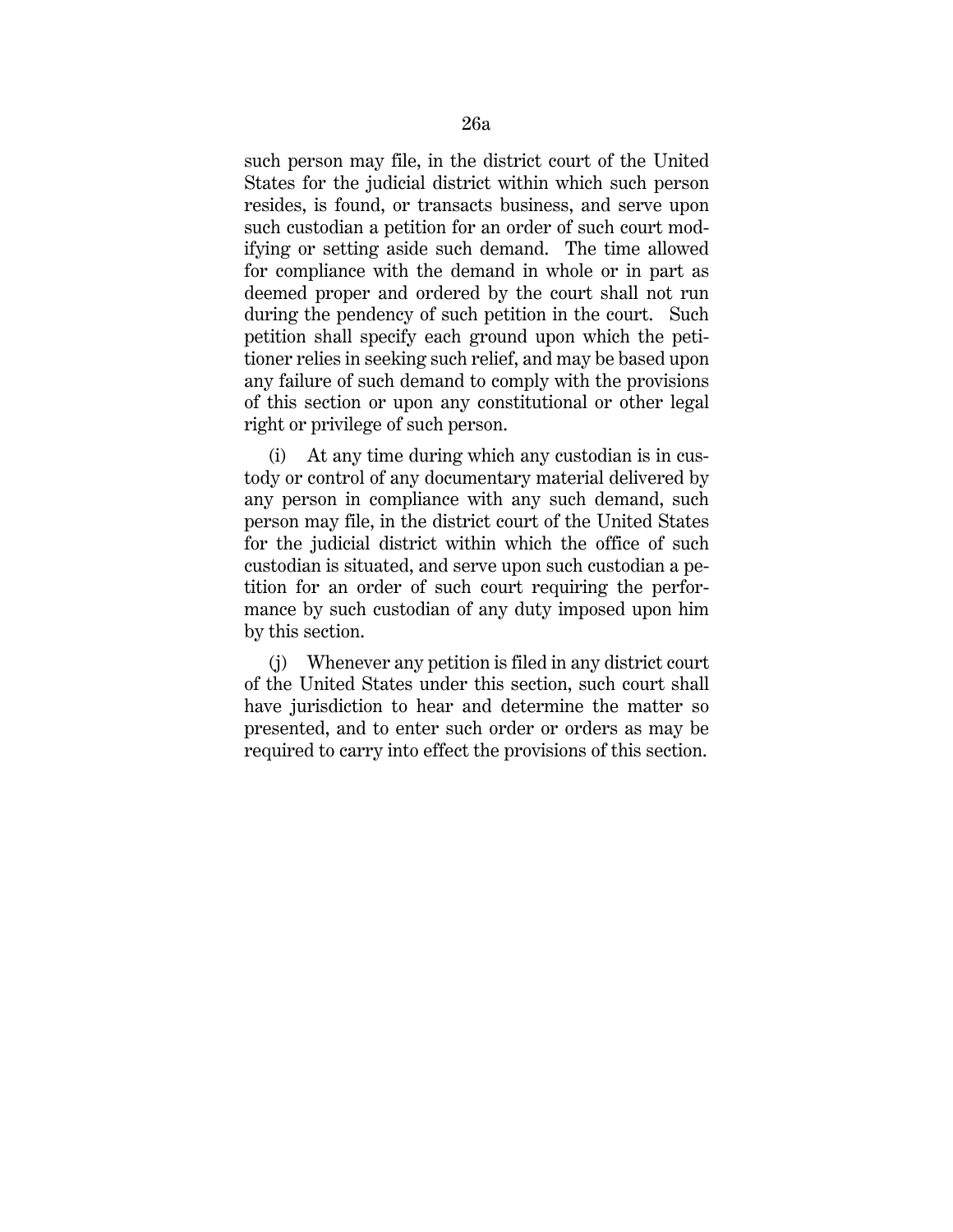### **APPENDIX B**

# Selected RICO Predicates With Extraterritorial Application

18 U.S.C. 37(b): providing for jurisdiction over, *inter alia*, acts of violence against a person at an international airport "outside the United States," if (1) the offender is found in the United States or (2) the offender or victim is a national of the United States;

18 U.S.C. 175(a): providing for "extraterritorial Federal jurisdiction" over certain offenses involving biological weapons when committed by or against a U.S. national;

18 U.S.C. 175c(b): providing for jurisdiction over certain offenses involving the variola virus if the offense is (1) committed "outside of" the United States by a U.S. national; (2) committed against a U.S. national "while the national is outside" the United States; or (3) committed against property that is owned, leased, or used by the United States "whether the property is within or outside" the United States;

18 U.S.C. 229(c): providing for jurisdiction over certain chemical weapons offenses if the offense (1) "takes place outside" of the United States and is committed by a U.S. national, (2) is committed against a U.S. national while the national is outside the United States, or (3) is committed against U.S. property "whether the property is within or outside" the United States;

18 U.S.C. 351(i): providing for "extraterritorial jurisdiction" over assassination, kidnapping, or assault of an individual who is, *inter alia*, a Member of Congress, a sen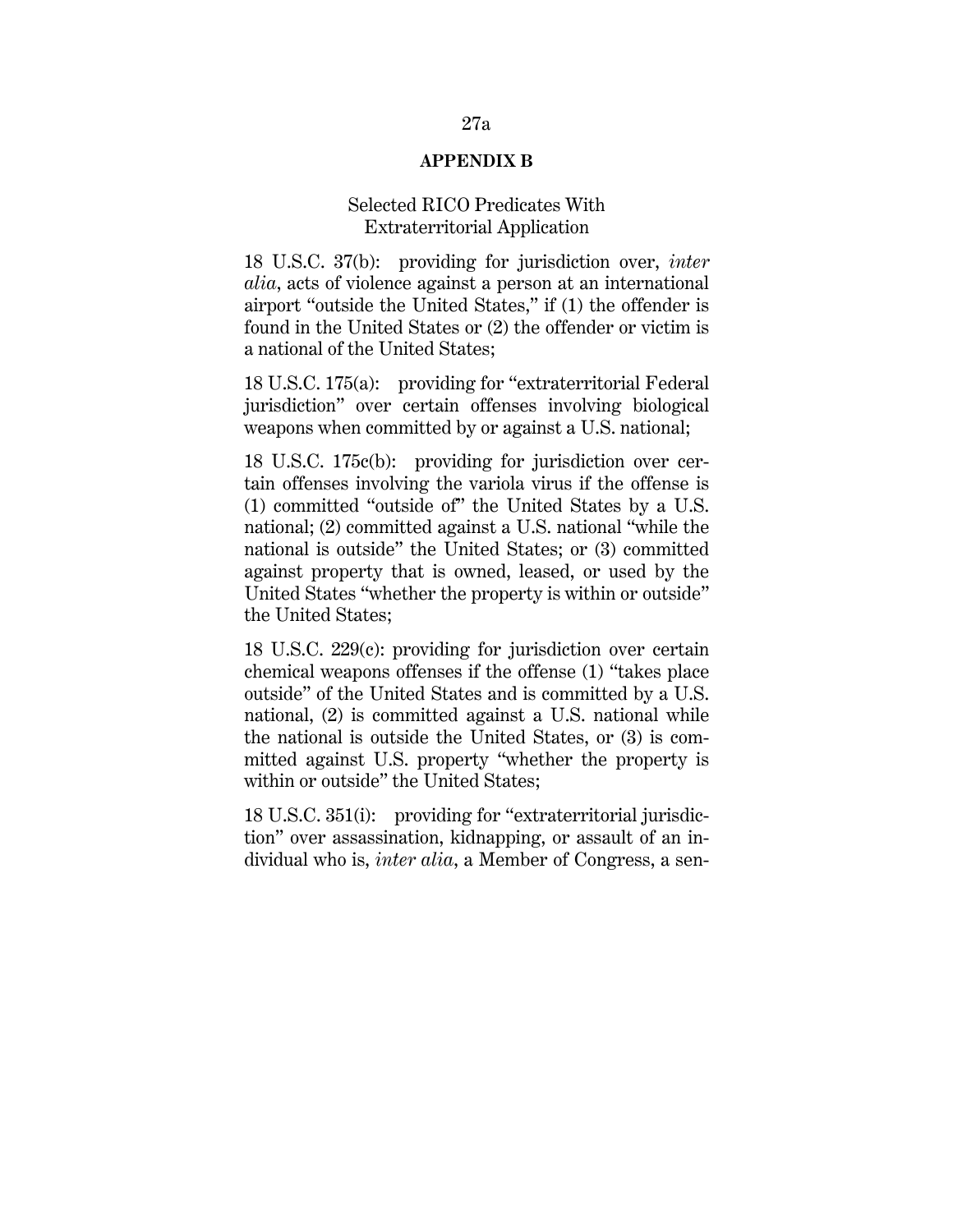ior Executive Branch official, or a Justice of the United States;

18 U.S.C. 831(c)(3): criminalizing certain offenses involving nuclear material committed "outside the United States" if the defendant is found in the United States;

18 U.S.C. 832(b): providing for "extraterritorial Federal jurisdiction" over offenses involving participation in a nuclear weapons program or other weapons of mass destruction program of a foreign terrorist power;

18 U.S.C. 1029(h): criminalizing fraud and related activity in connection with an "access device" committed "outside the jurisdiction of the United States" under specified circumstances;

18 U.S.C. 1116(c): providing for jurisdiction over murder or manslaughter of an "internationally protected person outside the United States  $***$  if (1) the victim is a representative, officer, employee, or agent of the United States, (2) an offender is a national of the United States, or (3) an offender is afterwards found in the United States";

18 U.S.C. 1203(b): criminalizing certain acts of hostage taking committed "outside the United States" if (1) the offender or hostage is a U.S. national, (2) the offender is found in the United States, or (3) the offender sought to compel the United States Government to do or abstain from doing any act;

18 U.S.C. 1512(h): providing for "extraterritorial Federal jurisdiction" over certain offenses involving witness, victim, informant, or evidence tampering, committed in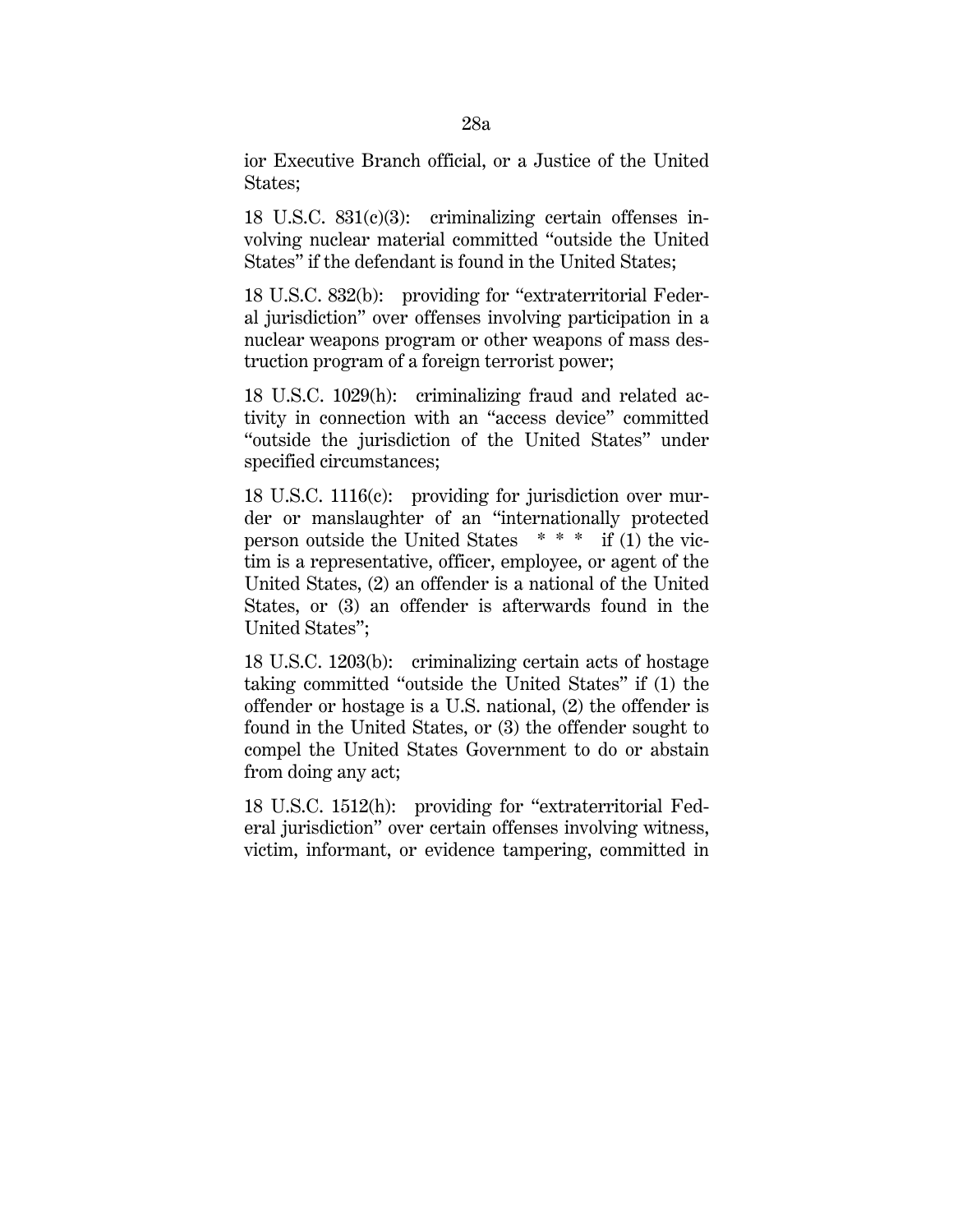connection with an official proceeding in the United States;

18 U.S.C. 1513(d): providing for "extraterritorial Federal jurisdiction" over certain offenses involving retaliation against a witness, victim, or informant in connection with an official proceeding in the United States;

18 U.S.C. 1585: criminalizing the seizure "on any foreign shore [of] any person with the intent to make that person a slave" if committed by (1) a U.S. citizen or resident who is a crewmember on a foreign vessel engaged in the slave trade, or (2) a crewmember of "any vessel owned in whole or in part, or navigated for, or in behalf of, any citizen of the United States";

18 U.S.C. 1586: criminalizing U.S. citizen or resident's service on a vessel used "in the transportation of slaves from any foreign country or place to another";

18 U.S.C. 1596(a): providing for "extra-territorial jurisdiction over any offense (or any attempt or conspiracy to commit any offense) under" section 1581 (peonage), 1583 (enticement into slavery), 1584 (sale into involuntary servitude), 1589 (forced labor), 1590 (human trafficking), or 1591 (sex trafficking) if the offender is (1) a U.S. national or permanent resident, or (2) present in the United States, irrespective of nationality;

18 U.S.C. 1751(k): providing for "extraterritorial jurisdiction" over crimes involving the assassination, kidnapping, or assault of a U.S. President or other enumerated officials;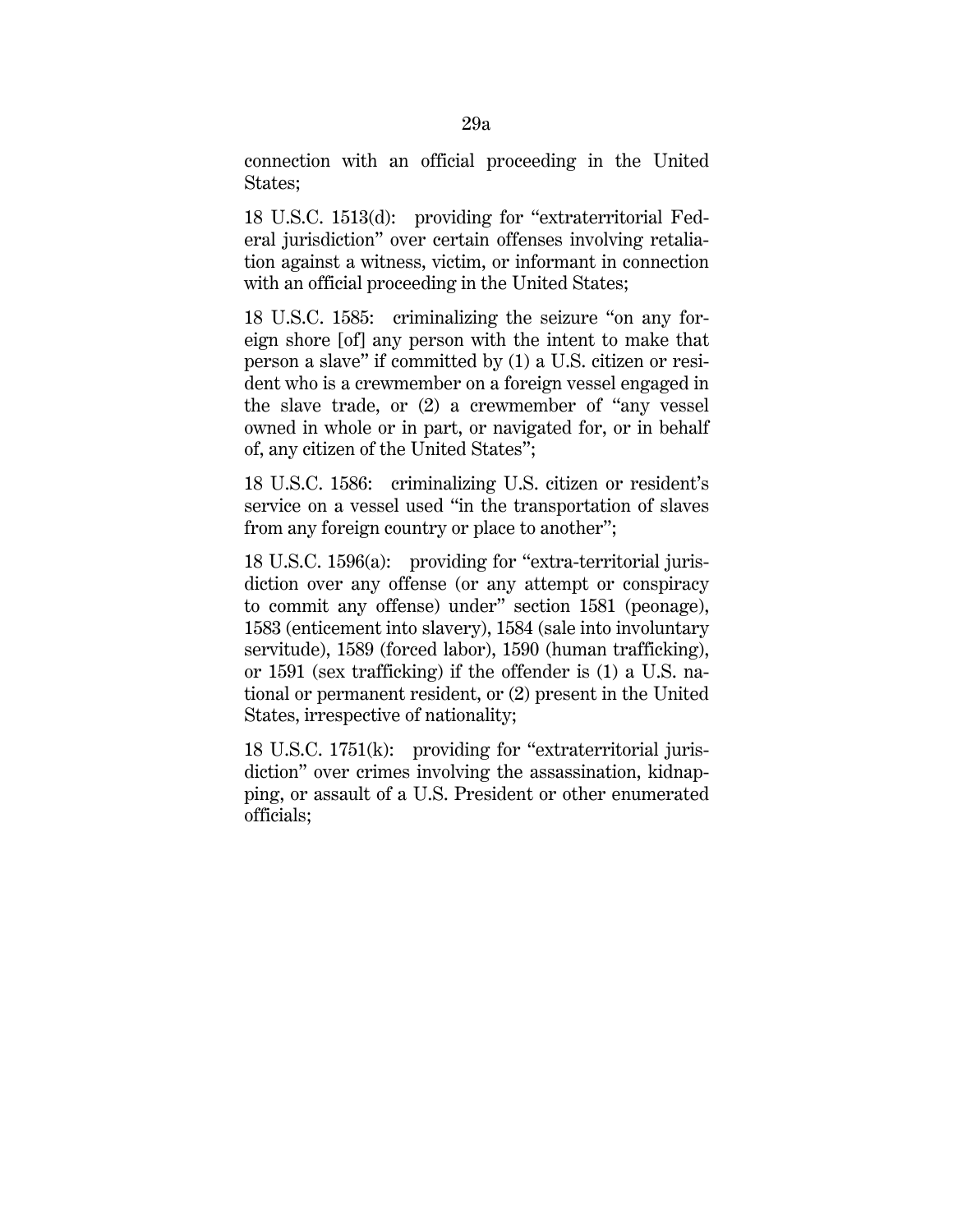18 U.S.C. §1956(f): providing for "extraterritorial jurisdiction" over money laundering offenses under specified circumstances;

18 U.S.C. 1957(d)(2): criminalizing monetary transactions in property derived from specified unlawful activity if the offense "takes place outside the United States" but "the defendant is a United States person";

18 U.S.C. 2260: criminalizing conduct related to the production of sexually explicit depictions of a minor "outside the United States" where the defendant intends the visual depiction to be imported or transmitted into the United States;

18 U.S.C. 2280(b): providing for jurisdiction over certain offenses of violence against maritime navigation committed outside the United States and its territorial seas under specified circumstances;

18 U.S.C. 2280a(b): providing for jurisdiction over certain offenses against maritime navigation involving weapons of mass destruction committed outside the United States and its territorial seas under specified circumstances;

18 U.S.C. 2281(b): providing for jurisdiction over certain offenses of violence against or on board a maritime fixed platform located on the continental shelf of another country where the offense is committed, *inter alia*, by a U.S. national;

18 U.S.C. 2281a(b): providing for jurisdiction over additional offenses against or on board a maritime fixed platform located on the continental shelf of another country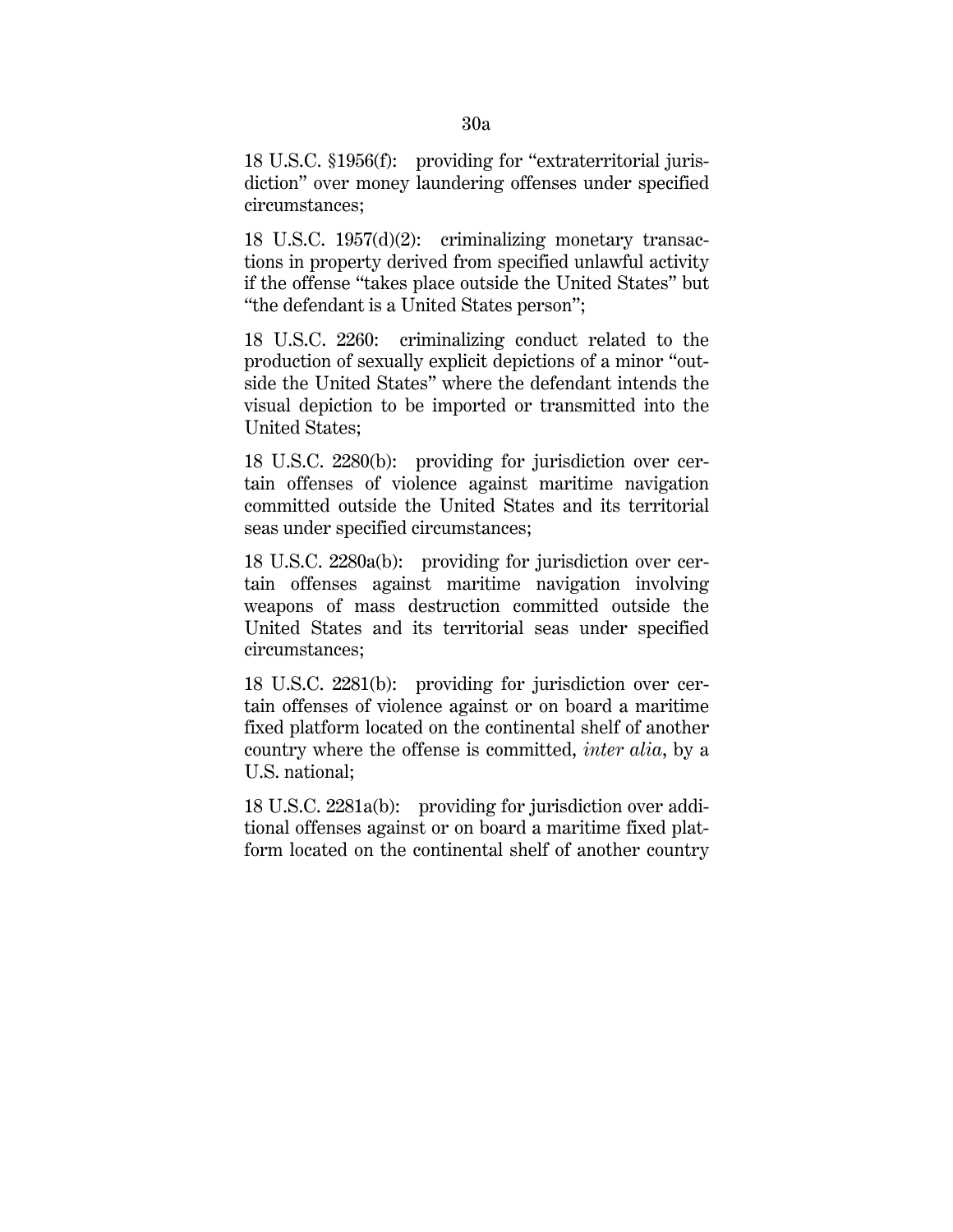where the offense is committed, *inter alia*, by a U.S. national;

18 U.S.C. 2332(a): criminalizing killing "a national of the United States, while such national is outside the United States";

18 U.S.C. 2332a: criminalizing the use, attempted use, threatened use, or conspiracy to use a weapon of mass destruction (1) "against a national of the United States while such national is outside of the United States," (2) against U.S. property located outside the United States, or (3) outside the United States by a U.S. national;

18 U.S.C. 2332f(b)(2): providing for jurisdiction over certain offenses involving bombing of a place of public use, government facility, public transportation system, or infrastructure facility "outside the United States" where, *inter alia*, a perpetrator or a victim is a U.S. national;

18 U.S.C. 2332g(b): providing for jurisdiction over certain offenses involving missile systems designed to destroy aircraft where, *inter alia*, the offense is committed by or against a U.S. national "outside the United States";

18 U.S.C. 2332h(b): providing for jurisdiction over certain offenses involving radiological dispersal devices where, *inter alia*, the offense is committed by or against a U.S. national "outside the United States";

18 U.S.C. 2332i(b): providing for jurisdiction over certain acts of nuclear terrorism committed "outside of the United States" where, *inter alia*, the offense is committed by or against a U.S. national, corporation, or legal entity;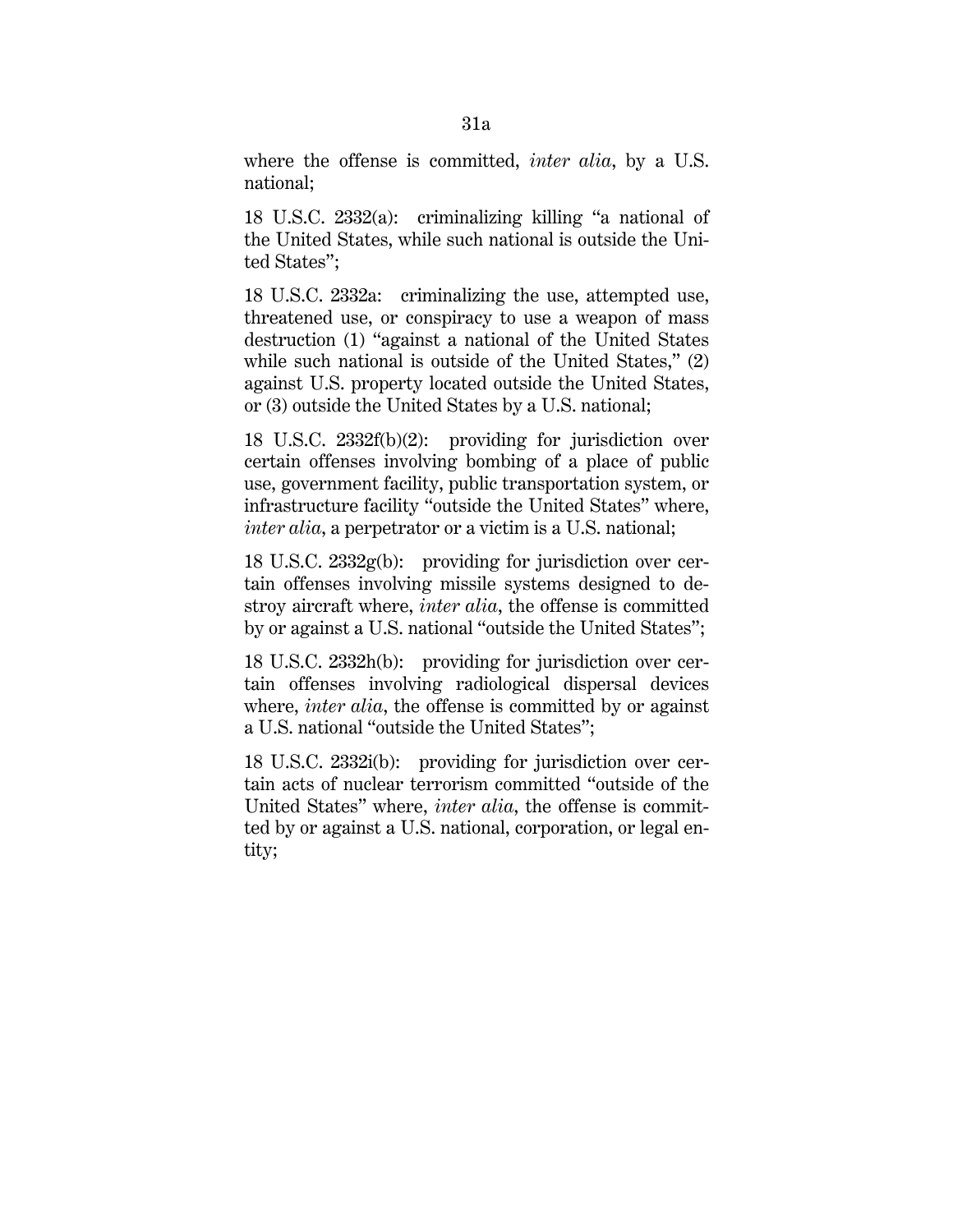18 U.S.C. 2339B(d)(2): providing for "extraterritorial Federal jurisdiction" over offenses relating to the provision of material support or resources to designated foreign terrorist organizations;

18 U.S.C. 2339C(b)(2): providing for jurisdiction over offenses relating to terrorist financing "tak[ing] place outside the United States" where, *inter alia*, the offense is committed by or against a U.S. national;

18 U.S.C. 2339D(b): providing for "extraterritorial Federal jurisdiction" over offenses relating to the receipt of military-type training from a foreign terrorist organization where, *inter alia*, the offender is a U.S. national or the offender is brought into or found in the United States;

18 U.S.C. 2340A: criminalizing torture committed "outside the United States" and providing for jurisdiction if the offender is a U.S. national or is present in the United States;

18 U.S.C. 2423(c): criminalizing illicit sexual conduct in foreign places by a U.S. citizen or permanent resident under specified circumstances;

21 U.S.C. 959: criminalizing "acts of manufacture or distribution [of a controlled substance] committed outside the territorial jurisdiction of the United States" with the intent or knowledge that the substance will be imported into the United States;

21 U.S.C. 960a(b): providing for jurisdiction over specified offenses related to narco-terrorism involving conduct "outside the United States";